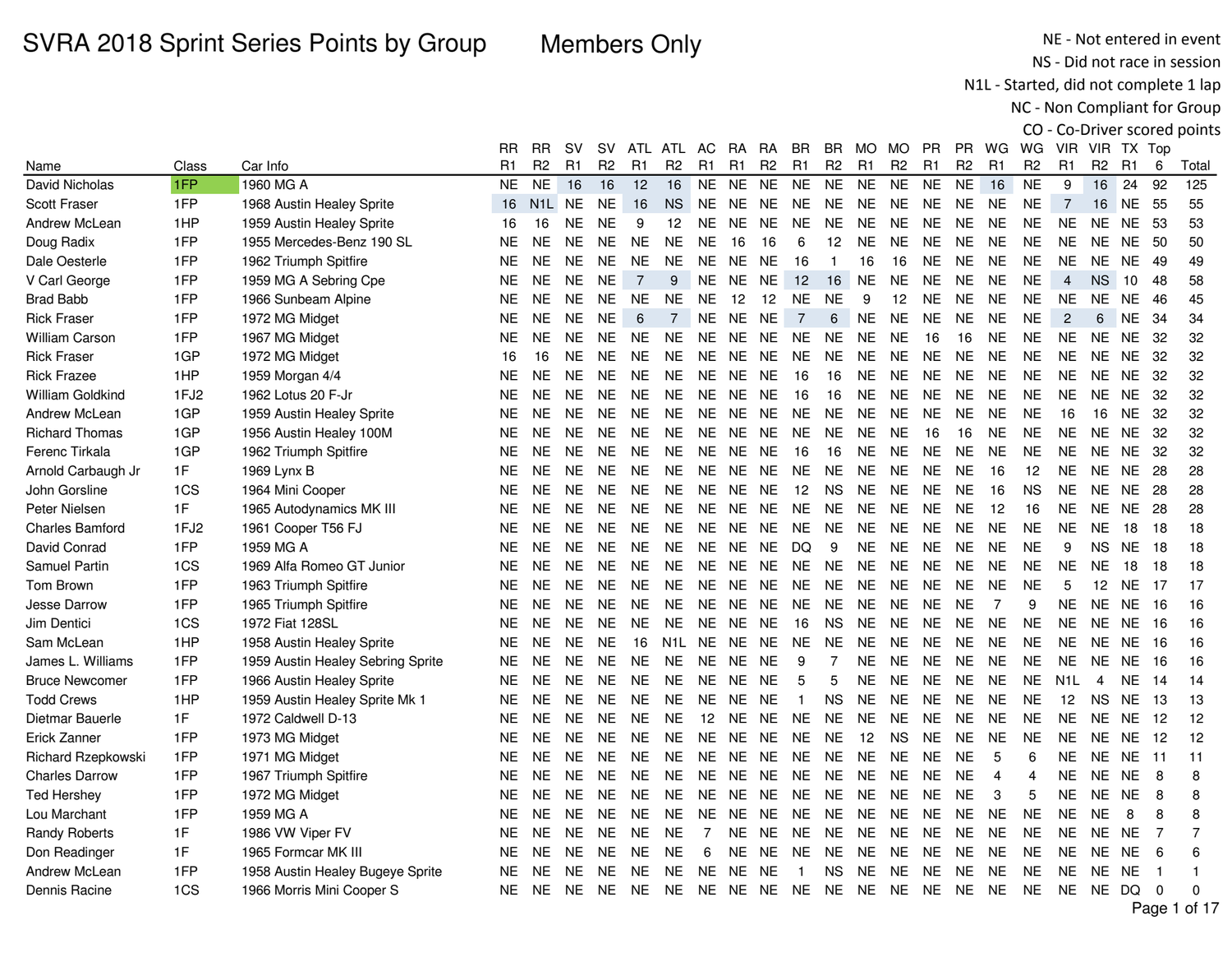Members Only

NE - Not entered in event NS - Did not race in session

N1L - Started, did not complete 1 lap

|                          |                  |                               |                |                  |                |                |           |                         |                |                |                |                |                |                |                |                |                |                |                |                 |                |                |          | CO - Co-Driver scored points |
|--------------------------|------------------|-------------------------------|----------------|------------------|----------------|----------------|-----------|-------------------------|----------------|----------------|----------------|----------------|----------------|----------------|----------------|----------------|----------------|----------------|----------------|-----------------|----------------|----------------|----------|------------------------------|
|                          |                  |                               | RR             | <b>RR</b>        | <b>SV</b>      | <b>SV</b>      |           | ATL ATL AC RA           |                |                | <b>RA</b>      | BR.            | BR             | MO MO          |                | <b>PR</b>      |                | PR WG          | WG             |                 | VIR VIR TX Top |                |          |                              |
| Name                     | Class            | Car Info                      | R <sub>1</sub> | R <sub>2</sub>   | R <sub>1</sub> | R <sub>2</sub> | R1        | R <sub>2</sub>          | R <sub>1</sub> | R <sub>1</sub> | R <sub>2</sub> | R <sub>1</sub> | R <sub>2</sub> | R <sub>1</sub> | R <sub>2</sub> | R <sub>1</sub> | R <sub>2</sub> | R <sub>1</sub> | R <sub>2</sub> | R <sub>1</sub>  | R <sub>2</sub> | R <sub>1</sub> | 6        | Total                        |
| Donald Racine            | 1CS              | 1961 Austin Mini Cooper S     | <b>NE</b>      | <b>NE</b>        | <b>NE</b>      | <b>NE</b>      | <b>NE</b> | <b>NE</b>               | <b>NE</b>      | <b>NE</b>      | <b>NE</b>      | <b>NE</b>      | <b>NE</b>      | <b>NE</b>      | <b>NE</b>      | <b>NE</b>      | <b>NE</b>      | <b>NE</b>      | <b>NE</b>      | <b>NE</b>       | <b>NE</b>      | DQ.            | $\Omega$ | $\Omega$                     |
| Geoff Brabham            | 2FB              | 1971 Brabham BT35             | <b>NE</b>      | <b>NE</b>        | <b>NE</b>      | <b>NE</b>      | <b>NE</b> | <b>NE</b>               | <b>NE</b>      | 16             | 16             | 16             | 16             | <b>NE</b>      | <b>NE</b>      | NE.            | <b>NE</b>      | <b>NE</b>      | <b>NE</b>      | 16              | 16             | 32             | 96       | 128                          |
| Duke Waldrop             | 2PCF             | 1982 Van Dieman VD 82         | 16             | 16               | <b>NE</b>      | <b>NE</b>      | 16        | 16                      |                | NE NS          | NS.            | <b>NE</b>      | <b>NE</b>      | <b>NE</b>      | <b>NE</b>      | <b>NE</b>      | <b>NE</b>      | 9              | 9              | 16              | 16             | $\overline{2}$ | 96       | 116                          |
| <b>Todd Strong</b>       | 2CF              | 1974 Titan Mk9                | <b>NE</b>      | NE.              | <b>NE</b>      | NE.            | <b>NE</b> | NE                      | NE.            | NE.            | NE             | 16             | 16             | 16             | 16             | NE             | NE             | <b>NE</b>      | <b>NE</b>      | <b>NE</b>       | NE.            | 32             | -64      | 96                           |
| Arnold Carbaugh Jr       | 2FV              | 1991 Protoform FV             | <b>NE</b>      | <b>NE</b>        | <b>NE</b>      | <b>NE</b>      | <b>NE</b> | <b>NE</b>               | <b>NE</b>      | NE.            | NE             | NE.            | <b>NE</b>      | <b>NE</b>      | <b>NE</b>      | <b>NE</b>      | <b>NE</b>      | 16             | 16             | 16              | 16             | NE             | -64      | 64                           |
| <b>Kurt Fischer</b>      | 2CF              | 1978 Crossle 32F              | <b>NE</b>      | <b>NE</b>        | <b>NE</b>      | <b>NE</b>      | 16        | 16                      | <b>NE</b>      | NE.            | NE.            | <b>NE</b>      | NE.            | <b>NE</b>      | <b>NE</b>      | <b>NE</b>      | <b>NE</b>      | 16             | 16             | <b>NE</b>       | <b>NE</b>      | NE 64          |          | 64                           |
| Dan Cowdrey              | 2FF              | 1970 Titan MK6                | <b>NE</b>      | <b>NE</b>        | <b>NE</b>      | <b>NE</b>      | <b>NE</b> | <b>NE</b>               | <b>NE</b>      | <b>NE</b>      | <b>NE</b>      | 12             | 16             | 16             | 16             | <b>NE</b>      | <b>NE</b>      | <b>NE</b>      | <b>NE</b>      | <b>NE</b>       | <b>NE</b>      | <b>NE</b>      | -60      | 60                           |
| <b>Charles Derbes</b>    | 2FB              | 1970 Brabham BT - 29          | NE             | <b>NE</b>        | <b>NE</b>      | <b>NE</b>      | <b>NS</b> | 16                      | <b>NE</b>      | $\overline{7}$ | 9              | <b>NE</b>      | <b>NE</b>      | 16             | 12             | <b>NE</b>      | <b>NE</b>      | <b>NE</b>      | <b>NE</b>      | <b>NE</b>       |                | NE NE 60       |          | 60                           |
| <b>Travis Engen</b>      | 2FB              | 1970 Chevron B17b             | NE.            | <b>NE</b>        | <b>NE</b>      | <b>NE</b>      | <b>NE</b> | <b>NE</b>               | NE             | NE             | <b>NE</b>      | 5              | 6              | NE             | <b>NE</b>      | <b>NE</b>      | <b>NE</b>      | 16             | 16             | 9               | $\overline{7}$ | 12             | 59       | 71                           |
| <b>Bob Hatle</b>         | 2PCF             | 1989 Swift DB-3               | <b>NE</b>      | <b>NE</b>        | <b>NE</b>      | <b>NE</b>      | <b>NE</b> | <b>NE</b>               | $\overline{7}$ | <b>NE</b>      | NE.            | 16             | <b>NS</b>      | 16             | 16             | NE             | <b>NE</b>      | <b>NE</b>      | <b>NE</b>      | <b>NE</b>       | <b>NE</b>      | 24             | 55       | 79                           |
| Ron Hornig               | 2FB              | 1971 Brabham BT35             | <b>NE</b>      | <b>NE</b>        | <b>NE</b>      | <b>NE</b>      | <b>NE</b> | <b>NE</b>               | <b>NE</b>      | 9              | 7              | 12             | 12             | <b>NE</b>      | <b>NE</b>      | <b>NE</b>      | <b>NE</b>      | <b>NE</b>      | <b>NE</b>      | 5               | 9              | 10             | 54       | 64                           |
| Mark Clark               | 2CF              | 1978 Crossle 32F              | <b>NE</b>      | <b>NE</b>        | <b>NE</b>      | <b>NE</b>      | 12        | 12                      | <b>NE</b>      | <b>NE</b>      | <b>NE</b>      | <b>NE</b>      | <b>NE</b>      | <b>NE</b>      | <b>NE</b>      | <b>NE</b>      | <b>NE</b>      | 12             | 12             | <b>NE</b>       | <b>NE</b>      | <b>NE</b>      | -48      | 48                           |
| Dan Cowdrey              | 2CF              | 1972 Crossle 25               | NE.            | <b>NE</b>        | <b>NE</b>      | <b>NE</b>      | NE.       | NE.                     |                | NE NE          | NE.            | <b>NE</b>      | <b>NE</b>      | <b>NE</b>      | <b>NE</b>      | <b>NE</b>      | <b>NE</b>      | <b>NE</b>      | <b>NE</b>      | 9               | 16             | 18             | -43      | 43                           |
| Tom Linton               | 2FF              | 1969 Winkelman WD F1          | NE             | NE.              | <b>NE</b>      | <b>NE</b>      | <b>NE</b> | NE                      | NE             | NE.            | NE.            | <b>NE</b>      | <b>NE</b>      | <b>NE</b>      | <b>NE</b>      | 4              | 6              | <b>NE</b>      | <b>NE</b>      | NE.             | <b>NE</b>      | 32             | 42       | 42                           |
| Daniel Becker            | 2CF              | 1977 Roslee 32F               | 16             | 16               | <b>NE</b>      | <b>NE</b>      | <b>NE</b> | NE.                     | NE.            | NE.            | <b>NE</b>      | 6              | 3              | NE             | NE             | <b>NE</b>      | <b>NE</b>      | <b>NE</b>      | <b>NE</b>      | NE.             | <b>NE</b>      | NE.            | - 41     | 41                           |
| <b>Bruce Hamilton</b>    | 2FB              | 1970 Brabham BT 36            | NE             | <b>NE</b>        | <b>NE</b>      | <b>NE</b>      | NE.       | <b>NE</b>               | NE             | NE.            | <b>NE</b>      | 9              | 5              | <b>NE</b>      | <b>NE</b>      | <b>NE</b>      | <b>NE</b>      | 12             | 12             | NE.             | <b>NE</b>      | $\overline{c}$ | 38       | 40                           |
| Joe Blacker              | 2FB              | 1969 Brabham BT29             | <b>NE</b>      | <b>NE</b>        | <b>NE</b>      | <b>NE</b>      | <b>NE</b> | <b>NE</b>               | <b>NE</b>      | <b>NE</b>      | <b>NE</b>      | <b>NE</b>      | <b>NE</b>      | <b>NS</b>      | 16             | <b>NE</b>      | <b>NE</b>      | <b>NE</b>      | <b>NE</b>      | $\overline{7}$  | 12             | <b>NE</b>      | 35       | 35                           |
| Steven Egger             | 2CF              | 1979 Lola T540                | NE.            | <b>NE</b>        | NE.            | <b>NE</b>      | NE.       | <b>NE</b>               |                | NE NE          | <b>NE</b>      | -1             | 6              | 5              | 9              | <b>NE</b>      | <b>NE</b>      | <b>NE</b>      | <b>NE</b>      | <b>NE</b>       | <b>NE</b>      | 14             | 35       | 35                           |
| Geoff Brabham            | 2FF              | 1972 Titan FF MK6B            | NE.            | NE.              | <b>NE</b>      | <b>NE</b>      | <b>NE</b> | <b>NE</b>               | <b>NE</b>      | <b>NE</b>      | NE.            | <b>NE</b>      | <b>NE</b>      | <b>NE</b>      | <b>NE</b>      | 16             | 16             | <b>NE</b>      | <b>NE</b>      | <b>NE</b>       | NE             | NE             | -32      | 32                           |
| J.R. Mitchell            | 2FJ <sub>2</sub> | 1960 Lotus 18 FJ              | <b>NE</b>      | <b>NE</b>        | <b>NE</b>      | <b>NE</b>      | <b>NE</b> | <b>NE</b>               | NE.            | <b>NE</b>      | <b>NE</b>      | <b>NE</b>      | <b>NE</b>      | <b>NE</b>      | <b>NE</b>      | <b>NE</b>      | <b>NE</b>      | <b>NE</b>      | <b>NE</b>      | 16              | 16             | <b>NE</b>      | -32      | 32                           |
| Marc Giroux              | 2FB              | 1969 Brabham BT29             | <b>NE</b>      | <b>NE</b>        | <b>NE</b>      | <b>NE</b>      | NE.       | <b>NE</b>               | <b>NE</b>      | <b>NE</b>      | NE.            | NE.            | <b>NE</b>      | <b>NE</b>      | <b>NE</b>      | <b>NE</b>      | <b>NE</b>      | 9              | 9              | 6               | 6              | <b>NE</b>      | -30      | 30                           |
| Kenneth Arters           | 2PCF             | 1988 Van Diemen               | <b>NE</b>      | <b>NE</b>        | <b>NE</b>      | <b>NE</b>      | <b>NE</b> | <b>NE</b>               | <b>NE</b>      | <b>NE</b>      | <b>NE</b>      | <b>NE</b>      | <b>NE</b>      | <b>NE</b>      | <b>NE</b>      | <b>NE</b>      | <b>NE</b>      | 12             | 16             | <b>NE</b>       |                | NE NE          | - 28     | 28                           |
| Doug Boles               | 2FF              | 1968 Caldwell D9 FF           | NE.            | <b>NE</b>        | <b>NE</b>      | NE.            | NE.       | NE.                     |                | NE NE          | NE.            | 16             | 12             | <b>NE</b>      | NE.            | <b>NE</b>      | <b>NE</b>      | <b>NE</b>      | <b>NE</b>      | <b>NE</b>       |                | NE NE 28       |          | 28                           |
| Michael Taradash         | 2FF              | 1978 Crossle 40F              | NE.            | <b>NE</b>        | <b>NE</b>      | NE.            | NE        | <b>NE</b>               | NE.            | NE             | NE             | <b>NE</b>      | <b>NE</b>      | <b>NE</b>      | <b>NE</b>      | <b>NE</b>      | NE             | 12             | 16             | <b>NE</b>       |                | NE NE          | -28      | 28                           |
| Jim Victor               | 2FB              | 1970 Chevron B17              | <b>NE</b>      | <b>NE</b>        | <b>NE</b>      | <b>NE</b>      | <b>NE</b> | NE                      | <b>NE</b>      | 12             | 12             | N <sub>1</sub> | 4              | NE.            | <b>NE</b>      | NE.            | <b>NE</b>      | <b>NE</b>      | <b>NE</b>      | NE.             |                | NE NE          | -28      | 28                           |
| Michael Hummel           | 2CF              | 1979 Crossle 35F              | NE.            | <b>NE</b>        | <b>NE</b>      | <b>NE</b>      | <b>NE</b> | <b>NE</b>               | <b>NE</b>      | NE.            | <b>NE</b>      | <b>NE</b>      | <b>NE</b>      | <b>NE</b>      | <b>NE</b>      | <b>NE</b>      | <b>NE</b>      | <b>NE</b>      | <b>NE</b>      | 12              | 9              | 6              | 27       | 27                           |
| Jason Cowdrey            | 2CF              | 1972 Crossle 25               | <b>NE</b>      | <b>NE</b>        | <b>NE</b>      | <b>NE</b>      | <b>NE</b> | <b>NE</b>               | <b>NE</b>      | <b>NE</b>      | <b>NE</b>      | 3              | 5              | 9              | $\overline{7}$ | <b>NE</b>      | <b>NE</b>      | <b>NE</b>      | <b>NE</b>      | <b>NE</b>       | <b>NE</b>      | $\overline{c}$ | 26       | 26                           |
| Will Thomas              | 2FB              | 1967 Brabham BT21             | NE.            | <b>NE</b>        | <b>NE</b>      | <b>NE</b>      | NE.       | <b>NE</b>               |                | NE NE          | NE.            | <b>NE</b>      | <b>NE</b>      | <b>NE</b>      | <b>NE</b>      | NE.            | <b>NE</b>      | <b>NE</b>      | <b>NE</b>      | 12 <sup>2</sup> | <b>NS</b>      | 14             | 26       | 26                           |
| <b>Roy Crowninshield</b> | 2CF              | 1979 Crossle Club Ford        | 12             | N <sub>1</sub> L | <b>NE</b>      | <b>NE</b>      | NE.       | <b>NE</b>               | <b>NE</b>      | <b>NE</b>      | NE             | NE.            | <b>NE</b>      | $\overline{7}$ | 6              | <b>NE</b>      | <b>NE</b>      | <b>NE</b>      | <b>NE</b>      | <b>NE</b>       | <b>NE</b>      | <b>NE</b>      | 25       | 25                           |
| William Demarest Jr.     | 2FF              | 1972 Titan Mk 6B              | <b>NE</b>      | <b>NE</b>        | <b>NE</b>      | NE.            | NE.       | <b>NE</b>               |                | NE NE          | NE             | <b>NE</b>      | <b>NE</b>      | <b>NE</b>      | <b>NE</b>      | <b>NE</b>      | <b>NE</b>      | <b>NE</b>      | <b>NE</b>      | 9               | 16             | NE             | - 25     | 25                           |
| <b>Bob Albert</b>        | 2PCF             | 1995 Citation 95 SF           | <b>NE</b>      | <b>NE</b>        | <b>NE</b>      | <b>NE</b>      | NE.       | <b>NE</b>               | <b>NE</b>      | NE.            | NE.            | NE.            | <b>NE</b>      | 12             | 12             | <b>NE</b>      | <b>NE</b>      | <b>NE</b>      | <b>NE</b>      | <b>NE</b>       | <b>NE</b>      | NE.            | - 24     | 24                           |
| Nathan Baldauff          | 2FF              | 1969 Beach T11F               | <b>NE</b>      | <b>NE</b>        | <b>NE</b>      | <b>NE</b>      | <b>NE</b> | <b>NE</b>               | <b>NE</b>      | <b>NE</b>      | NE.            | NE.            | <b>NE</b>      | <b>NE</b>      | <b>NE</b>      | <b>NE</b>      | <b>NE</b>      | <b>NE</b>      | <b>NE</b>      | NE.             | <b>NE</b>      | 24             | -24      | 24                           |
| David Bryant             | 2PCF             | 1984 Swift DB1                | NE             | <b>NE</b>        | <b>NE</b>      | NE.            | 12        | 12                      |                |                | NE NE NE       | NE             | NE.            | NE             | NE.            | <b>NE</b>      | <b>NE</b>      | NE.            | <b>NE</b>      | NE.             |                | NE NE 24       |          | 24                           |
| Eric Inkrott             | 2CF              | 1979 Crossle Formula Ford 35F | NE.            | <b>NE</b>        | <b>NE</b>      | <b>NE</b>      | <b>NE</b> | <b>NE</b>               | <b>NE</b>      | <b>NE</b>      | <b>NE</b>      | <b>NE</b>      | <b>NE</b>      | <b>NE</b>      | $N\mathsf{E}$  | <b>NE</b>      | <b>NE</b>      | <b>NE</b>      | <b>NE</b>      | <b>NE</b>       | <b>NE</b>      | 24             | 24       | 24                           |
| Richard T. Roberts       | 2CF              | 1981 Crossle 45F              | <b>NE</b>      | <b>NE</b>        | <b>NE</b>      | <b>NE</b>      | <b>NE</b> | <b>NE</b>               | NE.            | <b>NE</b>      | <b>NE</b>      | <b>NE</b>      | <b>NE</b>      | <b>NE</b>      | <b>NE</b>      | 12             | 12             | <b>NE</b>      | <b>NE</b>      | <b>NE</b>       |                | NE NE          | - 24     | 24                           |
| Michael Spence           | 2FF              | 1972 Crossle 20F              | NE.            | <b>NE</b>        | <b>NE</b>      | <b>NE</b>      | NE.       | <b>NE</b>               | <b>NE</b>      | <b>NE</b>      | <b>NE</b>      | <b>NE</b>      | <b>NE</b>      | 12             | 12             | <b>NE</b>      | <b>NE</b>      | <b>NE</b>      | <b>NE</b>      | <b>NE</b>       |                | NE NE          | -24      | 24                           |
| Dave Sweeney             | 2FB              | 1965 Brabham BT 14            | <b>NE</b>      | <b>NE</b>        | <b>NE</b>      | <b>NE</b>      | <b>NE</b> | <b>NE</b>               | <b>NE</b>      | <b>NE</b>      | <b>NE</b>      | <b>NE</b>      | <b>NE</b>      | <b>NE</b>      | <b>NE</b>      | 12             | 12             | <b>NE</b>      | <b>NE</b>      | <b>NE</b>       | <b>NE</b>      | <b>NE</b>      | -24      | 24                           |
| Thomas Grudovich         | 2FJ <sub>2</sub> | 1960 Elva 200 FJ              | NE.            | NE.              | <b>NE</b>      | NE.            | NE.       | NE NE NE NE NE NE NE NE |                |                |                |                |                |                |                | <b>NE</b>      | <b>NE</b>      | NE.            | <b>NE</b>      | 9               |                | 12 NE          | - 21     | 21                           |
|                          |                  |                               |                |                  |                |                |           |                         |                |                |                |                |                |                |                |                |                |                |                |                 |                |                |          | Page 2 of 17                 |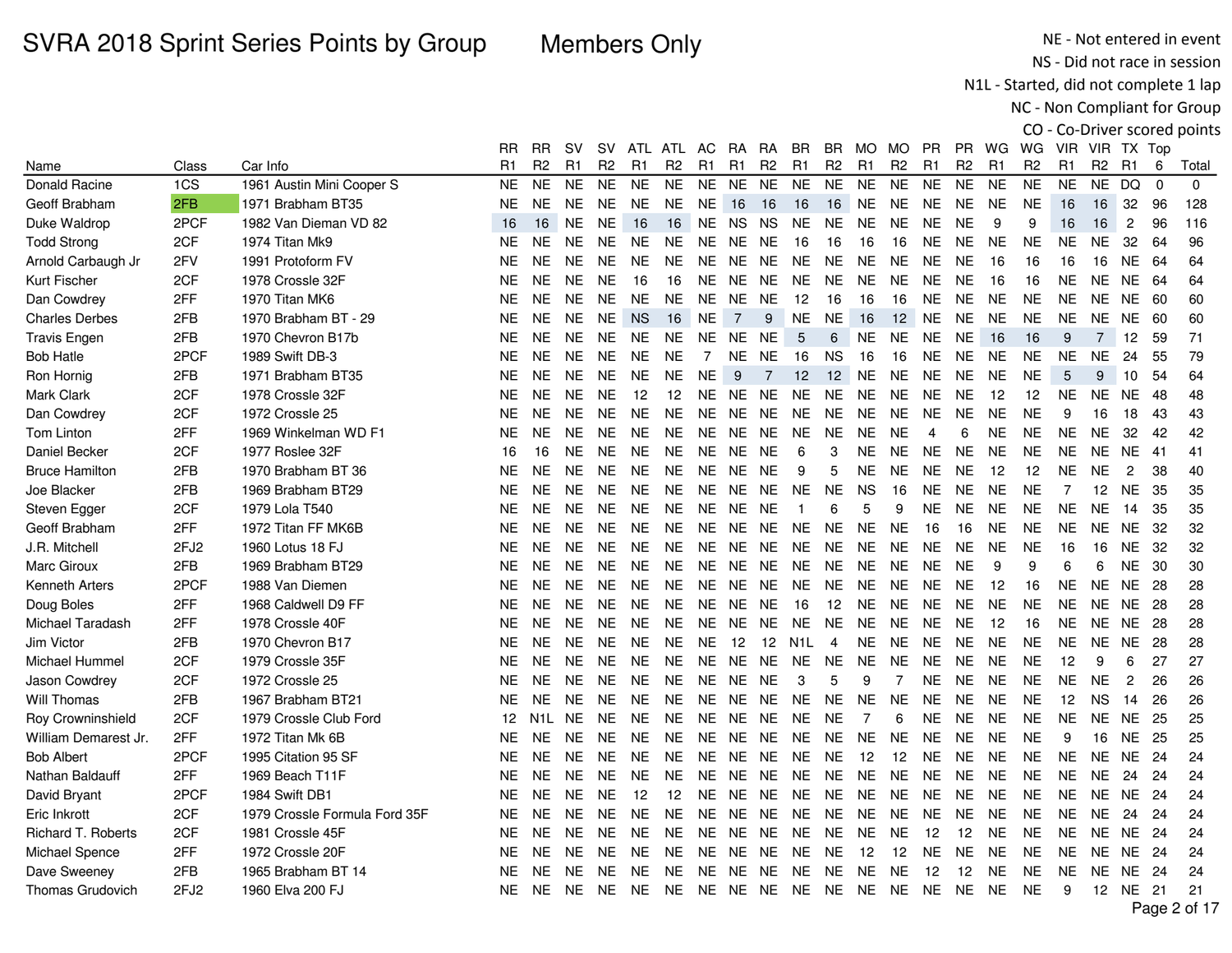Members Only

NE - Not entered in event NS - Did not race in session

N1L - Started, did not complete 1 lap

NC - Non Compliant for Group

|                             |       |                                      | RR        | RR             | sv               | sv             | ATL.           | ATL            | AC              | RA        | RA             | BR             | BR             | MO.            | MO.            | PR             | PR.            | WG             | WG             | VIR            | VIR TX Top      |                  |                |                |
|-----------------------------|-------|--------------------------------------|-----------|----------------|------------------|----------------|----------------|----------------|-----------------|-----------|----------------|----------------|----------------|----------------|----------------|----------------|----------------|----------------|----------------|----------------|-----------------|------------------|----------------|----------------|
| Name                        | Class | Car Info                             | R1        | R <sub>2</sub> | R <sub>1</sub>   | R <sub>2</sub> | R <sub>1</sub> | R <sub>2</sub> | R <sub>1</sub>  | R1        | R <sub>2</sub> | R <sub>1</sub> | R <sub>2</sub> | R <sub>1</sub> | R <sub>2</sub> | R <sub>1</sub> | R <sub>2</sub> | R <sub>1</sub> | R <sub>2</sub> | R <sub>1</sub> | R <sub>2</sub>  | R1               | 6              | Total          |
| <b>Edward VanTassel</b>     | 2FF   | 1970 Titan MK6                       | NE.       | <b>NE</b>      | <b>NE</b>        | <b>NE</b>      | <b>NE</b>      | <b>NE</b>      | <b>NE</b>       | <b>NE</b> | <b>NE</b>      | <b>NE</b>      | <b>NE</b>      | <b>NE</b>      | <b>NE</b>      | 9              | 12             | <b>NE</b>      | <b>NE</b>      | <b>NE</b>      | <b>NE</b>       | <b>NE</b>        | 21             | 21             |
| Dan Chapman                 | 2FB   | 1968 Brabham BT21B                   | NE        | <b>NE</b>      | <b>NE</b>        | <b>NE</b>      | <b>NE</b>      | NE.            | NE.             | NE.       | <b>NE</b>      | <b>NE</b>      | <b>NE</b>      | <b>NE</b>      | <b>NE</b>      | <b>NE</b>      | <b>NE</b>      | 7              | $\overline{7}$ | NE.            | <b>NE</b>       | 6                | 20             | 20             |
| Jim Edmonds                 | 2PCF  | 1994 Van Diemen RF94                 | <b>NE</b> | <b>NE</b>      | <b>NE</b>        | <b>NE</b>      | <b>NE</b>      | <b>NE</b>      | <b>NE</b>       | <b>NE</b> | <b>NE</b>      | <b>NE</b>      | <b>NE</b>      | <b>NE</b>      | <b>NE</b>      | 7              | 12             | <b>NE</b>      | <b>NE</b>      | NE.            |                 | <b>NE N1L 19</b> |                | 19             |
| Eric Fischer                | 2FF   | 1970 Lola T200                       | <b>NE</b> | NE.            | <b>NE</b>        | <b>NE</b>      | <b>NE</b>      | <b>NE</b>      | <b>NE</b>       | <b>NE</b> | <b>NE</b>      | <b>NE</b>      | NE.            | <b>NE</b>      | NE.            | <b>NE</b>      | <b>NE</b>      | $\overline{7}$ | 12             | <b>NE</b>      | NE.             | NE 19            |                | 19             |
| Wes Allen                   | 2CF   | 1978 Eagle DGF                       | NE.       | <b>NE</b>      | <b>NE</b>        | <b>NE</b>      | <b>NE</b>      | <b>NE</b>      |                 | NE NE NE  |                | 9              | 9              | <b>NE</b>      | <b>NE</b>      | <b>NE</b>      | <b>NE</b>      | <b>NE</b>      | <b>NE</b>      | NE.            | NE              | NE 18            |                | 18             |
| Anthony Freston             | 2FF   | 1972 Titan MK 6                      | NE        | NE.            | <b>NE</b>        | <b>NE</b>      | <b>NE</b>      | <b>NE</b>      | NE NE           |           | <b>NE</b>      | 9              | 9              | <b>NE</b>      | NE.            | <b>NE</b>      | <b>NE</b>      | <b>NE</b>      | <b>NE</b>      | NE.            | NE.             | NE.              | - 18           | 18             |
| Peter Hardsteen             | 2FF   | 1968 Lotus 51                        | <b>NE</b> | <b>NE</b>      | <b>NE</b>        | <b>NE</b>      | <b>NE</b>      | <b>NE</b>      | NE NE           |           | NE.            | NE.            | <b>NE</b>      | <b>NE</b>      | <b>NE</b>      | <b>NE</b>      | <b>NE</b>      | <b>NE</b>      | <b>NE</b>      | <b>NE</b>      | <b>NE</b>       | 18               | 18             | 18             |
| Don Yount                   | 2FB   | 1965 Lotus 41 F3                     | NE.       | <b>NE</b>      | <b>NE</b>        | <b>NE</b>      | <b>NE</b>      | NE.            | <b>NE</b>       | <b>NE</b> | <b>NE</b>      | $\overline{7}$ | 9              | <b>NE</b>      | <b>NE</b>      | <b>NE</b>      | <b>NE</b>      | <b>NE</b>      | <b>NE</b>      | <b>NE</b>      | <b>NE</b>       | $\overline{c}$   | 18             | 18             |
| David Smoker                | 2FB   | 1971 Brabham BT-35                   | <b>NE</b> | <b>NE</b>      | <b>NE</b>        | <b>NE</b>      | <b>NE</b>      | <b>NE</b>      | 16              | <b>NE</b> | <b>NE</b>      | <b>NE</b>      | NE.            | <b>NE</b>      | <b>NE</b>      | <b>NE</b>      | <b>NE</b>      | <b>NE</b>      | <b>NE</b>      | <b>NE</b>      | NE.             | NE.              | 16             | 16             |
| James Stiehr                | 2FF   | 1969 Winkelmann WDF1                 | NE.       | <b>NE</b>      | <b>NE</b>        | <b>NE</b>      | <b>NE</b>      | NE.            | <b>NE</b>       | NE.       | <b>NE</b>      | NE.            | NE.            | NE.            | NE.            | <b>NE</b>      | <b>NE</b>      | 16             | <b>NS</b>      | <b>NE</b>      | NE.             | NE.              | -16            | 16             |
| Paul Wilson                 | 2PCF  | 1984 Swift DB-1                      | <b>NE</b> | <b>NE</b>      | <b>NE</b>        | <b>NE</b>      | <b>NE</b>      | <b>NE</b>      | 16              | <b>NE</b> | <b>NE</b>      | <b>NE</b>      | <b>NE</b>      | <b>NE</b>      | <b>NE</b>      | <b>NE</b>      | <b>NE</b>      | <b>NE</b>      | <b>NE</b>      | <b>NE</b>      | <b>NE</b>       | <b>NE</b>        | 16             | 16             |
| Michael Racy                | 2PCF  | 2006 Van Dieman RF06                 | NE.       | <b>NE</b>      | <b>NE</b>        | <b>NE</b>      | <b>NE</b>      | <b>NE</b>      | <b>NE</b>       | <b>NE</b> | <b>NE</b>      | <b>NE</b>      | <b>NE</b>      | <b>NE</b>      | <b>NE</b>      | 12             | $\overline{1}$ | <b>NE</b>      | <b>NE</b>      | NE.            | <b>NE</b>       | $\overline{c}$   | 15             | 15             |
| Dave Handy                  | 2FB   | 1968 Brabham BT29                    | <b>NE</b> | <b>NE</b>      | <b>NE</b>        | <b>NE</b>      | <b>NE</b>      | <b>NE</b>      |                 | NE NE NE  |                | 6              | $\overline{7}$ | <b>NE</b>      | <b>NE</b>      | <b>NE</b>      | <b>NE</b>      | <b>NE</b>      | <b>NE</b>      | <b>NE</b>      | <b>NE</b>       | <b>NE</b>        | -13            | 13             |
| <b>Scott Nettleship</b>     | 2CF   | 1981 Crossle 45F                     | NE.       | <b>NE</b>      | <b>NE</b>        | <b>NE</b>      | <b>NE</b>      | NE.            | NE.             | NE.       | <b>NE</b>      | <b>NE</b>      | NE.            | <b>NE</b>      | <b>NE</b>      | <b>NE</b>      | <b>NE</b>      | <b>NE</b>      | <b>NE</b>      | 5              | 6               | $\overline{c}$   | 13             | 13             |
| David Allison               | 2FF   | 1969 Alexis MK15                     | <b>NE</b> | <b>NE</b>      | NE.              | <b>NE</b>      | <b>NE</b>      | NE.            | <b>NE</b>       | <b>NE</b> | <b>NE</b>      | NE.            | <b>NE</b>      | <b>NE</b>      | <b>NE</b>      | <b>NE</b>      | <b>NE</b>      | <b>NE</b>      | <b>NE</b>      | 16             | 12              | <b>NE</b>        | 12             | 12             |
| <b>Grant Perryman</b>       | 2FB   | 1967 Brabham BT21                    | <b>NE</b> | <b>NE</b>      | <b>NE</b>        | <b>NE</b>      | <b>NE</b>      | <b>NE</b>      | 12 <sup>2</sup> | NE.       | <b>NE</b>      | NE.            | NE.            | <b>NE</b>      | <b>NE</b>      | NE.            | <b>NE</b>      | <b>NE</b>      | <b>NE</b>      | <b>NE</b>      | NE.             | NE.              | 12             | 12             |
| <b>Brian Thomas</b>         | 2FF   | 1969 Lotus 51                        | <b>NE</b> | <b>NE</b>      | <b>NE</b>        | <b>NE</b>      | <b>NE</b>      | <b>NE</b>      | <b>NE</b>       | NE        | <b>NE</b>      | <b>NE</b>      | <b>NE</b>      | <b>NE</b>      | NE             | <b>NE</b>      | <b>NE</b>      | <b>NE</b>      | <b>NE</b>      | 12             | <b>NS</b>       | <b>NE</b>        | 12             | 12             |
| <b>Matthew Barbour</b>      | 2FF   | 1969 Macon MR7B                      | NE.       | <b>NE</b>      | <b>NE</b>        | <b>NE</b>      | <b>NE</b>      | <b>NE</b>      | <b>NE</b>       | <b>NE</b> | <b>NE</b>      | NE.            | NE.            | <b>NE</b>      | <b>NE</b>      | <b>NE</b>      | <b>NE</b>      | 9              | $\mathbf{1}$   | <b>NE</b>      | NE.             | NE.              | 10             | 10             |
| Jeff Langham                | 2FF   | 1972 Merlyn MK 20 A                  | <b>NE</b> | <b>NE</b>      | NE.              | <b>NE</b>      | <b>NE</b>      | NE.            | <b>NE</b>       | NE        | <b>NE</b>      | NE.            | <b>NE</b>      | <b>NE</b>      | <b>NE</b>      | <b>NE</b>      | <b>NE</b>      | <b>NE</b>      | <b>NE</b>      | <b>NE</b>      | <b>NE</b>       | 10               | 10             | 10             |
| Jeffrey Anderson            | 2FB   | 1969 Brabham BT29                    | <b>NE</b> | <b>NE</b>      | <b>NE</b>        | <b>NE</b>      | <b>NE</b>      | NE.            | <b>NE</b>       | <b>NE</b> | <b>NE</b>      | <b>NE</b>      | <b>NE</b>      | <b>NE</b>      | <b>NE</b>      | <b>NE</b>      | <b>NE</b>      | <b>NE</b>      | <b>NE</b>      | <b>NE</b>      | <b>NE</b>       | 8                | 8              | 8              |
| <b>Michael Wirrick</b>      | 2CF   | 1975 Zink Z10C                       | NE.       | <b>NE</b>      | <b>NE</b>        | <b>NE</b>      | NE.            | <b>NE</b>      | NE NE NE        |           |                | <b>NE</b>      | NE.            | NE             | <b>NE</b>      | <b>NE</b>      | <b>NE</b>      | <b>NE</b>      | <b>NE</b>      | NE.            | <b>NE</b>       | 8                | 8              | 8              |
| Jeffrey Barbour             | 2FF   | 1969 Macon MK7B                      | NE        | <b>NE</b>      | <b>NE</b>        | <b>NE</b>      | NE.            | NE.            | NE NE           |           | NE.            | NE.            | NE.            | NE.            | NE.            | NE.            | <b>NE</b>      | 6              | -1             | NE.            | NE.             | NE.              | -7             | $\overline{7}$ |
| Ron Hornig                  | 2FF   | 1970 Titan FF MK6                    | <b>NE</b> | <b>NE</b>      | <b>NE</b>        | <b>NE</b>      | <b>NE</b>      | <b>NE</b>      | <b>NE</b>       | <b>NE</b> | <b>NE</b>      | <b>NE</b>      | <b>NE</b>      | <b>NE</b>      | <b>NE</b>      | 5              | <b>NS</b>      | <b>NE</b>      | <b>NE</b>      | <b>NE</b>      | <b>NE</b>       | <b>NE</b>        | 5              | 5              |
| Kenneth Herbst              | 2PCF  | 1993 Euroswift SC93                  | NE.       | <b>NE</b>      | <b>NE</b>        | <b>NE</b>      | <b>NE</b>      | <b>NE</b>      | <b>NE</b>       | NE.       | <b>NE</b>      | <b>NE</b>      | NE.            | <b>NE</b>      | <b>NE</b>      | <b>NE</b>      | <b>NE</b>      | <b>NE</b>      | <b>NE</b>      | <b>NE</b>      | <b>NE</b>       | $\overline{4}$   |                | $\overline{4}$ |
| Tom Tuttle                  | 2FB   | 1967 Brabham B21                     | NE.       | <b>NE</b>      | <b>NE</b>        | <b>NE</b>      | <b>NE</b>      | <b>NE</b>      | <b>NE</b>       | <b>NE</b> | NE.            | NE.            | <b>NE</b>      | <b>NE</b>      | <b>NE</b>      | <b>NE</b>      | <b>NE</b>      | <b>NE</b>      | <b>NE</b>      | <b>NE</b>      | <b>NE</b>       | $\overline{4}$   | 4              | $\overline{4}$ |
| Larry Wilson                | 2FB   | 1969 Brabham BT29                    | NE.       | <b>NE</b>      | <b>NE</b>        | <b>NE</b>      | <b>NE</b>      | <b>NE</b>      | <b>NE</b>       | NE        | <b>NE</b>      | <b>NE</b>      | <b>NE</b>      | NE             | <b>NE</b>      | <b>NE</b>      | <b>NE</b>      | <b>NE</b>      | <b>NE</b>      | 4              | <b>NS</b>       | <b>NE</b>        | $\overline{4}$ | $\overline{4}$ |
| <b>Ric Baribeault</b>       | 2PCF  | 1992 Van Diemen RF92FF               | <b>NE</b> | <b>NE</b>      | <b>NE</b>        | <b>NE</b>      | <b>NE</b>      | <b>NE</b>      | <b>NE</b>       | <b>NE</b> | <b>NE</b>      | NE.            | <b>NE</b>      | <b>NE</b>      | <b>NE</b>      | <b>NE</b>      | <b>NE</b>      | <b>NE</b>      | <b>NE</b>      | <b>NE</b>      | <b>NE</b>       | $\mathbf{2}$     | $\overline{c}$ | $\overline{c}$ |
| Jay Galpin                  | 2FB   | 1967 Brabham Bt-23-EMC               | NE.       | <b>NE</b>      | <b>NE</b>        | <b>NE</b>      | <b>NE</b>      | <b>NE</b>      | <b>NE</b>       | <b>NE</b> | <b>NE</b>      | <b>NE</b>      | <b>NE</b>      | <b>NE</b>      | <b>NE</b>      | <b>NE</b>      | <b>NE</b>      | <b>NE</b>      | <b>NE</b>      | <b>NE</b>      | <b>NE</b>       | $\overline{c}$   | 2              | 2              |
| Sean Hearne                 | 2CF   | 1980 Crossle 40F                     | NE.       | <b>NE</b>      | <b>NE</b>        | <b>NE</b>      | <b>NE</b>      | <b>NE</b>      | NE.             | NE.       | <b>NE</b>      | <b>NE</b>      | <b>NE</b>      | <b>NE</b>      | <b>NE</b>      | <b>NE</b>      | <b>NE</b>      | <b>NE</b>      | <b>NE</b>      | <b>NE</b>      | <b>NE</b>       | $\overline{2}$   | $\overline{c}$ | $\overline{2}$ |
| Scott King                  | 2CF   | 1980 Crossle 40F                     | NE        | <b>NE</b>      | <b>NE</b>        | <b>NE</b>      | <b>NE</b>      | NE.            | <b>NE</b>       | NE        | <b>NE</b>      | NE.            | <b>NE</b>      | <b>NE</b>      | <b>NE</b>      | <b>NE</b>      | <b>NE</b>      | <b>NE</b>      | <b>NE</b>      | <b>NE</b>      | <b>NE</b>       | $\overline{c}$   | $\overline{c}$ | $\overline{c}$ |
| Paolo Salvatore             | 2PCF  | 1984 Swift DB1                       | <b>NE</b> | <b>NE</b>      | <b>NE</b>        | <b>NE</b>      | <b>NE</b>      | <b>NE</b>      | <b>NE</b>       | <b>NE</b> | <b>NE</b>      | NE.            | <b>NE</b>      | <b>NE</b>      | <b>NE</b>      | <b>NE</b>      | <b>NE</b>      | <b>NE</b>      | <b>NE</b>      | <b>NE</b>      | <b>NE</b>       | 2                | $\overline{c}$ | $\overline{c}$ |
| Ross Bremer                 | 3BS   | 1968 Euro.Ford Escort Twin Cam       | <b>NE</b> | <b>NE</b>      | <b>NE</b>        | <b>NE</b>      | 16             | 16             | <b>NE</b>       | <b>NE</b> | <b>NE</b>      | NE             | <b>NE</b>      | <b>NE</b>      | <b>NE</b>      | <b>NE</b>      | <b>NE</b>      | 16             | 16             | 16             | <b>NS</b>       | <b>NE</b>        | 80             | 80             |
| Charles Kates Jr.           | 3CP   | 1968 Datsun 2000 Roadster            | 16        | 16             | $\boldsymbol{2}$ | 3              | 9              | 9              | <b>NE</b>       | 5         | 6              | 12             | 12             | NE             | <b>NE</b>      | <b>NE</b>      | <b>NE</b>      | <b>NE</b>      | <b>NE</b>      | $\overline{7}$ | 12 <sup>2</sup> | 14               | 77             | 123            |
| Ross Cheek                  | 3EP   | 1967 Porsche 912                     | NE.       | <b>NE</b>      | <b>NE</b>        | <b>NE</b>      | 16             | 16             | <b>NE</b>       | NE.       | <b>NE</b>      | 16             | 16             | <b>NE</b>      | <b>NE</b>      | <b>NE</b>      | <b>NE</b>      | <b>NE</b>      | <b>NE</b>      | <b>NE</b>      | NE.             | NE.              | - 64           | 64             |
| <b>Wil Painter</b>          | 3BS   | 1966 Alfa Romeo GTV                  | <b>NE</b> | <b>NE</b>      | <b>NE</b>        | <b>NE</b>      | <b>NE</b>      | <b>NE</b>      | <b>NE</b>       | <b>NE</b> | <b>NE</b>      | 16             | 12             | 16             | 16             | <b>NE</b>      | <b>NE</b>      | <b>NE</b>      | <b>NE</b>      | <b>NE</b>      | <b>NE</b>       | NE               | 60             | 60             |
| <b>Christel Kuehnhoefer</b> | 3EP   | 1965 Alfa Romeo Giulia Spider Veloce | NE.       | <b>NE</b>      | <b>NE</b>        | <b>NE</b>      | 12             | 12             | NE.             | <b>NE</b> | <b>NE</b>      | <b>NE</b>      | <b>NE</b>      | 16             | 16             | NE.            | <b>NE</b>      | <b>NE</b>      | <b>NE</b>      | NE.            | <b>NE</b>       | 24               | 56             | 80             |
| Gary Jebsen                 | 3DP   | 1962 Volvo P1800                     | NE.       | <b>NE</b>      | <b>NE</b>        | <b>NE</b>      | <b>NE</b>      | <b>NE</b>      | NE NE           |           | NE.            | NE.            | <b>NE</b>      | 12             | 12             | <b>NE</b>      | <b>NE</b>      | <b>NE</b>      | <b>NE</b>      | 16             | 16              | NE.              | 56             | 56             |
| John Nash                   | 3DP   | 1962 Lotus Super Seven               | NE        | <b>NE</b>      | 9                | 9              | NE.            | NE             |                 |           | NE NE NE DQ 16 |                |                |                |                | NE NE NE NE    |                | <b>NE</b>      | <b>NE</b>      | 9              | 12 <sup>2</sup> | 14               | 55             | 69             |
|                             |       |                                      |           |                |                  |                |                |                |                 |           |                |                |                |                |                |                |                |                |                |                |                 |                  |                | 0.017          |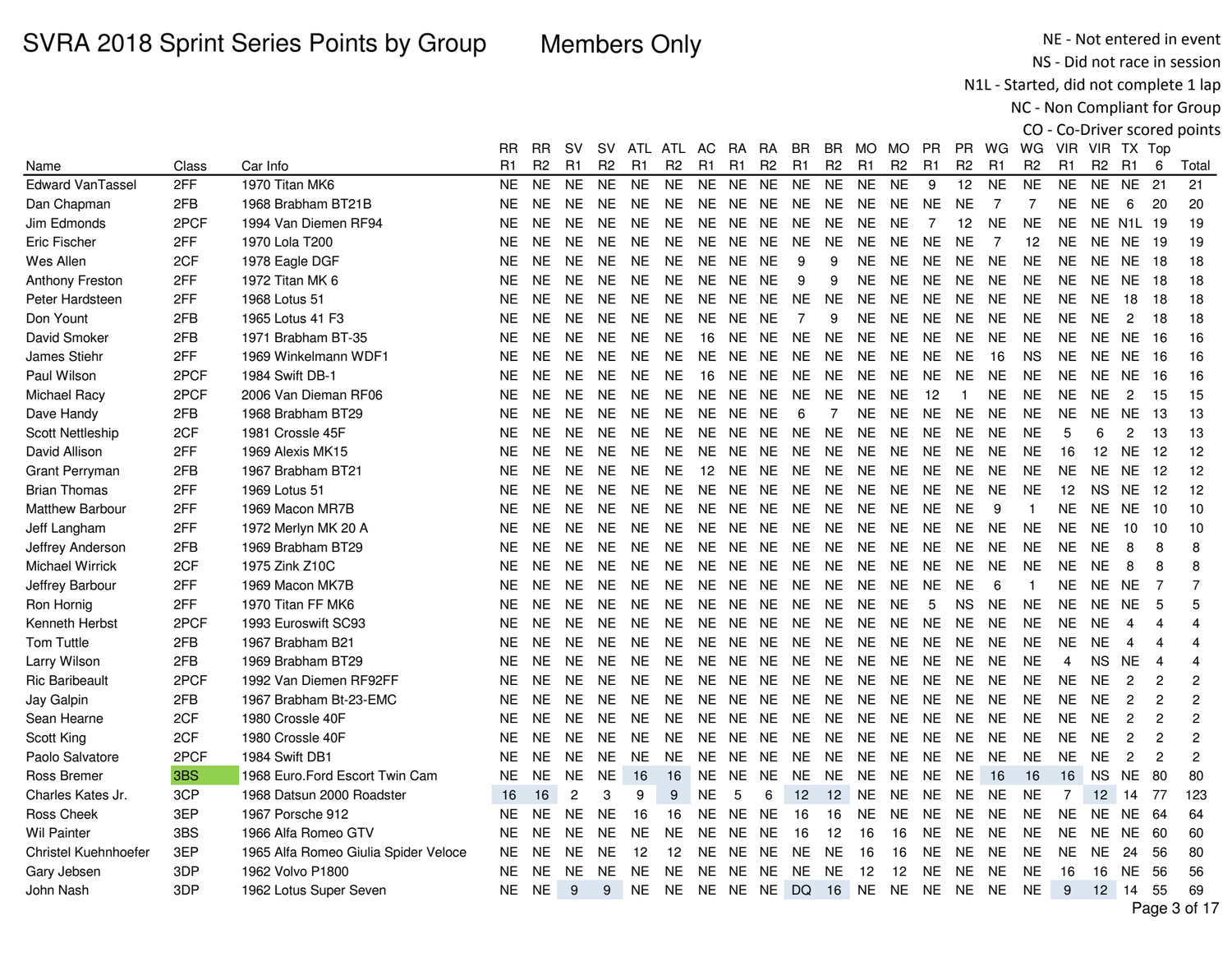Members Only

NE - Not entered in event NS - Did not race in session

N1L - Started, did not complete 1 lap

|                           |       |                                      |                |           |           |                |               |                |                |                |                |                   |                |                |                |                |                |                |                |                |                |                 |      | CO - Co-Driver scored points |
|---------------------------|-------|--------------------------------------|----------------|-----------|-----------|----------------|---------------|----------------|----------------|----------------|----------------|-------------------|----------------|----------------|----------------|----------------|----------------|----------------|----------------|----------------|----------------|-----------------|------|------------------------------|
|                           |       |                                      | RR             | <b>RR</b> | <b>SV</b> |                | SV ATL ATL AC |                |                | RA RA          |                | BR.               | BR.            | MO MO          |                | <b>PR</b>      | PR.            | WG WG          |                |                | VIR VIR TX Top |                 |      |                              |
| Name                      | Class | Car Info                             | R <sub>1</sub> | R2        | R1        | R <sub>2</sub> | R1            | R <sub>2</sub> | R <sub>1</sub> | R <sub>1</sub> | R <sub>2</sub> | R <sub>1</sub>    | R <sub>2</sub> | R <sub>1</sub> | R <sub>2</sub> | R <sub>1</sub> | R <sub>2</sub> | R <sub>1</sub> | R <sub>2</sub> | R <sub>1</sub> | R <sub>2</sub> | R <sub>1</sub>  | 6    | Total                        |
| <b>Vic Skirmants</b>      | 3CP   | 1961 Porsche 356B                    | <b>NE</b>      | <b>NE</b> | 12        | 12             | <b>NE</b>     | <b>NE</b>      | NE.            | <b>NE</b>      | <b>NE</b>      | <b>NE</b>         | <b>NE</b>      | <b>NE</b>      | <b>NE</b>      | NE.            | <b>NE</b>      | 12             | 16             | <b>NE</b>      | <b>NE</b>      | <b>NE</b>       | 52   | 52                           |
| George C. Balbach         | 3CP   | 1961 Porsche 356B                    | <b>NE</b>      | <b>NE</b> | <b>NE</b> | NE.            | NE.           | <b>NE</b>      | NE.            | 12             | 12             | <b>NE</b>         | <b>NE</b>      | <b>NE</b>      | <b>NE</b>      | <b>NE</b>      | <b>NE</b>      | <b>NE</b>      | <b>NE</b>      | <b>NE</b>      | <b>NE</b>      | 24              | 48   | 48                           |
| David Gussack             | 3EP   | 1963 Triumph Spitfire                | <b>NE</b>      | <b>NE</b> | <b>NE</b> | <b>NE</b>      | <b>NE</b>     | <b>NE</b>      |                | NE NE NE       |                | <b>NE</b>         | <b>NE</b>      | <b>NE</b>      | <b>NE</b>      | <b>NE</b>      | <b>NE</b>      | <b>NE</b>      | <b>NE</b>      | 16             | <b>NS</b>      | 32              | 48   | 48                           |
| <b>Rick Bardsley</b>      | 3CP   | 1959 Porsche 356A                    | <b>NE</b>      | <b>NE</b> | <b>NE</b> | <b>NE</b>      | <b>NE</b>     | <b>NE</b>      | NE.            | <b>NE</b>      | NE.            | <b>NE</b>         | <b>NE</b>      | 12             | 16             | <b>NE</b>      | <b>NE</b>      | $\overline{7}$ | 12             | NE             | <b>NE</b>      | <b>NE</b>       | -47  | 47                           |
| Paul Konkle Jr.           | 3DP   | 1962 MG B                            | <b>NE</b>      | <b>NE</b> | <b>NE</b> | NE.            | <b>NE</b>     | <b>NE</b>      | 12             | <b>NE</b>      | NE.            | <b>NE</b>         | <b>NE</b>      | <b>NE</b>      | <b>NE</b>      | <b>NE</b>      | <b>NE</b>      | <b>NE</b>      | <b>NE</b>      | NE.            | <b>NE</b>      | 24              | 36   | 36                           |
| Bernardo D. Martinez      | 3BS   | 1968 Alfa Romeo GTA Jr               | <b>NE</b>      | <b>NE</b> | <b>NE</b> | NE.            | NE.           | <b>NE</b>      | NE.            | NE.            | <b>NE</b>      | <b>NE</b>         | <b>NE</b>      | 12             | <b>NS</b>      | <b>NE</b>      | <b>NE</b>      | <b>NE</b>      | <b>NE</b>      | <b>NE</b>      | <b>NE</b>      | 24              | 36   | 36                           |
| <b>Anthony Hess</b>       | 3DP   | 1973 MG B                            | <b>NE</b>      | <b>NE</b> | 6         | 7              | <b>NE</b>     | <b>NE</b>      | <b>NE</b>      | <b>NE</b>      | <b>NE</b>      | <b>NE</b>         | <b>NE</b>      | <b>NE</b>      | <b>NE</b>      | <b>NE</b>      | <b>NE</b>      | 9              | 12             | <b>NE</b>      | <b>NE</b>      | <b>NE</b>       | 34   | 34                           |
| Mike Denman               | 3CP   | 1966 Marcos 1800 GT                  | <b>NE</b>      | <b>NE</b> | <b>NE</b> | <b>NE</b>      | <b>NE</b>     | <b>NE</b>      |                |                | NE NE NE       | <b>NE</b>         | <b>NE</b>      | <b>NE</b>      | <b>NE</b>      | 16             | 16             | <b>NE</b>      | <b>NE</b>      | NE             |                | NE NE 32        |      | 32                           |
| <b>Brian Farmer</b>       | 3FP   | 1964 Austin Healey Sprite            | <b>NE</b>      | <b>NE</b> | <b>NE</b> | <b>NE</b>      | 16            | 16             | <b>NE</b>      | NE             | <b>NE</b>      | <b>NE</b>         | <b>NE</b>      | <b>NE</b>      | <b>NE</b>      | <b>NE</b>      | <b>NE</b>      | <b>NE</b>      | <b>NE</b>      | ΝE             | NE             | <b>NE</b>       | 32   | 32                           |
| James Jackson             | 3CP   | 1964 Porsche 356                     | <b>NE</b>      | <b>NE</b> | <b>NE</b> | <b>NE</b>      | NE.           | <b>NE</b>      | NE.            | 16             | 16             | <b>NE</b>         | <b>NE</b>      | <b>NE</b>      | <b>NE</b>      | <b>NE</b>      | <b>NE</b>      | <b>NE</b>      | <b>NE</b>      | <b>NE</b>      | NE.            | <b>NE</b>       | 32   | 32                           |
| Dawn Myers                | 3EP   | 1961 MG A                            | <b>NE</b>      | <b>NE</b> | 16        | 16             | <b>NE</b>     | <b>NE</b>      | NE.            | NE.            | <b>NE</b>      | <b>NE</b>         | <b>NE</b>      | <b>NE</b>      | <b>NE</b>      | <b>NE</b>      | <b>NE</b>      | <b>NE</b>      | <b>NE</b>      | <b>NE</b>      | NE.            | <b>NE</b>       | 32   | 32                           |
| <b>Hervey Parke</b>       | 3CP   | 1965 Ginetta G4                      | <b>NE</b>      | <b>NE</b> | 16        | 16             | <b>NE</b>     | <b>NE</b>      | NE.            | NE.            | <b>NE</b>      | <b>NE</b>         | <b>NE</b>      | <b>NE</b>      | NE.            | <b>NE</b>      | <b>NE</b>      | <b>NE</b>      | <b>NE</b>      | <b>NE</b>      | NE.            | <b>NE</b>       | 32   | 32                           |
| Frank Shober              | 3DP   | 1987 VW Golf                         | 16             | 16        | NE.       | NE.            | <b>NE</b>     | <b>NE</b>      |                |                | NE NE NE       | <b>NE</b>         | <b>NE</b>      | <b>NE</b>      | <b>NE</b>      | <b>NE</b>      | <b>NE</b>      | <b>NE</b>      | <b>NE</b>      | NE.            | NE.            | NE 32           |      | 32                           |
| Allan Thom                | 3EP   | 1965 Alfa Romeo Giulia TI            | <b>NE</b>      | <b>NE</b> | <b>NE</b> | <b>NE</b>      | <b>NE</b>     | <b>NE</b>      | NE.            | 16             | 16             | NE.               | <b>NE</b>      | <b>NE</b>      | <b>NE</b>      | <b>NE</b>      | <b>NE</b>      | <b>NE</b>      | <b>NE</b>      | NE             | NE             | <b>NE</b>       | 32   | 32                           |
| <b>Bill Thumel</b>        | 3CP   | 1959 Elva Courier                    | <b>NE</b>      | <b>NE</b> | <b>NE</b> | <b>NE</b>      | NE.           | <b>NE</b>      | <b>NE</b>      | NE.            | <b>NE</b>      | NE.               | NE             | <b>NE</b>      | <b>NE</b>      | <b>NE</b>      | <b>NE</b>      | 16             | <b>NS</b>      | 16             | <b>NS</b>      | NE.             | 32   | 32                           |
| John Hasty                | 3DP   | 1959 Triumph TR3A                    | <b>NE</b>      | <b>NE</b> | 12        | 12             | <b>NE</b>     | <b>NE</b>      | NE.            | <b>NE</b>      | <b>NE</b>      | <b>NE</b>         | <b>NE</b>      | <b>NE</b>      | <b>NE</b>      | <b>NE</b>      | <b>NE</b>      | $\overline{7}$ | <b>NS</b>      | <b>NE</b>      | NE.            | NE.             | -31  | 31                           |
| Susan Patterson           | 3CP   | 1959 Elvar Courier Roadster          | <b>NE</b>      | <b>NE</b> | <b>NE</b> | <b>NE</b>      | <b>NE</b>     | <b>NE</b>      | <b>NE</b>      | <b>NE</b>      | <b>NE</b>      | <b>NE</b>         | <b>NE</b>      | $\overline{7}$ | <b>NS</b>      | <b>NE</b>      | <b>NE</b>      | <b>NE</b>      | <b>NE</b>      | 6              | <b>NS</b>      | 18              | 31   | 31                           |
| <b>Tim Baker</b>          | 3CP   | 1962 Porsche 356                     | <b>NE</b>      | <b>NE</b> | <b>NE</b> | <b>NE</b>      | 12            | 16             | NE.            |                | NE NE          | NE.               | NE.            | <b>NE</b>      | <b>NE</b>      | <b>NE</b>      | <b>NE</b>      | <b>NE</b>      | <b>NE</b>      | <b>NE</b>      | <b>NE</b>      | NE 28           |      | 28                           |
| Dale Erwin                | 3CP   | 1958 Porsche 356                     | <b>NE</b>      | <b>NE</b> | <b>NE</b> | <b>NE</b>      | 16            | 12             | NE.            | NE             | <b>NE</b>      | <b>NE</b>         | <b>NE</b>      | <b>NE</b>      | <b>NE</b>      | <b>NE</b>      | <b>NE</b>      | <b>NE</b>      | <b>NE</b>      | <b>NE</b>      | NE             | <b>NE</b>       | 28   | 28                           |
| Robert Kann               | 3DP   | 1958 Porsche 356A                    | <b>NE</b>      | <b>NE</b> | <b>NE</b> | <b>NE</b>      | NE.           | <b>NE</b>      | NE.            |                | NE NE          | <b>NE</b>         | <b>NE</b>      | <b>NE</b>      | <b>NE</b>      | $\overline{7}$ | 9              | <b>NE</b>      | <b>NE</b>      | <b>NS</b>      | 12             | <b>NE</b>       | 28   | 28                           |
| Erik Wood                 | 3EP   | 1971 Alfa Romeo Spider               | <b>NE</b>      | <b>NE</b> | <b>NE</b> | NE.            | NE.           | <b>NE</b>      | NE.            | NE             | <b>NE</b>      | <b>NE</b>         | <b>NE</b>      | <b>NE</b>      | NE.            | NE.            | <b>NE</b>      | <b>NE</b>      | <b>NE</b>      | 9              | 16             | <b>NE</b>       | 25   | 25                           |
| Alan Berry                | 3DP   | 1965 Triumph TR-4A                   | <b>NE</b>      | <b>NE</b> | <b>NE</b> | <b>NE</b>      | NE.           | <b>NE</b>      | 6              | <b>NE</b>      | <b>NE</b>      | <b>NE</b>         | <b>NE</b>      | <b>NE</b>      | <b>NE</b>      | <b>NE</b>      | <b>NE</b>      | <b>NE</b>      | <b>NE</b>      | <b>NE</b>      | <b>NE</b>      | 18              | 24   | 24                           |
| Sean Henry                | 3EP   | 1977 Triumph Spitfire                | <b>NE</b>      | <b>NE</b> | NE.       | <b>NE</b>      | <b>NE</b>     | NE.            |                |                | NE NE NE       | <b>NE</b>         | <b>NE</b>      | 12             | 12             | <b>NE</b>      | <b>NE</b>      | <b>NE</b>      | <b>NE</b>      | <b>NE</b>      | NE.            | NE 24           |      | 24                           |
| Stephen Hunter            | 3EP   | 1959 Porsche 356A                    | <b>NE</b>      | <b>NE</b> | <b>NE</b> | NE.            | <b>NE</b>     | <b>NE</b>      | NE.            | <b>NE</b>      | <b>NE</b>      | <b>NE</b>         | <b>NE</b>      | <b>NE</b>      | <b>NE</b>      | <b>NE</b>      | <b>NE</b>      | 12             | 12             | <b>NE</b>      | NE.            | NE.             | 24   | 24                           |
| Allen Goode               | 3CP   | 1967 Triumph TR4A                    | <b>NE</b>      | <b>NE</b> | <b>NE</b> | <b>NE</b>      | <b>NE</b>     | <b>NE</b>      | NE.            | NE NE          |                | NE.               | <b>NE</b>      | <b>NE</b>      | <b>NE</b>      | <b>NE</b>      | <b>NE</b>      | 5              | $\overline{7}$ | 9              | <b>NS</b>      | NE.             | - 21 | 21                           |
| Paul Ricco                | 3DP   | 1962 Triumph TR4                     | <b>NE</b>      | <b>NE</b> | <b>NE</b> | <b>NE</b>      | NE.           | <b>NE</b>      | <b>NE</b>      | 9              | 12             | <b>NE</b>         | <b>NE</b>      | <b>NE</b>      | NE.            | <b>NE</b>      | <b>NE</b>      | <b>NE</b>      | <b>NE</b>      | <b>NE</b>      | NE.            | NE.             | 21   | 21                           |
| <b>Thomas Warner</b>      | 3CP   | 1959 Porsche 356                     | <b>NE</b>      | <b>NE</b> | <b>NE</b> | <b>NE</b>      | <b>NE</b>     | <b>NE</b>      | <b>NE</b>      | <b>NE</b>      | <b>NE</b>      | <b>NE</b>         | <b>NE</b>      | 9              | 12             | <b>NE</b>      | <b>NE</b>      | <b>NE</b>      | <b>NE</b>      | <b>NE</b>      | NE.            | <b>NE</b>       | 21   | 21                           |
| Ford Heacock              | 3EP   | 1960 Porsche 356B Super 90           | <b>NE</b>      | <b>NE</b> | 9         | 9              | <b>NE</b>     | <b>NE</b>      |                |                | NE NE NE       | NE.               | NE.            | <b>NE</b>      | <b>NE</b>      | NE.            | <b>NE</b>      | <b>NE</b>      | <b>NE</b>      | <b>NE</b>      | NE.            | NE 18           |      | 18                           |
| Logan Dernoshek           | 3DP   | 1966 Chevrolet Yenko Stinger Corvair | <b>NE</b>      | <b>NE</b> | <b>NE</b> | NE.            | <b>NE</b>     | <b>NE</b>      | NE.            | NE             | <b>NE</b>      | <b>NE</b>         | <b>NE</b>      | 16             | -1             | <b>NE</b>      | <b>NE</b>      | <b>NE</b>      | <b>NE</b>      | NE.            | <b>NE</b>      | NE 17           |      | 17                           |
| Peter Botham              | 3DP   | 1973 Porsche 914/4                   | <b>NE</b>      | <b>NE</b> | <b>NE</b> | NE.            | <b>NE</b>     | <b>NE</b>      | <b>NE</b>      | $\overline{7}$ | 9              | NE.               | <b>NE</b>      | <b>NE</b>      | <b>NE</b>      | <b>NE</b>      | <b>NE</b>      | <b>NE</b>      | <b>NE</b>      | <b>NE</b>      | NE.            | NE.             | - 16 | 16                           |
| <b>Hector Cademartori</b> | 3AP   | 1973 Datsun 240Z                     | <b>NE</b>      | <b>NE</b> | <b>NE</b> | NE.            | <b>NE</b>     | <b>NE</b>      | 16             | NE.            | <b>NE</b>      | <b>NE</b>         | <b>NE</b>      | <b>NE</b>      | NE.            | <b>NE</b>      | <b>NE</b>      | <b>NE</b>      | <b>NE</b>      | NE.            | NE.            | NE.             | -16  | 16                           |
| <b>Brian Howlett</b>      | 3CP   | 1965 Triumph TR-4A IRS               | <b>NE</b>      | <b>NE</b> | <b>NE</b> | NE.            | <b>NE</b>     | <b>NE</b>      | 16             | <b>NE</b>      | <b>NE</b>      | <b>NE</b>         | <b>NE</b>      | <b>NE</b>      | <b>NE</b>      | <b>NE</b>      | <b>NE</b>      | <b>NE</b>      | <b>NE</b>      | NE.            | <b>NE</b>      | NE.             | - 16 | 16                           |
| William Lyon              | 3DP   | 1957 Porsche 356                     | <b>NE</b>      | <b>NE</b> | <b>NE</b> | <b>NE</b>      | <b>NE</b>     | <b>NE</b>      | 16             |                | NE NE          | NE.               | NE.            | <b>NE</b>      | <b>NE</b>      | NE.            | <b>NE</b>      | <b>NE</b>      | <b>NE</b>      | <b>NE</b>      |                | <b>NE NE 16</b> |      | 16                           |
| Andrew Moore              | 3EP   | 1965 MGB roadster                    | <b>NE</b>      | <b>NE</b> | <b>NE</b> | <b>NE</b>      | <b>NE</b>     | <b>NE</b>      | <b>NE</b>      | <b>NE</b>      | <b>NE</b>      | <b>NE</b>         | <b>NE</b>      | <b>NE</b>      | <b>NE</b>      | <b>NE</b>      | <b>NE</b>      | 16             | <b>NS</b>      | <b>NE</b>      | <b>NE</b>      | <b>NE</b>       | -16  | 16                           |
| John Schrecker            | 3CP   | 1964 Porsche 356                     | <b>NE</b>      | <b>NE</b> | <b>NE</b> | NE.            | <b>NE</b>     | <b>NE</b>      | NE.            | <b>NE</b>      | NE.            | <b>NE</b>         | <b>NE</b>      | 16             | <b>NS</b>      | <b>NE</b>      | <b>NE</b>      | <b>NE</b>      | <b>NE</b>      | <b>NE</b>      | NE.            | NE.             | -16  | 16                           |
| John Stanford             | 3DP   | 1965 Turner MKIII                    | <b>NE</b>      | <b>NE</b> | <b>NE</b> | NE.            | NE.           | <b>NE</b>      | NE.            |                | NE NE          | 16                | <b>NS</b>      | <b>NE</b>      | <b>NE</b>      | <b>NE</b>      | <b>NE</b>      | <b>NE</b>      | <b>NE</b>      | <b>NE</b>      | NE.            | <b>NE</b>       | 16   | 16                           |
| Dan Walters               | 3FP   | 1960 Sunbeam Alpine                  | <b>NE</b>      | <b>NE</b> | <b>NE</b> | <b>NE</b>      | NE.           | <b>NE</b>      | 16             | <b>NE</b>      | <b>NE</b>      | <b>NE</b>         | <b>NE</b>      | <b>NE</b>      | <b>NE</b>      | <b>NE</b>      | <b>NE</b>      | <b>NE</b>      | <b>NE</b>      | <b>NE</b>      | <b>NE</b>      | <b>NE</b>       | 16   | 16                           |
| <b>Marcus Pillion</b>     | 3CP   | 1960 Porsche 356B Coupe              | <b>NE</b>      | <b>NE</b> | 9         | 6              | NE.           | NE.            |                |                |                | NE NE NE NE NE NE |                |                | NE.            | NE.            | <b>NE</b>      | <b>NE</b>      | <b>NE</b>      | NE.            | NE NE          |                 | - 15 | 15                           |
|                           |       |                                      |                |           |           |                |               |                |                |                |                |                   |                |                |                |                |                |                |                |                |                |                 |      | Page 4 of 17                 |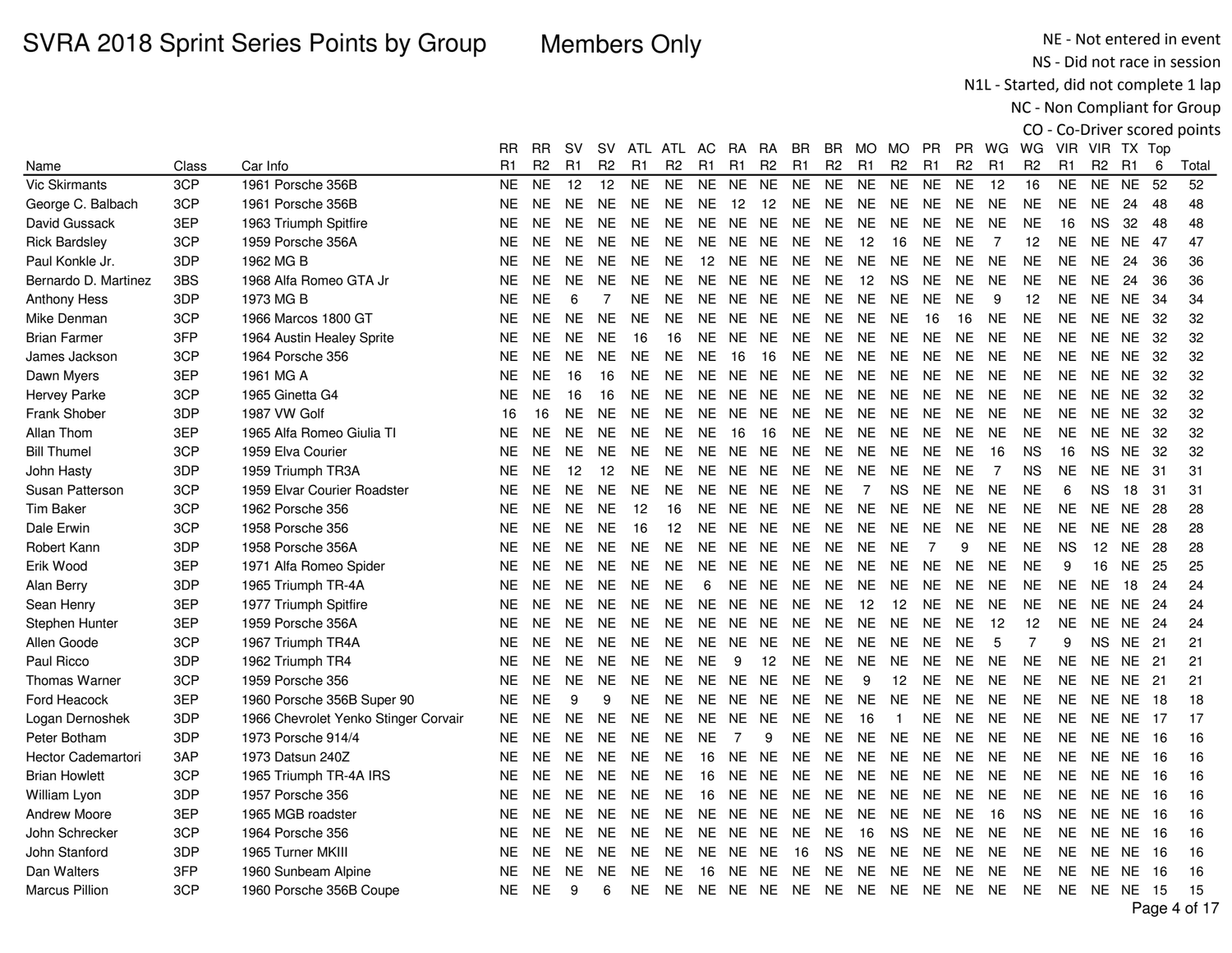### SVRA 2018 Sprint Series Points by GroupMembers Only

NE - Not entered in event NS - Did not race in session

N1L - Started, did not complete 1 lap

NC - Non Compliant for Group

|                       |          |                                      | RR             | <b>RR</b>      | sv             | <b>SV</b>      | ATL            | ATL            | AC.            | RА           | RA             | BR             | BR.            | MO.       | MO.            | PR             | PR.            | WG             | WG             | VIR.           | VIR TX Top     |                |                |                |
|-----------------------|----------|--------------------------------------|----------------|----------------|----------------|----------------|----------------|----------------|----------------|--------------|----------------|----------------|----------------|-----------|----------------|----------------|----------------|----------------|----------------|----------------|----------------|----------------|----------------|----------------|
| Name                  | Class    | Car Info                             | R <sub>1</sub> | R <sub>2</sub> | R <sub>1</sub> | R <sub>2</sub> | R <sub>1</sub> | R <sub>2</sub> | R <sub>1</sub> | R1           | R <sub>2</sub> | R <sub>1</sub> | R <sub>2</sub> | R1        | R <sub>2</sub> | R <sub>1</sub> | R <sub>2</sub> | R <sub>1</sub> | R <sub>2</sub> | R <sub>1</sub> | R <sub>2</sub> | R1             | 6              | Total          |
| Michael Taradash      | 3CP      | 1961 Porsche 356                     | <b>NE</b>      | <b>NE</b>      | <b>NE</b>      | <b>NE</b>      | <b>NE</b>      | <b>NE</b>      | <b>NE</b>      | NE.          | <b>NE</b>      | <b>NE</b>      | <b>NE</b>      | <b>NE</b> | <b>NE</b>      | <b>NE</b>      | <b>NE</b>      | 6              | 9              | <b>NE</b>      | <b>NE</b>      | <b>NE</b>      | 15             | 15             |
| Cliff Murray          | 3CP      | 1955 Porsche 356                     | NE             | <b>NE</b>      | 7              | 7              | <b>NE</b>      | NE.            | <b>NE</b>      | NE.          | <b>NE</b>      | <b>NE</b>      | NE.            | <b>NE</b> | <b>NE</b>      | <b>NE</b>      | <b>NE</b>      | <b>NE</b>      | <b>NE</b>      | <b>NE</b>      |                | NE NE          | - 14           | 14             |
| <b>Wesley Pace</b>    | 3CP      | 1967 Datsun 2000                     | <b>NE</b>      | NE.            | <b>NE</b>      | <b>NE</b>      | <b>NE</b>      | NE.            | <b>NE</b>      | NE.          | <b>NE</b>      | 9              | <b>NS</b>      | <b>NE</b> | <b>NE</b>      | <b>NE</b>      | <b>NE</b>      | <b>NE</b>      | <b>NE</b>      | 5              | <b>NS</b>      | <b>NE</b>      | -14            | 14             |
| Allen Goode           | 3DP      | 1967 Triumph TR4A                    | NE             | NE.            | <b>NE</b>      | <b>NE</b>      | <b>NE</b>      | NE.            | <b>NE</b>      | NE NE        |                | 12             | <b>NS</b>      | <b>NE</b> | <b>NE</b>      | <b>NE</b>      | NE             | <b>NE</b>      | <b>NE</b>      | <b>NE</b>      | NE NE          |                | 12             | 12             |
| <b>Terry Stephens</b> | 3CP      | 1962 Triumph TR4                     | 12             | <b>NS</b>      | <b>NE</b>      | <b>NE</b>      | <b>NE</b>      | NE.            | <b>NE</b>      | NE           | <b>NE</b>      | <b>NE</b>      | <b>NE</b>      | <b>NE</b> | <b>NE</b>      | <b>NE</b>      | <b>NE</b>      | <b>NE</b>      | <b>NE</b>      | <b>NE</b>      |                | NE NE          | 12             | 12             |
| <b>Randall Stark</b>  | 3DP      | 1974 MG B                            | <b>NE</b>      | NE.            | <b>NE</b>      | <b>NE</b>      | <b>NE</b>      | <b>NE</b>      | <b>NE</b>      | NE           | <b>NE</b>      | NE.            | <b>NE</b>      | <b>NE</b> | <b>NE</b>      | <b>NE</b>      | <b>NE</b>      | <b>NE</b>      | <b>NE</b>      | <b>NE</b>      | <b>NE</b>      | 10             | 10             | 10             |
| Michael Allen         | 3DP      | 1970 Porsche 914/4                   | <b>NE</b>      | <b>NE</b>      | <b>NE</b>      | <b>NE</b>      | <b>NE</b>      | <b>NE</b>      | 9              | NE.          | <b>NE</b>      | <b>NE</b>      | <b>NE</b>      | <b>NE</b> | <b>NE</b>      | <b>NE</b>      | <b>NE</b>      | <b>NE</b>      | <b>NE</b>      | <b>NE</b>      | <b>NE</b>      | <b>NE</b>      | 9              | 9              |
| <b>Rick Carlile</b>   | 3EP      | 1969 TVR Vixen S2                    | <b>NE</b>      | <b>NE</b>      | <b>NE</b>      | <b>NE</b>      | <b>NE</b>      | NE.            | <b>NE</b>      | NE.          | <b>NE</b>      | <b>NE</b>      | <b>NE</b>      | <b>NE</b> | <b>NE</b>      | 9              | N1L            | <b>NE</b>      | <b>NE</b>      | <b>NE</b>      | <b>NE</b>      | <b>NE</b>      | 9              | 9              |
| Michael Kaleel        | 3CP      | 1962 Lotus Super VII                 | <b>NE</b>      | <b>NE</b>      | <b>NE</b>      | <b>NE</b>      | <b>NE</b>      | <b>NE</b>      | <b>NE</b>      | <b>NE</b>    | <b>NE</b>      | <b>NE</b>      | <b>NE</b>      | <b>NE</b> | <b>NE</b>      | <b>NE</b>      | <b>NE</b>      | 9              | <b>NE</b>      | <b>NE</b>      | <b>NE</b>      | <b>NE</b>      | 9              | 9              |
| Tom Morgan            | 3DP      | 1956 Morgan 4/4                      | <b>NE</b>      | <b>NE</b>      | <b>NE</b>      | <b>NE</b>      | <b>NE</b>      | <b>NE</b>      | <b>NE</b>      | NE NE        |                | <b>NE</b>      | NE.            | <b>NE</b> | <b>NE</b>      | 9              | <b>NS</b>      | <b>NE</b>      | <b>NE</b>      | <b>NE</b>      | <b>NE</b>      | <b>NE</b>      | 9              | 9              |
| Simon Briggs          | 3DP      | 1972 MG B                            | NE.            | <b>NE</b>      | <b>NE</b>      | NE.            | <b>NE</b>      | NE.            | NE.            | NE NE        |                | NE.            | <b>NE</b>      | <b>NE</b> | NE.            | <b>NE</b>      | NE.            | <b>NE</b>      | <b>NE</b>      | $\mathbf{1}$   | $\overline{7}$ | <b>NE</b>      | 8              | 8              |
| Ken Morris            | 3DP      | 1969 MG B                            | <b>NE</b>      | <b>NE</b>      | <b>NE</b>      | <b>NE</b>      | <b>NE</b>      | <b>NE</b>      | <b>NE</b>      | NE           | <b>NE</b>      | <b>NE</b>      | <b>NE</b>      | <b>NE</b> | <b>NE</b>      | <b>NE</b>      | <b>NE</b>      | <b>NE</b>      | <b>NE</b>      | <b>NE</b>      | <b>NE</b>      | 8              | 8              | 8              |
| Michael Taradash      | 3CP      | 1959 Porsche 356                     | <b>NE</b>      | <b>NE</b>      | 4              | 4              | <b>NE</b>      | <b>NE</b>      | <b>NE</b>      | NE           | <b>NE</b>      | <b>NE</b>      | <b>NE</b>      | <b>NE</b> | <b>NE</b>      | <b>NE</b>      | <b>NE</b>      | <b>NE</b>      | <b>NE</b>      | <b>NE</b>      | <b>NE</b>      | <b>NE</b>      | 8              | 8              |
| Scott LeVeque         | 3DP      | 1966 Chevrolet Corvair Yenko Stinger | <b>NE</b>      | <b>NE</b>      | <b>NE</b>      | <b>NE</b>      | <b>NE</b>      | <b>NE</b>      | NE.            | NE.          | <b>NE</b>      | <b>NE</b>      | <b>NE</b>      | <b>NE</b> | <b>NE</b>      | <b>NE</b>      | <b>NE</b>      | <b>NE</b>      | <b>NE</b>      | $\overline{7}$ | <b>NS</b>      | <b>NE</b>      | $\overline{7}$ | $\overline{7}$ |
| Mark Pladson          | 3DP      | 1964 Morgan 4/4                      | <b>NE</b>      | <b>NE</b>      | <b>NE</b>      | <b>NE</b>      | <b>NE</b>      | <b>NE</b>      | $\overline{7}$ | <b>NE</b>    | <b>NE</b>      | <b>NE</b>      | <b>NE</b>      | <b>NE</b> | <b>NE</b>      | <b>NE</b>      | <b>NE</b>      | <b>NE</b>      | <b>NE</b>      | <b>NE</b>      | <b>NE</b>      | <b>NE</b>      | $\overline{7}$ | $\overline{7}$ |
| Bob Cunningham        | 3DP      | 1971 Porsche 914                     | <b>NE</b>      | <b>NE</b>      | <b>NE</b>      | <b>NE</b>      | <b>NE</b>      | <b>NE</b>      | <b>NE</b>      | <b>NE</b>    | <b>NE</b>      | <b>NE</b>      | <b>NE</b>      | <b>NE</b> | <b>NE</b>      | <b>NE</b>      | <b>NE</b>      | <b>NE</b>      | <b>NE</b>      | 5              | <b>NS</b>      | <b>NE</b>      | 5              | 5              |
| <b>Rick Gurolnick</b> | 3CP      | 1960 Porsche 356 Roadster            | <b>NE</b>      | <b>NE</b>      | <b>NE</b>      | <b>NE</b>      | <b>NE</b>      | <b>NE</b>      | <b>NE</b>      | 4            | <b>NS</b>      | <b>NE</b>      | <b>NE</b>      | <b>NE</b> | <b>NE</b>      | <b>NE</b>      | <b>NE</b>      | <b>NE</b>      | <b>NE</b>      | <b>NE</b>      | <b>NE</b>      | <b>NE</b>      | $\overline{4}$ | 4              |
| Curtis Wood           | 3DP      | 1966 Chevrolet Yenko Stinger Corvair | NE.            | <b>NE</b>      | <b>NE</b>      | <b>NE</b>      | <b>NE</b>      | <b>NE</b>      | <b>NE</b>      | <b>NE</b>    | <b>NE</b>      | <b>NE</b>      | <b>NE</b>      | <b>NE</b> | <b>NE</b>      | <b>NE</b>      | <b>NE</b>      | <b>NE</b>      | <b>NE</b>      | <b>NE</b>      | <b>NE</b>      | $\overline{2}$ | 2              | 2              |
| Tom Vail Jr           | 3EP      | 1960 Alfa Romeo Giulietta Sprint     | <b>NE</b>      | NE.            | <b>NE</b>      | NE.            | <b>NE</b>      | <b>NE</b>      | <b>NE</b>      | NE.          | <b>NE</b>      | <b>NS</b>      | $\mathbf{1}$   | <b>NE</b> | <b>NE</b>      | <b>NE</b>      | <b>NE</b>      | <b>NE</b>      | <b>NE</b>      | <b>NE</b>      | <b>NE</b>      | <b>NE</b>      |                |                |
| Robert Wagner         | 3CP      | 1960 Austin Healey 3000              | <b>NE</b>      | <b>NE</b>      | <b>NE</b>      | <b>NE</b>      | <b>NE</b>      | <b>NE</b>      | <b>NE</b>      | $\mathbf{1}$ | <b>NS</b>      | <b>NE</b>      | <b>NE</b>      | <b>NE</b> | <b>NE</b>      | <b>NE</b>      | <b>NE</b>      | <b>NE</b>      | <b>NE</b>      | <b>NE</b>      | <b>NE</b>      | <b>NE</b>      |                | 1              |
| Logan Dernoshek       | 3Corvair | 1966 Chevrolet Yenko Stinger Corvair | NE.            | <b>NE</b>      | <b>NE</b>      | <b>NE</b>      | <b>NE</b>      | <b>NE</b>      | NE.            | NE.          | <b>NE</b>      | <b>NE</b>      | <b>NE</b>      | <b>NE</b> | <b>NE</b>      | <b>NE</b>      | <b>NE</b>      | <b>NE</b>      | <b>NE</b>      | <b>NC</b>      | NC.            | <b>NE</b>      | $\mathbf 0$    | $\mathbf 0$    |
| James Schardt         | 3Corvair | 1966 Chevrolet Yenko Stinger Corvair | <b>NE</b>      | <b>NE</b>      | <b>NE</b>      | <b>NE</b>      | <b>NE</b>      | <b>NE</b>      | <b>NE</b>      | NE.          | <b>NE</b>      | <b>NE</b>      | <b>NE</b>      | <b>NE</b> | <b>NE</b>      | <b>NE</b>      | <b>NE</b>      | <b>NE</b>      | <b>NE</b>      | NC             | <b>NS</b>      | <b>NE</b>      | $\mathbf 0$    | $\mathbf 0$    |
| David Zavetsky        | 4CM      | 1959 Devin-Healey 3000 Spl.          | <b>NE</b>      | <b>NE</b>      | 16             | 16             | <b>NE</b>      | <b>NE</b>      | <b>NE</b>      | 16           | 16             | <b>NE</b>      | <b>NE</b>      | 16        | 16             | <b>NE</b>      | <b>NE</b>      | 16             | 16             | <b>NE</b>      | <b>NE</b>      | 32             | - 96           | 160            |
| <b>Bill Schwacke</b>  | 4BP      | 1955 Chevrolet Corvette              | NE.            | NE.            | <b>NE</b>      | <b>NE</b>      | <b>NE</b>      | <b>NE</b>      | <b>NE</b>      | NE.          | <b>NE</b>      | <b>NE</b>      | <b>NE</b>      | 16        | 16             | <b>NE</b>      | <b>NE</b>      | 16             | 16             | <b>NE</b>      |                | NE NE 64       |                | 64             |
| Randy Williams        | 4AP      | 1966 Jaguar XKE                      | <b>NE</b>      | <b>NE</b>      | <b>NE</b>      | <b>NE</b>      | <b>NE</b>      | <b>NE</b>      | <b>NE</b>      | <b>NE</b>    | <b>NE</b>      | <b>NE</b>      | <b>NE</b>      | 16        | 16             | <b>NE</b>      | <b>NE</b>      | 16             | 16             | <b>NE</b>      | <b>NE</b>      | <b>NE</b>      | - 64           | 64             |
| Frank Morelli         | 4AP      | 1961 Chevrolet Corvette              | NE             | <b>NE</b>      | 16             | <b>NS</b>      | <b>NE</b>      | NE             | NE.            | NE NE        |                | NE.            | <b>NE</b>      | 12        | 12             | <b>NE</b>      | <b>NE</b>      | 9              | <b>NS</b>      | <b>NE</b>      | NE.            | NE.            | - 49           | 49             |
| Jonathan DeGaynor     | 4BM      | 1959 Devin JM Mk1 Special            | <b>NE</b>      | NE.            | <b>NE</b>      | <b>NE</b>      | <b>NE</b>      | NE.            | <b>NE</b>      | 16           | 16             | NE.            | <b>NE</b>      | 16        | <b>NS</b>      | <b>NE</b>      | <b>NE</b>      | <b>NE</b>      | <b>NE</b>      | <b>NE</b>      | NE.            | 32             | 48             | 80             |
| <b>Tony Parella</b>   | 4BP      | 1958 Chevrolet Corvette              | <b>NE</b>      | <b>NE</b>      | <b>NE</b>      | <b>NE</b>      | <b>NE</b>      | <b>NE</b>      | <b>NE</b>      | NE           | <b>NE</b>      | 16             | 12             | <b>NE</b> | <b>NE</b>      | <b>NE</b>      | <b>NE</b>      | <b>NS</b>      | 12             | <b>NE</b>      |                | NE NE          | -40            | 40             |
| James Freeman         | 4BM      | 1958 Devin SS                        | <b>NE</b>      | <b>NE</b>      | 16             | 16             | <b>NE</b>      | <b>NE</b>      | <b>NE</b>      | NE           | <b>NE</b>      | <b>NE</b>      | <b>NE</b>      | <b>NE</b> | <b>NE</b>      | <b>NE</b>      | <b>NE</b>      | <b>NE</b>      | <b>NE</b>      | <b>NE</b>      |                | NE NE          | - 32           | 32             |
| John Fudge            | 4AP      | 1961 Aston Martin DB4-384R           | <b>NE</b>      | <b>NE</b>      | <b>NE</b>      | <b>NE</b>      | <b>NE</b>      | <b>NE</b>      |                | NE NE NE     |                | NE.            | <b>NE</b>      | <b>NE</b> | <b>NE</b>      | <b>NE</b>      | <b>NE</b>      | <b>NE</b>      | <b>NE</b>      | <b>NE</b>      | <b>NE</b>      | 32             | 32             | 32             |
| Cameron Healy         | 4DM      | 1953 Cooper Porsche Pooper           | <b>NE</b>      | NE.            | <b>NE</b>      | <b>NE</b>      | <b>NE</b>      | <b>NE</b>      | NE.            | NE.          | <b>NE</b>      | <b>NE</b>      | <b>NE</b>      | <b>NE</b> | <b>NE</b>      | 16             | 16             | <b>NE</b>      | <b>NE</b>      | <b>NE</b>      |                | NE NE          | 32             | 32             |
| John G Miller         | 4CM      | 1961 Hatch Park Spl.                 | <b>NE</b>      | <b>NE</b>      | <b>NE</b>      | <b>NE</b>      | <b>NE</b>      | <b>NE</b>      | <b>NE</b>      | NE           | <b>NE</b>      | <b>NE</b>      | <b>NE</b>      | <b>NE</b> | <b>NE</b>      | 16             | 16             | <b>NE</b>      | <b>NE</b>      | <b>NE</b>      | <b>NE</b>      | <b>NE</b>      | 32             | 32             |
| David Roberts         | 4BP      | 1956 Chevrolet Corvette              | <b>NE</b>      | <b>NE</b>      | <b>NE</b>      | <b>NE</b>      | <b>NE</b>      | <b>NE</b>      | NE.            | NE.          | <b>NE</b>      | DQ             | 16             | <b>NE</b> | <b>NE</b>      | <b>NE</b>      | <b>NE</b>      | <b>NE</b>      | <b>NE</b>      | 16             | <b>NS</b>      | NE.            | -32            | 32             |
| <b>Vic Skirmants</b>  | 4DM      | 1962 Dolphin Porsche America         | NE.            | <b>NE</b>      | <b>NE</b>      | <b>NE</b>      | <b>NE</b>      | <b>NE</b>      | NE.            | NE.          | <b>NE</b>      | <b>NE</b>      | <b>NE</b>      | 16        | 16             | <b>NE</b>      | <b>NE</b>      | <b>NE</b>      | <b>NE</b>      | <b>NE</b>      | <b>NE</b>      | NE             | -32            | 32             |
| <b>Steven Davison</b> | 4AP      | 1962 Jaguar E Type Coupe             | <b>NE</b>      | NE.            | <b>NC</b>      | <b>NC</b>      | <b>NE</b>      | <b>NE</b>      | <b>NE</b>      | NE.          | <b>NE</b>      | <b>NE</b>      | <b>NE</b>      | <b>NE</b> | <b>NE</b>      | <b>NE</b>      | <b>NE</b>      | 12             | 12             | <b>NE</b>      | <b>NE</b>      | <b>NE</b>      | 24             | 24             |
| Kurt DelBene          | 4FM2     | 1960 Lola MK1                        | NE             | NE.            | <b>NE</b>      | <b>NE</b>      | <b>NE</b>      | <b>NE</b>      | <b>NE</b>      | NE           | NE             | <b>NE</b>      | NE             | <b>NE</b> | <b>NE</b>      | <b>NE</b>      | <b>NE</b>      | <b>NE</b>      | <b>NE</b>      | <b>NE</b>      | <b>NE</b>      | 24             | 24             | 24             |
| <b>Stephen Steers</b> | 4BM      | 1958 Echidna Roadster                | NE.            | NE.            | <b>NE</b>      | <b>NE</b>      | <b>NE</b>      | NE.            | <b>NE</b>      | NE           | <b>NE</b>      | NE.            | <b>NE</b>      | <b>NE</b> | <b>NE</b>      | <b>NE</b>      | <b>NE</b>      | <b>NE</b>      | <b>NE</b>      | <b>NE</b>      | <b>NE</b>      | 24             | 24             | 24             |
| <b>Steve Sanett</b>   | 4FM2     | 1957 Lotus 11 Le Mans                | <b>NE</b>      | <b>NE</b>      | NE.            | <b>NE</b>      | NE.            | NE.            |                | NE NE        | <b>NE</b>      | NE.            | NE.            | NE        | <b>NE</b>      | <b>NE</b>      | NE.            | <b>NE</b>      | <b>NE</b>      | <b>NE</b>      | NE.            | 18             | 18             | 18             |
|                       |          |                                      |                |                |                |                |                |                |                |              |                |                |                |           |                |                |                |                |                |                |                |                |                | Page 5 of 17   |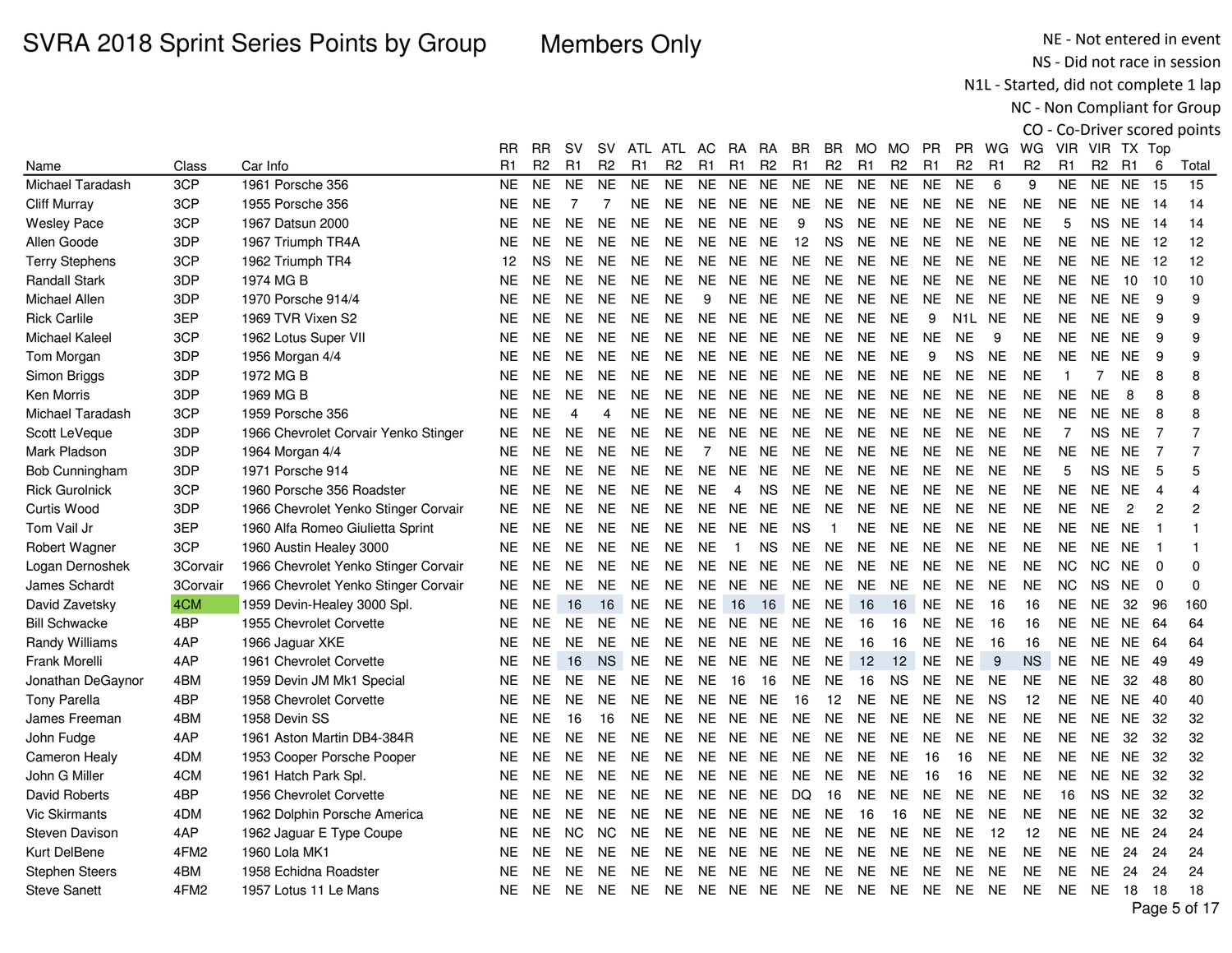Members Only

NE - Not entered in event NS - Did not race in session

N1L - Started, did not complete 1 lap

|                         |                  |                                |           |                |           |                |                |                  |                |                |                |                         |                |                |                |                |                |                |                  |                |                |                 |                | CO - Co-Driver scored points |
|-------------------------|------------------|--------------------------------|-----------|----------------|-----------|----------------|----------------|------------------|----------------|----------------|----------------|-------------------------|----------------|----------------|----------------|----------------|----------------|----------------|------------------|----------------|----------------|-----------------|----------------|------------------------------|
|                         |                  |                                | RR        | <b>RR</b>      | sv        |                |                | SV ATL ATL AC RA |                |                | <b>RA</b>      | BR                      | BR             | MO MO          |                | <b>PR</b>      |                |                | PR WG WG         | VIR VIR TX Top |                |                 |                |                              |
| Name                    | Class            | Car Info                       | R1        | R <sub>2</sub> | R1        | R <sub>2</sub> | R <sub>1</sub> | R <sub>2</sub>   | R <sub>1</sub> | R <sub>1</sub> | R <sub>2</sub> | R <sub>1</sub>          | R <sub>2</sub> | R <sub>1</sub> | R <sub>2</sub> | R <sub>1</sub> | R <sub>2</sub> | R <sub>1</sub> | R <sub>2</sub>   | R <sub>1</sub> | R <sub>2</sub> | R <sub>1</sub>  | 6              | Total                        |
| <b>Charles Schwimer</b> | 4CM              | 1965 Maserati TIPO 151         | <b>NE</b> | <b>NE</b>      | <b>NE</b> | <b>NE</b>      | <b>NE</b>      | <b>NE</b>        | <b>NE</b>      | NE.            | <b>NE</b>      | <b>NE</b>               | <b>NE</b>      | 12             | $\mathbf{1}$   | <b>NE</b>      | NE.            | <b>NE</b>      | <b>NE</b>        | <b>NE</b>      | <b>NE</b>      | <b>NE</b>       | -13            | 13                           |
| Don Tevini              | 4DM              | 1959 Devin D Porsche           | NΕ        | <b>NE</b>      | <b>NE</b> | <b>NE</b>      | NE.            | <b>NE</b>        | <b>NE</b>      | <b>NE</b>      | <b>NE</b>      | $\mathbf{1}$            | <b>NS</b>      | <b>NE</b>      | <b>NE</b>      | <b>NE</b>      | <b>NE</b>      | <b>NE</b>      | <b>NE</b>        | <b>NE</b>      |                | NE NE           | - 1            | $\mathbf{1}$                 |
| <b>Daniel Furey</b>     | 4BP              | 1956 Ford Thunderbird R        | NE.       | <b>NE</b>      | <b>NE</b> | <b>NE</b>      | <b>NE</b>      | <b>NE</b>        |                |                |                | NE NE NE N1L NS         |                | <b>NE</b>      | <b>NE</b>      | <b>NE</b>      | <b>NE</b>      | <b>NE</b>      | <b>NE</b>        | <b>NE</b>      |                | NE NE           | $\overline{0}$ | 0                            |
| <b>Phil Mulacek</b>     | 4X               | 1966 Shelby Cobra 427          | NΕ        | <b>NE</b>      | <b>NE</b> | <b>NE</b>      | <b>NE</b>      | <b>NE</b>        | NE.            | NE             | NE.            | NE.                     | NE.            | NE.            | <b>NE</b>      | <b>NE</b>      | <b>NE</b>      | <b>NE</b>      | <b>NE</b>        | NE.            | NE.            | NC.             | $\Omega$       | 0                            |
| Pierre Mulacek          | 4X               | 1964 Shelby 289 Cobra          | NΕ        | <b>NE</b>      | <b>NE</b> | <b>NE</b>      | <b>NE</b>      | <b>NE</b>        | NE             | NE             | NE.            | NE.                     | <b>NE</b>      | <b>NE</b>      | <b>NE</b>      | <b>NE</b>      | <b>NE</b>      | <b>NE</b>      | <b>NE</b>        | <b>NE</b>      | NE.            | NC.             | $\mathbf{0}$   | 0                            |
| <b>Sterling Mulacek</b> | 4X               | 1964 AC Cobra                  | NE.       | <b>NE</b>      | <b>NE</b> | <b>NE</b>      | <b>NE</b>      | <b>NE</b>        | <b>NE</b>      | <b>NE</b>      | <b>NE</b>      | NE.                     | <b>NE</b>      | <b>NE</b>      | <b>NE</b>      | <b>NE</b>      | NE.            | <b>NE</b>      | <b>NE</b>        | <b>NE</b>      |                | NE NC           | $\mathbf 0$    | $\Omega$                     |
| Alain Vinson            | 4X               | 1965 AC 289                    | NE        | <b>NE</b>      | <b>NE</b> | <b>NE</b>      | <b>NE</b>      | <b>NE</b>        | <b>NE</b>      | <b>NE</b>      | NE.            | <b>NE</b>               | <b>NE</b>      | <b>NE</b>      | <b>NE</b>      | <b>NE</b>      | <b>NE</b>      | <b>NE</b>      | <b>NE</b>        | <b>NE</b>      | <b>NE</b>      | NC.             | $\mathbf 0$    | 0                            |
| <b>Travis Engen</b>     | 5FM1             | 1962 Lotus 23B                 | NE        | <b>NE</b>      | 16        | $\mathbf 1$    | NE             | <b>NE</b>        |                |                | NE NE NE       | 16                      | <b>NS</b>      | <b>NE</b>      | <b>NE</b>      | <b>NE</b>      | <b>NE</b>      | 12             | 12               | 16             | 16             | 32              | -88            | 121                          |
| Doc Bundy               | 5FM1             | 1964 Lotus 23B                 | NΕ        | <b>NE</b>      | <b>NE</b> | <b>NE</b>      | NE.            | <b>NE</b>        | <b>NE</b>      | 16             | 16             | NE.                     | <b>NE</b>      | <b>NE</b>      | <b>NE</b>      | NE             | <b>NE</b>      | 16             | 16               | NE.            |                | NE NE           | - 64           | 64                           |
| Chris DeMinco           | 5BSR             | 1971 Mallock 11B               | NE.       | <b>NE</b>      | <b>NE</b> | <b>NE</b>      | <b>NE</b>      | <b>NE</b>        | <b>NE</b>      | <b>NE</b>      | <b>NE</b>      | NE                      | <b>NE</b>      | 16             | 16             | <b>NE</b>      | NE             | <b>NE</b>      | <b>NE</b>        | 16             | 16             | <b>NE</b>       | -64            | 64                           |
| <b>Tom Lehmkuhl</b>     | 5S <sub>2</sub>  | 2002 Carbir CS2                | NE.       | <b>NE</b>      | <b>NE</b> | <b>NE</b>      | <b>NE</b>      | <b>NE</b>        | <b>NE</b>      | 16             | 16             | 16                      | 16             | <b>NE</b>      | <b>NE</b>      | <b>NE</b>      | NE.            | <b>NE</b>      | <b>NE</b>        | <b>NE</b>      | <b>NE</b>      | <b>NE</b>       | - 64           | 64                           |
| Jason Baughman          | 5WSR             | 1997 Toyota World Sports Racer | <b>NE</b> | <b>NE</b>      | <b>NE</b> | <b>NE</b>      | NE.            | <b>NE</b>        | <b>NE</b>      | <b>NE</b>      | <b>NE</b>      | <b>NE</b>               | <b>NE</b>      | 16             | $\mathbf{1}$   | <b>NE</b>      | <b>NE</b>      | <b>NE</b>      | <b>NE</b>        | <b>NS</b>      | <b>NS</b>      | 32              | -49            | 49                           |
| Thor Johnson            | 5FM <sub>2</sub> | 1959 Lotus 17                  | NΕ        | <b>NE</b>      | <b>NE</b> | <b>NE</b>      | NE.            | <b>NE</b>        |                |                | NE NE NE       | NE.                     | NE.            | <b>NE</b>      | <b>NE</b>      | 16             | <b>NS</b>      | <b>NE</b>      | <b>NE</b>        | <b>NE</b>      | <b>NE</b>      | 32              | -48            | 48                           |
| David Hale              | 5VS2             | 1985 Lola T598                 | NΕ        | <b>NE</b>      | <b>NE</b> | <b>NE</b>      | <b>NE</b>      | <b>NE</b>        | NE             |                | NE NE          | 12                      | <b>NS</b>      | 16             | 16             | <b>NE</b>      | <b>NE</b>      | <b>NE</b>      | <b>NE</b>        | <b>NE</b>      | <b>NE</b>      | 14              | -44            | 58                           |
| Kurt Fischer            | 5VS2             | 1987 Swift DB2                 | NE.       | <b>NE</b>      | <b>NE</b> | <b>NE</b>      | 12             | 12               | NE.            | NE.            | NE.            | NE                      | NE             | NE.            | NE             | <b>NE</b>      | <b>NE</b>      | 16             | N <sub>1</sub> L | NE.            | <b>NE</b>      | NE              | - 40           | 40                           |
| Steve Kupferman         | 5FM1             | 1967 Bobsy SR4 Sportsracer     | NΕ        | <b>NE</b>      | <b>NE</b> | <b>NE</b>      | <b>NE</b>      | <b>NE</b>        | NE.            | NE             | NE.            | NE.                     | <b>NE</b>      | <b>NE</b>      | <b>NE</b>      | 16             | 12             | <b>NE</b>      | <b>NE</b>        | NE.            | <b>NE</b>      | 10              | 38             | 38                           |
| James Cope              | 5VS <sub>2</sub> | 1986 Swift DB 2                | NE.       | <b>NE</b>      | <b>NE</b> | <b>NE</b>      | <b>NE</b>      | <b>NE</b>        | <b>NE</b>      | 16             | 16             | <b>NE</b>               | <b>NE</b>      | <b>NE</b>      | <b>NE</b>      | <b>NE</b>      | <b>NE</b>      | <b>NE</b>      | <b>NE</b>        | <b>NE</b>      | <b>NE</b>      | 32              | 32             | 64                           |
| David Baughman          | 5FM1             | 1969 Nerus F100                | NE.       | <b>NE</b>      | <b>NE</b> | <b>NE</b>      | <b>NE</b>      | NE.              |                |                | NE NE NE       | NE.                     | <b>NE</b>      | 16             | 16             | <b>NE</b>      | <b>NE</b>      | <b>NE</b>      | <b>NE</b>        | <b>NE</b>      |                | NE NE           | - 32           | 32                           |
| Thomas Kane             | 5HS2             | 1983 Tiga SC83                 | NΕ        | <b>NE</b>      | <b>NE</b> | <b>NE</b>      | <b>NE</b>      | <b>NE</b>        | <b>NE</b>      |                | NE NE          | <b>NE</b>               | <b>NE</b>      | 16             | 16             | <b>NE</b>      | <b>NE</b>      | <b>NE</b>      | <b>NE</b>        | <b>NE</b>      |                | NE NE           | 32             | 32                           |
| <b>Fred Knoll</b>       | 5S <sub>2</sub>  | 1990 Swift DB5                 | NE.       | <b>NE</b>      | <b>NE</b> | <b>NE</b>      | <b>NE</b>      | <b>NE</b>        |                | NE NE          | <b>NE</b>      | <b>NE</b>               | <b>NE</b>      | <b>NE</b>      | <b>NE</b>      | <b>NE</b>      | <b>NE</b>      | 16             | 16               | <b>NE</b>      |                | NE NE           | -32            | 32                           |
| Ralf Kuehnhoefer        | 5BSR             | 1971 Chevron B19               | NE.       | <b>NE</b>      | <b>NE</b> | <b>NE</b>      | <b>NE</b>      | <b>NE</b>        | NE             | NE             | NE.            | <b>NE</b>               | <b>NE</b>      | <b>NE</b>      | <b>NE</b>      | <b>NE</b>      | <b>NE</b>      | <b>NE</b>      | <b>NE</b>        | <b>NE</b>      | <b>NE</b>      | 32              | 32             | 32                           |
| <b>Wade Leathers</b>    | 5VS2             | 1984 Swift DB2                 | NΕ        | <b>NE</b>      | <b>NE</b> | <b>NE</b>      | 16             | 16               | <b>NE</b>      | <b>NE</b>      | <b>NE</b>      | <b>NE</b>               | <b>NE</b>      | <b>NE</b>      | <b>NE</b>      | <b>NE</b>      | <b>NE</b>      | <b>NE</b>      | <b>NE</b>        | <b>NE</b>      |                | NE NE           | - 32           | 32                           |
| <b>Claude Malette</b>   | 5S <sub>2</sub>  | 1990 Lola T90/91               | NΕ        | <b>NE</b>      | 16        | 16             | NE.            | NE.              |                |                | NE NE NE       | NE.                     | NE NE          |                | <b>NE</b>      | <b>NE</b>      | <b>NE</b>      | <b>NE</b>      | <b>NE</b>        | <b>NE</b>      |                | <b>NE NE 32</b> |                | 32                           |
| Tom Ragonetti           | 5FM2             | 1956 Alfa Romeo Special        | NE.       | <b>NE</b>      | <b>NE</b> | <b>NE</b>      | NE.            | <b>NE</b>        | NE.            | NE             | NE             | NE.                     | <b>NE</b>      | <b>NE</b>      | <b>NE</b>      | <b>NE</b>      | <b>NE</b>      | 16             | 16               | <b>NE</b>      |                | NE NE           | -32            | 32                           |
| <b>Fritz Seidel</b>     | 5S <sub>2</sub>  | 2004 Carbir CS2                | NE.       | <b>NE</b>      | <b>NE</b> | <b>NE</b>      | <b>NE</b>      | <b>NE</b>        | NE.            | NE             | <b>NE</b>      | NE.                     | NE.            | <b>NE</b>      | NE             | <b>NE</b>      | <b>NE</b>      | <b>NE</b>      | <b>NE</b>        | <b>NE</b>      | <b>NE</b>      | 32              | 32             | 32                           |
| Justin Withoff          | 5SRF             | 1990 SRF3                      | NE.       | <b>NE</b>      | <b>NE</b> | <b>NE</b>      | <b>NE</b>      | <b>NE</b>        | <b>NE</b>      | <b>NE</b>      | <b>NE</b>      | 16                      | <b>NS</b>      | <b>NE</b>      | <b>NE</b>      | <b>NE</b>      | <b>NE</b>      | <b>NE</b>      | <b>NE</b>        | <b>NS</b>      | 16             | <b>NE</b>       | 32             | 32                           |
| <b>William Goldkind</b> | 5FM1             | 1962 Lotus 23B                 | NE.       | <b>NE</b>      | <b>NE</b> | <b>NE</b>      | <b>NE</b>      | <b>NE</b>        | <b>NE</b>      | <b>NE</b>      | <b>NE</b>      | 12                      | 16             | <b>NE</b>      | <b>NE</b>      | <b>NE</b>      | <b>NE</b>      | <b>NE</b>      | <b>NE</b>        | <b>NE</b>      |                | NE NE           | - 28           | 28                           |
| Rob Sherwood            | <b>5S2</b>       | 2002 Carbir CS2                | NE.       | <b>NE</b>      | <b>NE</b> | <b>NE</b>      | <b>NE</b>      | NE.              |                |                | NE NE NE       | NE.                     | <b>NE</b>      | 12             | 16             | <b>NE</b>      | <b>NE</b>      | <b>NE</b>      | <b>NE</b>        | <b>NE</b>      |                | <b>NE NE 28</b> |                | 28                           |
| <b>Bill Simer</b>       | 5FM1             | 1962 Lotus 23                  | NΕ        | <b>NE</b>      | <b>NE</b> | <b>NE</b>      | NE.            | <b>NE</b>        | <b>NE</b>      | NE             | NE             | NE.                     | <b>NE</b>      | <b>NE</b>      | <b>NE</b>      | 12             | 16             | <b>NE</b>      | <b>NE</b>        | <b>NE</b>      |                | NE NE           | -28            | 28                           |
| Roger Cassin            | 5S <sub>2</sub>  | 1988 Swift DB2                 | NE        | <b>NE</b>      | 12        | 12             | <b>NE</b>      | <b>NE</b>        |                |                | NE NE NE       | <b>NE</b>               | NE             | <b>NE</b>      | <b>NE</b>      | <b>NE</b>      | <b>NE</b>      | <b>NE</b>      | <b>NE</b>        | <b>NE</b>      |                | NE NE 24        |                | 24                           |
| Jim Gewinner            | 5FM1             | 1965 Lotus 23B                 | NE.       | <b>NE</b>      | <b>NE</b> | <b>NE</b>      | <b>NE</b>      | <b>NE</b>        | <b>NE</b>      | <b>NE</b>      | NE.            | NE.                     | <b>NE</b>      | <b>NE</b>      | <b>NE</b>      | <b>NE</b>      | <b>NE</b>      | <b>NE</b>      | <b>NE</b>        | <b>NE</b>      | <b>NE</b>      | 24              | -24            | 24                           |
| Gray Gregory            | 5BSR             | 1969 Chevron B16               | NE        | <b>NE</b>      | <b>NE</b> | <b>NE</b>      | <b>NE</b>      | <b>NE</b>        | NE             | NE             | NE             | NE.                     | <b>NE</b>      | <b>NE</b>      | <b>NE</b>      | <b>NE</b>      | <b>NE</b>      | <b>NE</b>      | <b>NE</b>        | <b>NE</b>      | <b>NE</b>      | 24              | -24            | 24                           |
| John Quadracci          | 5VS2             | 1985 Swift DB2                 | NΕ        | <b>NE</b>      | <b>NE</b> | <b>NE</b>      | NE.            | NE.              |                |                | NE NE NE       | NE.                     | <b>NE</b>      | NE.            | NE.            | <b>NE</b>      | <b>NE</b>      | NE.            | <b>NE</b>        | NE.            | NE.            | 24 24           |                | 24                           |
| Andrew Furia            | <b>5S2</b>       | 1990 Swift DB5                 | NE.       | <b>NE</b>      | <b>NE</b> | <b>NE</b>      | NE.            | <b>NE</b>        | <b>NE</b>      | <b>NE</b>      | <b>NE</b>      | 9                       | 12             | <b>NE</b>      | <b>NE</b>      | <b>NE</b>      | <b>NE</b>      | <b>NE</b>      | <b>NE</b>        | <b>NE</b>      |                | NE NE           | -21            | 21                           |
| Michael Kaleel          | 5FM1             | 1964 Lotus 23B                 | NE.       | <b>NE</b>      | <b>NE</b> | <b>NE</b>      | <b>NE</b>      | <b>NE</b>        | NE             | <b>NE</b>      | <b>NE</b>      | NE.                     | <b>NE</b>      | 9              | 12             | <b>NE</b>      | <b>NE</b>      | <b>NE</b>      | <b>NE</b>        | <b>NE</b>      |                | NE NE           | - 21           | 21                           |
| Sandra McNeil           | 5FM1             | 1963 Lotus 23B                 | NE.       | <b>NE</b>      | <b>NE</b> | <b>NE</b>      | <b>NE</b>      | NE.              | <b>NE</b>      | <b>NE</b>      | <b>NE</b>      | NE.                     | <b>NE</b>      | 12             | 9              | <b>NE</b>      | <b>NE</b>      | <b>NE</b>      | <b>NE</b>        | <b>NE</b>      |                | NE NE           | 21             | 21                           |
| <b>Robert Davis</b>     | 5FM1             | 1963 Lotus 23B                 | NE.       | <b>NE</b>      | <b>NE</b> | <b>NE</b>      | <b>NE</b>      | <b>NE</b>        | <b>NE</b>      | <b>NE</b>      | <b>NE</b>      | <b>NE</b>               | <b>NE</b>      | <b>NE</b>      | <b>NE</b>      | <b>NE</b>      | <b>NE</b>      | <b>NE</b>      | <b>NE</b>        | <b>NE</b>      | <b>NE</b>      | 18              | 18             | 18                           |
| David Gussack           | 5S <sub>2</sub>  | 2001 Carbir CS2                | NE.       | NE.            | <b>NE</b> | NE.            | NE             | NE               |                |                |                | NE NE NE NE NE NE NE NE |                |                |                |                | NE.            | NE.            | NE.              | NE.            | <b>NS</b>      | 18              | 18             | 18                           |
|                         |                  |                                |           |                |           |                |                |                  |                |                |                |                         |                |                |                |                |                |                |                  |                |                |                 |                | Page 6 of 17                 |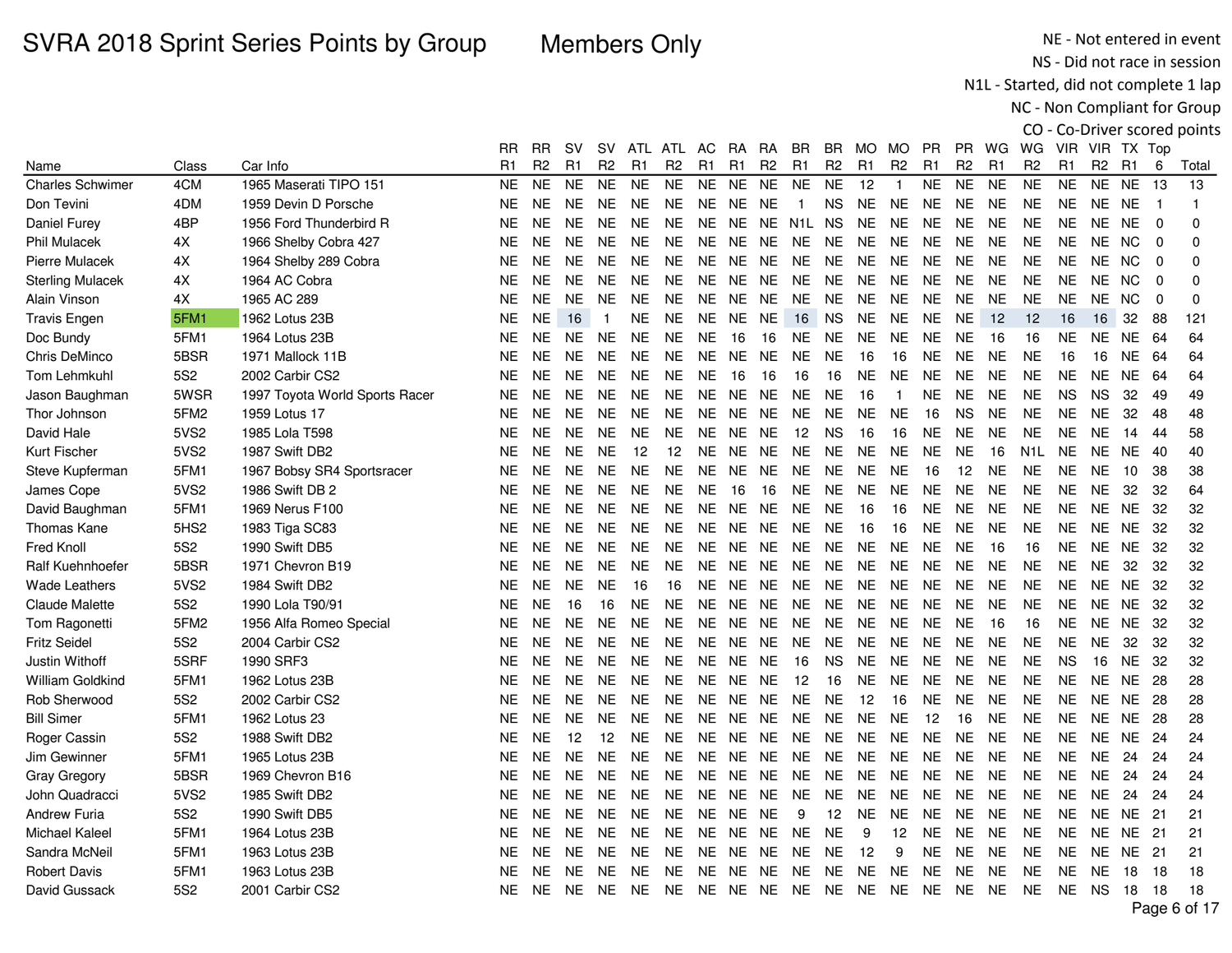Members Only

NE - Not entered in event NS - Did not race in session

N1L - Started, did not complete 1 lap

|                        |                  |                                  |           |           |           |                |           |                |                |                |                |                |                |                |                |                  |                |                |                |                |                |                 |                | CO - Co-Driver scored points |
|------------------------|------------------|----------------------------------|-----------|-----------|-----------|----------------|-----------|----------------|----------------|----------------|----------------|----------------|----------------|----------------|----------------|------------------|----------------|----------------|----------------|----------------|----------------|-----------------|----------------|------------------------------|
|                        |                  |                                  | RR        | <b>RR</b> | <b>SV</b> | <b>SV</b>      | ATL ATL   |                | AC             | RA             | <b>RA</b>      | BR.            | BR             | MO MO          |                | <b>PR</b>        | <b>PR</b>      | WG             | WG             |                | VIR VIR TX Top |                 |                |                              |
| Name                   | Class            | Car Info                         | R1        | R2        | R1        | R <sub>2</sub> | R1        | R <sub>2</sub> | R <sub>1</sub> | R <sub>1</sub> | R <sub>2</sub> | R <sub>1</sub> | R <sub>2</sub> | R <sub>1</sub> | R <sub>2</sub> | R <sub>1</sub>   | R <sub>2</sub> | R1             | R <sub>2</sub> | R1             | R <sub>2</sub> | R <sub>1</sub>  | 6              | Total                        |
| Davis Jones            | 5HS <sub>2</sub> | 1984 Tiga SC84                   | <b>NE</b> | <b>NE</b> | <b>NE</b> | <b>NE</b>      | <b>NE</b> | <b>NE</b>      | <b>NE</b>      | <b>NE</b>      | <b>NE</b>      | <b>NE</b>      | <b>NE</b>      | <b>NE</b>      | <b>NE</b>      | <b>NE</b>        | <b>NE</b>      | <b>NE</b>      | <b>NE</b>      | <b>NS</b>      | 16             | <b>NE</b>       | 16             | 16                           |
| Harris Koenig          | 5SRF             | 1987 Renault Sports Racer        | <b>NE</b> | <b>NE</b> | <b>NE</b> | <b>NE</b>      | <b>NE</b> | <b>NE</b>      | 16             | <b>NE</b>      | <b>NE</b>      | <b>NE</b>      | <b>NE</b>      | <b>NE</b>      | <b>NE</b>      | <b>NE</b>        | NE             | <b>NE</b>      | <b>NE</b>      | <b>NE</b>      | <b>NE</b>      | <b>NE</b>       | 16             | 16                           |
| Jim Montana            | 5VS2             | 1985 Lola T598                   | <b>NE</b> | <b>NE</b> | <b>NE</b> | <b>NE</b>      | <b>NE</b> | <b>NE</b>      | <b>NE</b>      | NE NE          |                | 16             | <b>NS</b>      | <b>NE</b>      | <b>NE</b>      | <b>NE</b>        | <b>NE</b>      | <b>NE</b>      | <b>NE</b>      | <b>NE</b>      |                | <b>NE NE 16</b> |                | 16                           |
| Greg Heacock           | 5SR              | 1967 Costin Nathan GT            | <b>NE</b> | <b>NE</b> | <b>NE</b> | <b>NE</b>      | <b>NE</b> | <b>NE</b>      | NE             | <b>NE</b>      | <b>NE</b>      | <b>NE</b>      | <b>NE</b>      | <b>NE</b>      | <b>NE</b>      | 16               | <b>NS</b>      | <b>NE</b>      | <b>NE</b>      | <b>NE</b>      | <b>NE</b>      | NE.             | -16            | 16                           |
| Jerry Edquist          | 5S2              | 2000 Carbir Sports 2000          | <b>NE</b> | <b>NE</b> | <b>NE</b> | <b>NE</b>      | NE.       | <b>NE</b>      | NE.            | NE.            | <b>NE</b>      | <b>NE</b>      | <b>NE</b>      | <b>NE</b>      | <b>NE</b>      | <b>NE</b>        | <b>NE</b>      | <b>NE</b>      | <b>NE</b>      | <b>NE</b>      | <b>NE</b>      | 14              | 14             | 14                           |
| Marc Cendron           | 5FM2             | 1957 Tojeiro Sports Racer        | <b>NE</b> | <b>NE</b> | <b>NE</b> | <b>NE</b>      | <b>NE</b> | <b>NE</b>      | <b>NE</b>      | <b>NE</b>      | <b>NE</b>      | <b>NE</b>      | <b>NE</b>      | <b>NE</b>      | <b>NE</b>      | <b>NE</b>        | <b>NE</b>      | 12             | <b>NS</b>      | <b>NE</b>      | <b>NE</b>      | <b>NE</b>       | 12             | 12                           |
| Dan Chapman            | 5FM1             | 1965 Brabham BT8                 | <b>NE</b> | <b>NE</b> | <b>NE</b> | <b>NE</b>      | <b>NE</b> | <b>NE</b>      | <b>NE</b>      | 12             | <b>NS</b>      | <b>NE</b>      | <b>NE</b>      | <b>NE</b>      | <b>NE</b>      | <b>NE</b>        | <b>NE</b>      | <b>NE</b>      | <b>NE</b>      | <b>NE</b>      | <b>NE</b>      | <b>NE</b>       | 12             | 12                           |
| <b>Justin Frick</b>    | <b>5S2</b>       | 2000 Carbir CS2                  | <b>NE</b> | <b>NE</b> | <b>NE</b> | <b>NE</b>      | <b>NE</b> | <b>NE</b>      | <b>NE</b>      | NE NE          |                | <b>NE</b>      | <b>NE</b>      | 5              | $\overline{7}$ | <b>NE</b>        | <b>NE</b>      | <b>NE</b>      | <b>NE</b>      | <b>NE</b>      |                | NE NE           | 12             | 12                           |
| Glenn Jividen Jr.      | 5S <sub>2</sub>  | 2006 Doran JE-1                  | <b>NE</b> | <b>NE</b> | <b>NE</b> | <b>NE</b>      | <b>NE</b> | <b>NE</b>      | <b>NE</b>      | <b>NE</b>      | <b>NE</b>      | <b>NE</b>      | <b>NE</b>      | $\overline{7}$ | 5              | NE.              | <b>NE</b>      | <b>NE</b>      | <b>NE</b>      | <b>NE</b>      | <b>NE</b>      | <b>NE</b>       | 12             | 12                           |
| Willis Murphey Jr      | 5FM1             | 1963 Elva Mk7S                   | <b>NE</b> | <b>NE</b> | <b>NE</b> | <b>NE</b>      | <b>NE</b> | <b>NE</b>      | <b>NE</b>      | <b>NE</b>      | <b>NE</b>      | <b>NE</b>      | NE             | <b>NE</b>      | <b>NE</b>      | <b>NE</b>        | <b>NE</b>      | <b>NE</b>      | <b>NE</b>      | <b>NE</b>      | <b>NE</b>      | 12              | 12             | 12                           |
| Nathan Scigliano       | <b>5S2</b>       | 2004 Carbir S2                   | <b>NE</b> | <b>NE</b> | <b>NE</b> | <b>NE</b>      | <b>NE</b> | <b>NE</b>      | <b>NE</b>      | <b>NE</b>      | NE.            | <b>NE</b>      | <b>NE</b>      | 6              | 6              | <b>NE</b>        | <b>NE</b>      | <b>NE</b>      | <b>NE</b>      | <b>NE</b>      | <b>NE</b>      | NE.             | 12             | 12                           |
| Kurt DelBene           | 5FM <sub>2</sub> | 1960 Lola MK1                    | <b>NE</b> | <b>NE</b> | <b>NE</b> | NE.            | <b>NE</b> | <b>NE</b>      | NE.            | <b>NE</b>      | <b>NE</b>      | <b>NE</b>      | <b>NE</b>      | <b>NE</b>      | <b>NE</b>      | 12               | <b>NS</b>      | <b>NE</b>      | <b>NE</b>      | <b>NE</b>      | <b>NE</b>      | <b>NE</b>       | 12             | 12                           |
| Jeff Boston            | <b>5S2</b>       | 1990 Lola T90/90                 | <b>NE</b> | <b>NE</b> | <b>NE</b> | <b>NE</b>      | <b>NE</b> | <b>NE</b>      | <b>NE</b>      | 9              | <b>NS</b>      | NE.            | <b>NE</b>      | <b>NE</b>      | <b>NE</b>      | <b>NE</b>        | <b>NE</b>      | <b>NE</b>      | <b>NE</b>      | <b>NE</b>      |                | NE NE           | 9              | 9                            |
| Mark Clark             | 5VS2             | 1985 Swift DB2                   | <b>NE</b> | <b>NE</b> | <b>NE</b> | <b>NE</b>      | 9         | <b>NS</b>      | NE             | NE.            | NE.            | NE.            | <b>NE</b>      | NE             | <b>NE</b>      | <b>NE</b>        | <b>NE</b>      | <b>NE</b>      | <b>NE</b>      | <b>NE</b>      | <b>NE</b>      | <b>NE</b>       | 9              | 9                            |
| Chris DeMinco          | 5FM1             | 1971 Mallock 11B                 | <b>NE</b> | <b>NE</b> | <b>NE</b> | <b>NE</b>      | <b>NE</b> | <b>NE</b>      | <b>NE</b>      | NE.            | <b>NE</b>      | <b>NE</b>      | <b>NE</b>      | <b>NE</b>      | <b>NE</b>      | <b>NE</b>        | <b>NE</b>      | $\overline{7}$ | <b>NE</b>      | <b>NE</b>      | NE.            | <b>NE</b>       | $\overline{7}$ | $\overline{7}$               |
| Philip Meany Jr.       | 5HS <sub>2</sub> | 1985 Shrike S2000                | <b>NE</b> | <b>NE</b> | <b>NE</b> | <b>NE</b>      | <b>NE</b> | <b>NE</b>      | NE.            | <b>NE</b>      | NE.            | <b>NE</b>      | <b>NE</b>      | <b>NE</b>      | <b>NE</b>      | <b>NE</b>        | NE.            | <b>NE</b>      | <b>NE</b>      | $\overline{7}$ | NE.            | NE.             | $\overline{7}$ | $\overline{7}$               |
| Karl Krause            | 5FM1             | 1967 Beach MK4B-II               | <b>NE</b> | <b>NE</b> | <b>NE</b> | <b>NE</b>      | <b>NE</b> | <b>NE</b>      | <b>NE</b>      | <b>NE</b>      | <b>NE</b>      | <b>NE</b>      | <b>NE</b>      | <b>NE</b>      | <b>NE</b>      | N <sub>1</sub> L | <b>NS</b>      | <b>NE</b>      | <b>NE</b>      | <b>NE</b>      | <b>NE</b>      | <b>NE</b>       | $\mathbf 0$    | $\pmb{0}$                    |
| John Cloud             | 6TA              | 1970 Ford Boss 302               | <b>NE</b> | <b>NE</b> | 12        | 16             | NE.       | <b>NE</b>      | <b>NE</b>      | $\sqrt{5}$     | 6              | 16             | 16             | <b>NS</b>      | 6              | <b>NE</b>        | <b>NE</b>      | 12             | 12             | 12             | <b>NS</b>      | 32              | 84             | 145                          |
| Vincent Dean           | 6AP              | 1965 Shelby Cobra                | <b>NE</b> | <b>NE</b> | <b>NE</b> | <b>NE</b>      | <b>NE</b> | <b>NE</b>      | 16             | <b>NE</b>      | <b>NE</b>      | 9              | 9              | <b>NE</b>      | <b>NE</b>      | <b>NE</b>        | <b>NE</b>      | <b>NE</b>      | <b>NE</b>      | 9              | 16             | 12              | 59             | 71                           |
| Scott Graham           | 6TA              | 1969 Pontiac Firebird            | <b>NE</b> | <b>NE</b> | <b>NE</b> | <b>NE</b>      | <b>NE</b> | <b>NE</b>      | <b>NE</b>      | 12             | 12             | <b>NE</b>      | <b>NE</b>      | 16             | 16             | <b>NE</b>        | <b>NE</b>      | <b>NE</b>      | <b>NE</b>      | <b>NE</b>      | <b>NE</b>      | <b>NE</b>       | 56             | 56                           |
| Peter Klutt            | 6AP              | 1969 Chevrolet Corvette          | <b>NE</b> | <b>NE</b> | <b>NE</b> | NE.            | <b>NE</b> | <b>NE</b>      | <b>NE</b>      | <b>NE</b>      | <b>NE</b>      | 12             | 12             | <b>NE</b>      | <b>NE</b>      | <b>NE</b>        | <b>NE</b>      | 12             | 16             | <b>NE</b>      | <b>NE</b>      | $\overline{c}$  | 52             | 54                           |
| Scott Borchetta        | 6BP              | 1972 Chevrolet Corvette          | <b>NE</b> | <b>NE</b> | <b>NE</b> | <b>NE</b>      | <b>NE</b> | <b>NE</b>      | <b>NE</b>      | <b>NE</b>      | <b>NE</b>      | <b>NS</b>      | 9              | <b>NE</b>      | <b>NE</b>      | <b>NE</b>        | <b>NE</b>      | <b>NE</b>      | <b>NE</b>      | 16             | 16             | 32              | 41             | 73                           |
| Carlus Gann            | 6TA              | 1970 Ford Boss 302               | 16        | 16        | 9         | ΝS             | NE.       | <b>NE</b>      | <b>NE</b>      | NE NE          |                | NE.            | <b>NE</b>      | <b>NE</b>      | <b>NE</b>      | <b>NE</b>        | NE             | <b>NE</b>      | <b>NE</b>      | <b>NE</b>      |                | <b>NE NE 41</b> |                | 41                           |
| Gary Moore             | 6BP              | 1965 Shelby GT350                | <b>NE</b> | <b>NE</b> | 16        | 16             | <b>NE</b> | <b>NE</b>      | <b>NE</b>      | <b>NE</b>      | <b>NE</b>      | <b>NE</b>      | <b>NE</b>      | <b>NE</b>      | <b>NE</b>      | <b>NE</b>        | <b>NE</b>      | 9              | <b>NS</b>      | <b>NE</b>      | <b>NE</b>      | <b>NE</b>       | - 41           | 41                           |
| Michael Origer         | 6AP              | 1969 Chevrolet Corvette          | <b>NE</b> | <b>NE</b> | <b>NE</b> | <b>NE</b>      | NE.       | NE.            | NE.            | NE.            | <b>NE</b>      | <b>NE</b>      | <b>NE</b>      | 16             | 16             | <b>NE</b>        | <b>NE</b>      | 9              | <b>NS</b>      | <b>NE</b>      | NE.            | NE 41           |                | 41                           |
| Clair Schwendeman      | 6AP              | 1968 Chevrolet Corvette Roadster | <b>NE</b> | <b>NE</b> | <b>NE</b> | <b>NE</b>      | <b>NE</b> | <b>NE</b>      | <b>NE</b>      | <b>NE</b>      | <b>NE</b>      | <b>NS</b>      | 6              | <b>NE</b>      | <b>NE</b>      | <b>NE</b>        | <b>NE</b>      | <b>NE</b>      | <b>NE</b>      | 12             | <b>NS</b>      | 18              | 36             | 36                           |
| <b>Rick Mooney</b>     | 6BP              | 1968 Chevrolet Corvette Roadster | <b>NE</b> | <b>NE</b> | <b>NE</b> | <b>NE</b>      | <b>NE</b> | <b>NE</b>      | <b>NE</b>      | $\mathbf{1}$   | N1L            | <b>NE</b>      | <b>NE</b>      | <b>NE</b>      | <b>NE</b>      | <b>NE</b>        | <b>NE</b>      | 16             | 16             | <b>NE</b>      | <b>NE</b>      | <b>NE</b>       | -33            | 33                           |
| Lee Eberle             | 6BP              | 1964 Jaquar E Type               | <b>NE</b> | <b>NE</b> | <b>NE</b> | NE.            | NE.       | <b>NE</b>      | <b>NE</b>      |                | NE NE          | NE.            | <b>NE</b>      | <b>NE</b>      | <b>NE</b>      | 16               | 16             | <b>NE</b>      | <b>NE</b>      | <b>NE</b>      | <b>NE</b>      | $\overline{c}$  | 32             | 34                           |
| <b>Charles Bentley</b> | 6TA              | 1967 Chevrolet Camaro Z28        | <b>NE</b> | <b>NE</b> | <b>NE</b> | NE.            | <b>NE</b> | <b>NE</b>      | NE.            | <b>NE</b>      | <b>NE</b>      | <b>NE</b>      | <b>NE</b>      | <b>NE</b>      | <b>NE</b>      | <b>NE</b>        | <b>NE</b>      | 16             | 16             | <b>NE</b>      | NE.            | <b>NE</b>       | 32             | 32                           |
| Erich Bollman          | 6AS              | 1969 Ford Mustang Boss           | <b>NE</b> | <b>NE</b> | <b>NE</b> | <b>NE</b>      | 16        | 16             | NE.            | NE.            | <b>NE</b>      | NE.            | <b>NE</b>      | <b>NE</b>      | <b>NE</b>      | <b>NE</b>        | <b>NE</b>      | <b>NE</b>      | <b>NE</b>      | <b>NE</b>      |                | NE NE           | -32            | 32                           |
| Chris Fennell          | 6BP              | 1965 Chevrolet Corvette          | <b>NE</b> | <b>NE</b> | <b>NE</b> | <b>NE</b>      | <b>NE</b> | <b>NE</b>      | <b>NE</b>      | 9              | 16             | <b>NE</b>      | <b>NE</b>      | <b>NS</b>      | $\overline{7}$ | <b>NE</b>        | <b>NE</b>      | <b>NE</b>      | <b>NE</b>      | <b>NE</b>      | NE.            | <b>NE</b>       | -32            | 32                           |
| <b>Jeffrey Garrett</b> | 6AS              | 1967 Ford Mustang                | <b>NE</b> | <b>NE</b> | <b>NE</b> | <b>NE</b>      | <b>NE</b> | <b>NE</b>      | NE             | <b>NE</b>      | <b>NE</b>      | <b>NE</b>      | <b>NE</b>      | <b>NE</b>      | <b>NE</b>      | <b>NE</b>        | <b>NE</b>      | <b>NE</b>      | <b>NE</b>      | <b>NE</b>      | <b>NE</b>      | 32              | 32             | 32                           |
| Frank Marcum           | 6TA              | 1964 Ford Falcon                 | <b>NE</b> | <b>NE</b> | <b>NE</b> | <b>NE</b>      | NE.       | <b>NE</b>      | <b>NE</b>      | NE NE          |                | <b>NE</b>      | <b>NE</b>      | <b>NE</b>      | <b>NE</b>      | <b>NE</b>        | <b>NE</b>      | <b>NE</b>      | <b>NE</b>      | 16             | 16             | NE.             | 32             | 32                           |
| Ray Mulacek            | 6AP              | 1969 Chevrolet Camaro            | <b>NE</b> | <b>NE</b> | <b>NE</b> | NE.            | <b>NE</b> | <b>NE</b>      | <b>NE</b>      | 16             | 16             | <b>NE</b>      | <b>NE</b>      | <b>NE</b>      | <b>NE</b>      | <b>NE</b>        | <b>NE</b>      | <b>NE</b>      | <b>NE</b>      | <b>NE</b>      | <b>NE</b>      | <b>NE</b>       | 32             | 32                           |
| Jody O'Donnell         | 6AP              | 1969 Chevrolet Corvette          | <b>NE</b> | <b>NE</b> | <b>NE</b> | <b>NE</b>      | <b>NE</b> | <b>NE</b>      | NE.            | <b>NE</b>      | <b>NE</b>      | <b>NS</b>      | N1L            | <b>NE</b>      | <b>NE</b>      | <b>NE</b>        | <b>NE</b>      | <b>NE</b>      | <b>NE</b>      | <b>NE</b>      | <b>NE</b>      | 32              | 32             | 32                           |
| <b>Todd Treffert</b>   | 6AP              | 1974 Porsche 911                 | <b>NE</b> | <b>NE</b> | 16        | 16             | <b>NE</b> | <b>NE</b>      | NE.            | <b>NE</b>      | <b>NE</b>      | NE.            | <b>NE</b>      | <b>NE</b>      | <b>NE</b>      | <b>NE</b>        | <b>NE</b>      | <b>NE</b>      | <b>NE</b>      | <b>NE</b>      | <b>NE</b>      | <b>NE</b>       | 32             | 32                           |
| Henry Vicioso          | 6AS              | 1965 Ford Mustang                | <b>NE</b> | <b>NE</b> | <b>NE</b> | <b>NE</b>      | <b>NE</b> | <b>NE</b>      | <b>NE</b>      | 16             | 16             | <b>NE</b>      | <b>NE</b>      | <b>NE</b>      | <b>NE</b>      | <b>NE</b>        | <b>NE</b>      | <b>NE</b>      | <b>NE</b>      | <b>NE</b>      | <b>NE</b>      | <b>NE</b>       | 32             | 32                           |
| Michael Donohue        | 6BP              | 1963 Chevrolet Corvette Roadster | <b>NE</b> | <b>NE</b> | <b>NE</b> | NE.            | NE.       | <b>NE</b>      |                | NE NE NE       |                | NE NE          |                | NE.            | <b>NE</b>      | NE.              | NE.            | <b>NS</b>      | 6              | <b>NE</b>      | NE 24          |                 | 30             | 30                           |
|                        |                  |                                  |           |           |           |                |           |                |                |                |                |                |                |                |                |                  |                |                |                |                |                |                 |                | Page 7 of 17                 |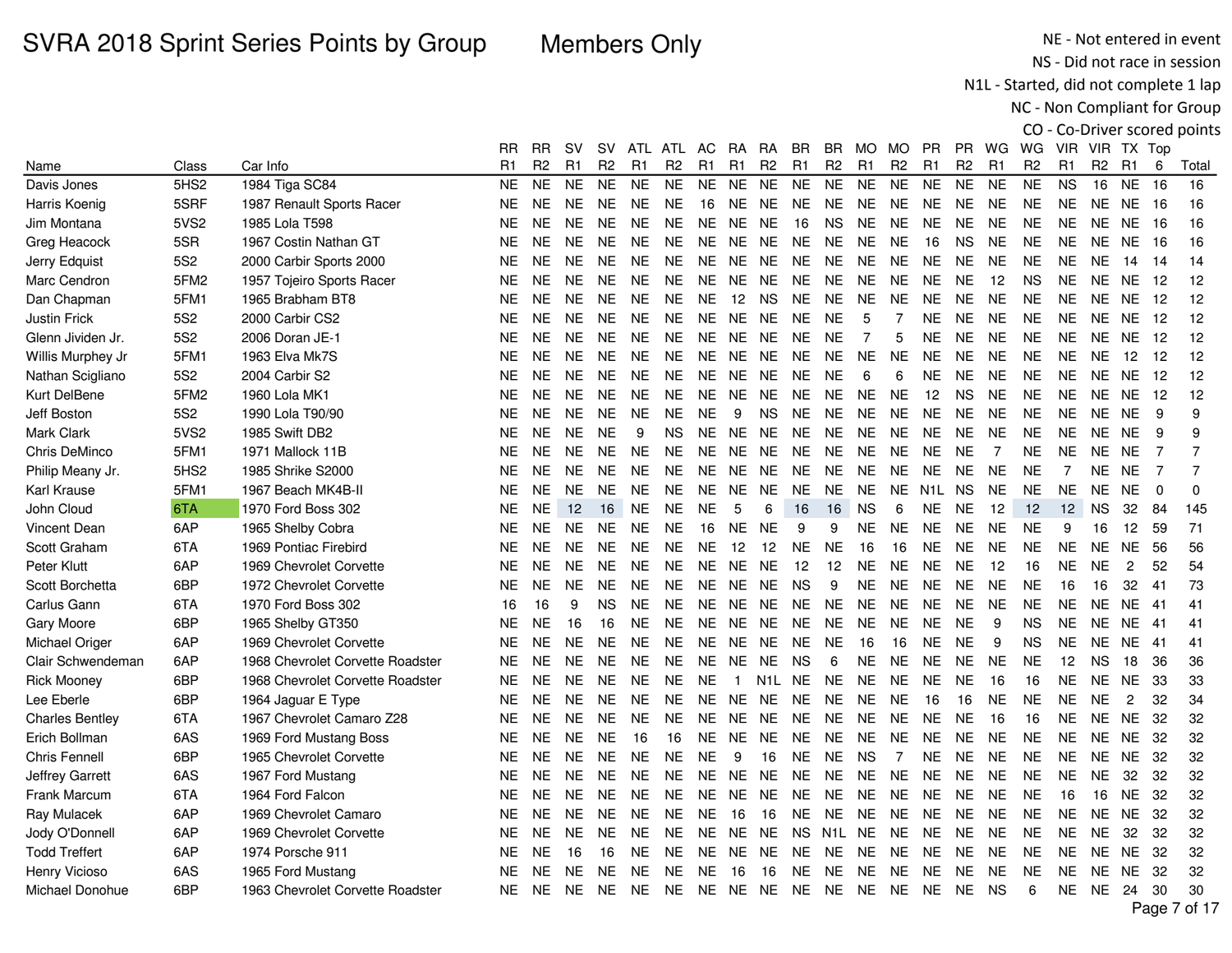Members Only

NE - Not entered in event NS - Did not race in session

N1L - Started, did not complete 1 lap

NC - Non Compliant for Group

|                        |       |                                   | RR.            | RR.            | sv             | sv             |                | ATL ATL         | AC.              | RA             | <b>RA</b>         | BR.            | BR.            | MO.            | MO             | <b>PR</b>      | PR.            | WG             | WG             | VIR.           | VIR.            | TX Top          |      |              |
|------------------------|-------|-----------------------------------|----------------|----------------|----------------|----------------|----------------|-----------------|------------------|----------------|-------------------|----------------|----------------|----------------|----------------|----------------|----------------|----------------|----------------|----------------|-----------------|-----------------|------|--------------|
| Name                   | Class | Car Info                          | R <sub>1</sub> | R <sub>2</sub> | R <sub>1</sub> | R <sub>2</sub> | R <sub>1</sub> | R <sub>2</sub>  | R <sub>1</sub>   | R <sub>1</sub> | R <sub>2</sub>    | R <sub>1</sub> | R <sub>2</sub> | R <sub>1</sub> | R <sub>2</sub> | R <sub>1</sub> | R <sub>2</sub> | R <sub>1</sub> | R <sub>2</sub> | R <sub>1</sub> | R <sub>2</sub>  | R1              | 6    | Total        |
| <b>Tom Shelton</b>     | 6BP   | 1966 Shelby GT350                 | <b>NE</b>      | <b>NE</b>      | <b>NE</b>      | <b>NE</b>      | <b>NE</b>      | <b>NE</b>       | <b>NE</b>        | <b>NE</b>      | <b>NE</b>         | <b>NE</b>      | <b>NE</b>      | <b>NS</b>      | 9              | <b>NE</b>      | <b>NE</b>      | <b>NE</b>      | <b>NE</b>      | 9              | 12              | <b>NE</b>       | 30   | 30           |
| <b>Tim Cornelius</b>   | 6TA   | 1969 Chevrolet Camaro Z28         | NE.            | <b>NE</b>      | <b>NE</b>      | <b>NE</b>      | NE.            | <b>NE</b>       | <b>NE</b>        | $\overline{7}$ | 9                 | <b>NE</b>      | <b>NE</b>      | $\mathbf{1}$   | 12             | <b>NE</b>      | <b>NE</b>      | <b>NE</b>      | <b>NE</b>      | <b>NE</b>      | <b>NE</b>       | <b>NE</b>       | 29   | 29           |
| <b>Burton August</b>   | 6BP   | 1966 Ford Mustang                 | <b>NE</b>      | <b>NE</b>      | <b>NE</b>      | <b>NE</b>      | <b>NE</b>      | <b>NE</b>       | <b>NE</b>        | <b>NE</b>      | <b>NE</b>         | <b>NE</b>      | <b>NE</b>      | 12             | $\mathbf{1}$   | <b>NE</b>      | <b>NE</b>      | 5              | $\overline{7}$ | <b>NE</b>      | <b>NE</b>       | <b>NE</b>       | 25   | 25           |
| Bob Lima               | 6AP   | 1969 Chevrolet Corvette           | NE.            | <b>NE</b>      | 6              | <b>NS</b>      | <b>NE</b>      | <b>NE</b>       |                  | NE NE NE       |                   | $\overline{4}$ | <b>NS</b>      | <b>NE</b>      | <b>NE</b>      | <b>NE</b>      | <b>NE</b>      | $\,6$          | 9              | <b>NE</b>      |                 | <b>NE NE 25</b> |      | 25           |
| <b>William Deary</b>   | 6BP   | 1966 Shelby GT350                 | NE.            | <b>NE</b>      | <b>NE</b>      | NE.            | NE.            | <b>NE</b>       | NE.              | 12             | $12 \overline{ }$ | NE.            | <b>NE</b>      | <b>NE</b>      | NE.            | NE.            | <b>NE</b>      | <b>NE</b>      | <b>NE</b>      | <b>NE</b>      | NE.             | NE 24           |      | 24           |
| Robert Gee             | 6AP   | 1969 Chevrolet Corvette           | <b>NE</b>      | <b>NE</b>      | <b>NE</b>      | NE.            | <b>NE</b>      | <b>NE</b>       | <b>NE</b>        | <b>NE</b>      | <b>NE</b>         | <b>NE</b>      | <b>NE</b>      | 12             | 12             | $N\mathsf{E}$  | <b>NE</b>      | <b>NE</b>      | <b>NE</b>      | NE.            | <b>NE</b>       | NE.             | 24   | 24           |
| James Heck             | 6BP   | 1964 Chevrolet Corvette           | <b>NE</b>      | <b>NE</b>      | <b>NE</b>      | <b>NE</b>      | <b>NE</b>      | <b>NE</b>       | <b>NE</b>        | <b>NE</b>      | <b>NE</b>         | 12             | $\overline{7}$ | <b>NE</b>      | <b>NE</b>      | <b>NE</b>      | <b>NE</b>      | $\overline{1}$ | <b>NS</b>      | <b>NE</b>      | <b>NE</b>       | 4               | 24   | 24           |
| Herb Hilton            | 6AS   | 1967 Ford Mustang                 | NE.            | <b>NE</b>      | <b>NE</b>      | <b>NE</b>      | <b>NE</b>      | <b>NE</b>       | <b>NE</b>        | <b>NE</b>      | <b>NE</b>         | <b>NE</b>      | <b>NE</b>      | <b>NE</b>      | <b>NE</b>      | <b>NE</b>      | <b>NE</b>      | <b>NE</b>      | <b>NE</b>      | <b>NE</b>      | <b>NE</b>       | 24              | 24   | 24           |
| <b>Fritz Seidel</b>    | 6AP   | 1973 Porsche 911 IROC-RSR         | <b>NE</b>      | <b>NE</b>      | 12             | 12             | <b>NE</b>      | <b>NE</b>       | <b>NE</b>        | <b>NE</b>      | <b>NE</b>         | <b>NE</b>      | <b>NE</b>      | <b>NE</b>      | <b>NE</b>      | <b>NE</b>      | <b>NE</b>      | <b>NE</b>      | <b>NE</b>      | <b>NE</b>      | <b>NE</b>       | NE.             | 24   | 24           |
| Jim Sandberg           | 6AP   | 1969 Chevrolet Corvette           | NE.            | <b>NE</b>      | <b>NE</b>      | <b>NE</b>      | <b>NE</b>      | <b>NE</b>       | NE.              | NE             | <b>NE</b>         | 3              | 5              | <b>NE</b>      | <b>NE</b>      | <b>NE</b>      | <b>NE</b>      | <b>NE</b>      | <b>NE</b>      | <b>NE</b>      | <b>NE</b>       | 14              | 22   | 22           |
| George Del Canto       | 6TA   | 1969 Ford Mustang                 | NE.            | <b>NE</b>      | <b>NE</b>      | <b>NE</b>      | 9              | 12 <sup>2</sup> | <b>NE</b>        | NE NE          |                   | <b>NE</b>      | <b>NE</b>      | <b>NE</b>      | <b>NE</b>      | <b>NE</b>      | <b>NE</b>      | <b>NE</b>      | <b>NE</b>      | <b>NE</b>      |                 | <b>NE NE 21</b> |      | 21           |
| Stephen Shody          | 6AP   | 1965 Shelby Cobra                 | NE.            | <b>NE</b>      | <b>NE</b>      | NE.            | <b>NE</b>      | <b>NE</b>       | NE.              | NE             | <b>NE</b>         | <b>NE</b>      | <b>NE</b>      | <b>NE</b>      | <b>NE</b>      | <b>NE</b>      | <b>NE</b>      | <b>NE</b>      | <b>NE</b>      | $\overline{7}$ | 12 <sup>°</sup> | NE.             | 19   | 19           |
| A.C. D'Augustine       | 6AP   | 1965 Shelby Cobra                 | NE.            | <b>NE</b>      | <b>NE</b>      | <b>NE</b>      | <b>NE</b>      | <b>NE</b>       | <b>NE</b>        | NE             | <b>NE</b>         | <b>NE</b>      | <b>NE</b>      | <b>NE</b>      | <b>NE</b>      | <b>NE</b>      | <b>NE</b>      | <b>NE</b>      | <b>NE</b>      | <b>NE</b>      | <b>NE</b>       | 18              | 18   | 18           |
| <b>Michael Evans</b>   | 6TA   | 1968 Ford Mustang                 | <b>NE</b>      | <b>NE</b>      | <b>NE</b>      | <b>NE</b>      | <b>NE</b>      | <b>NE</b>       | <b>NE</b>        | NE NE          |                   | 9              | 9              | <b>NE</b>      | <b>NE</b>      | <b>NE</b>      | <b>NE</b>      | <b>NE</b>      | <b>NE</b>      | <b>NE</b>      | NE.             | <b>NE</b>       | -18  | 18           |
| Gene Hassell           | 6TA   | 1968 Ford Mustang                 | <b>NE</b>      | <b>NE</b>      | <b>NE</b>      | <b>NE</b>      | <b>NE</b>      | <b>NE</b>       | NE.              | NE.            | <b>NE</b>         | <b>NE</b>      | <b>NE</b>      | <b>NE</b>      | <b>NE</b>      | <b>NE</b>      | <b>NE</b>      | <b>NE</b>      | <b>NE</b>      | <b>NE</b>      | <b>NE</b>       | 18              | 18   | 18           |
| Mark Hilderbrand       | 6AP   | 1972 Chevrolet Corvette           | <b>NE</b>      | <b>NE</b>      | <b>NE</b>      | <b>NE</b>      | <b>NE</b>      | <b>NE</b>       | <b>NE</b>        | <b>NE</b>      | <b>NE</b>         | <b>NE</b>      | <b>NE</b>      | <b>NE</b>      | <b>NE</b>      | <b>NE</b>      | <b>NE</b>      | <b>NE</b>      | <b>NE</b>      | 16             | <b>NS</b>       | $\overline{2}$  | 18   | 18           |
| Joe Robau              | 6BP   | 1964 Chevrolet Corvette           | NE.            | <b>NE</b>      | <b>NE</b>      | <b>NE</b>      | <b>NE</b>      | NE.             |                  | NE NE NE       |                   | $\overline{7}$ | 5              | NE.            | <b>NE</b>      | <b>NE</b>      | <b>NE</b>      | <b>NE</b>      | <b>NE</b>      | <b>NE</b>      | <b>NE</b>       | 6               | 18   | 18           |
| <b>Steven Hitchins</b> | 6TA   | 1970 Ford Mustang 302             | NE.            | <b>NE</b>      | 16             | $\mathbf{1}$   | <b>NE</b>      | NE.             | NE.              | NE NE          |                   | <b>NE</b>      | <b>NE</b>      | NE.            | <b>NE</b>      | <b>NE</b>      | <b>NE</b>      | <b>NE</b>      | <b>NE</b>      | <b>NE</b>      | <b>NE</b>       | NE 17           |      | 17           |
| James Acquilano        | 6BP   | 1965 Shelby Cobra                 | <b>NE</b>      | <b>NE</b>      | <b>NE</b>      | <b>NE</b>      | <b>NE</b>      | <b>NE</b>       | <b>NE</b>        |                | NE NE             | <b>NE</b>      | <b>NE</b>      | <b>NS</b>      | $\,6\,$        | <b>NE</b>      | <b>NE</b>      | $\mathbf{3}$   | <b>NS</b>      | $\overline{7}$ | <b>NS</b>       | NE              | 16   | 16           |
| Walo Bertschinger      | 6AP   | 1966 Chevrolet Corvette GS        | NE.            | <b>NE</b>      | $\overline{7}$ | 9              | <b>NE</b>      | <b>NE</b>       | <b>NE</b>        | NE             | <b>NE</b>         | <b>NE</b>      | <b>NE</b>      | NE.            | <b>NE</b>      | <b>NE</b>      | <b>NE</b>      | <b>NE</b>      | <b>NE</b>      | <b>NE</b>      | <b>NE</b>       | <b>NE</b>       | 16   | 16           |
| James Bradley          | 6TA   | 1967 Chevrolet Camaro             | NE.            | <b>NE</b>      | <b>NE</b>      | <b>NE</b>      | <b>NE</b>      | <b>NE</b>       | <b>NE</b>        | 16             | <b>NS</b>         | <b>NE</b>      | <b>NE</b>      | <b>NE</b>      | <b>NE</b>      | <b>NE</b>      | <b>NE</b>      | <b>NE</b>      | <b>NE</b>      | <b>NE</b>      | NE.             | <b>NE</b>       | 16   | 16           |
| Scott Hackenson        | 6AS   | 1967 Ford Mustang                 | <b>NE</b>      | <b>NE</b>      | <b>NE</b>      | <b>NE</b>      | <b>NE</b>      | <b>NE</b>       | <b>NE</b>        | <b>NE</b>      | <b>NE</b>         | <b>NE</b>      | <b>NE</b>      | <b>NE</b>      | <b>NE</b>      | <b>NE</b>      | <b>NE</b>      | <b>NE</b>      | <b>NE</b>      | 16             | <b>NS</b>       | <b>NE</b>       | 16   | 16           |
| Eric Lux               | 6AP   | 1973 Porsche 911                  | NE.            | <b>NE</b>      | <b>NE</b>      | <b>NE</b>      | <b>NE</b>      | <b>NE</b>       | <b>NE</b>        | <b>NE</b>      | <b>NE</b>         | <b>NE</b>      | <b>NE</b>      | <b>NE</b>      | <b>NE</b>      | <b>NE</b>      | <b>NE</b>      | 16             | <b>NS</b>      | NE.            | <b>NE</b>       | <b>NE</b>       | 16   | 16           |
| Craig Skeels           | 6BP   | 1965 Ford Mustang                 | NE.            | <b>NE</b>      | <b>NE</b>      | <b>NE</b>      | <b>NE</b>      | <b>NE</b>       | 16               |                | NE NE             | <b>NE</b>      | <b>NE</b>      | <b>NE</b>      | <b>NE</b>      | <b>NE</b>      | <b>NE</b>      | <b>NE</b>      | <b>NE</b>      | <b>NE</b>      |                 | NE NE           | -16  | 16           |
| <b>Curt Vogt</b>       | 6BP   | 1966 Shelby Mustang GT350         | NE.            | <b>NE</b>      | <b>NE</b>      | NE.            | <b>NE</b>      | <b>NE</b>       | <b>NE</b>        | NE             | <b>NE</b>         | <b>NS</b>      | 16             | <b>NE</b>      | <b>NE</b>      | <b>NE</b>      | <b>NE</b>      | <b>NE</b>      | <b>NE</b>      | <b>NE</b>      | NE              | NE              | -16  | 16           |
| Jacqulyn Mincheff      | 6AP   | 1972 Chevrolet Corvette C3        | <b>NE</b>      | <b>NE</b>      | <b>NE</b>      | <b>NE</b>      | <b>NE</b>      | <b>NE</b>       | <b>NE</b>        | <b>NE</b>      | <b>NE</b>         | <b>NE</b>      | <b>NE</b>      | <b>NE</b>      | <b>NE</b>      | 9              | 6              | <b>NE</b>      | <b>NE</b>      | <b>NE</b>      | <b>NE</b>       | NE              | 15   | 15           |
| Ron Ramsey             | 6BP   | 1965 Chevrolet Corvette Roadster  | <b>NE</b>      | <b>NE</b>      | <b>NE</b>      | <b>NE</b>      | <b>NE</b>      | <b>NE</b>       | NE.              |                | NE NE             | <b>NE</b>      | <b>NE</b>      | <b>NE</b>      | <b>NE</b>      | <b>NE</b>      | <b>NE</b>      | 6              | 9              | <b>NE</b>      | <b>NE</b>       | <b>NE</b>       | -15  | 15           |
| Colby Lemmons          | 6AS   | 1965 Ford Mustang                 | <b>NE</b>      | <b>NE</b>      | <b>NE</b>      | <b>NE</b>      | NE.            | <b>NE</b>       | NE.              | <b>NE</b>      | <b>NE</b>         | <b>NE</b>      | <b>NE</b>      | <b>NE</b>      | <b>NE</b>      | <b>NE</b>      | <b>NE</b>      | <b>NE</b>      | <b>NE</b>      | <b>NE</b>      | NE.             | 14              | 14   | 14           |
| Larry Ligas            | 6AP   | 1961 Jaguar XKE                   | <b>NE</b>      | <b>NE</b>      | 9              | 5              | <b>NE</b>      | <b>NE</b>       | <b>NE</b>        | <b>NE</b>      | <b>NE</b>         | <b>NE</b>      | <b>NE</b>      | <b>NE</b>      | <b>NE</b>      | <b>NE</b>      | <b>NE</b>      | <b>NE</b>      | <b>NE</b>      | <b>NE</b>      | <b>NE</b>       | <b>NE</b>       | 14   | 14           |
| <b>Matt Parent</b>     | 6AP   | 1969 Chevrolet Corvette L88       | NE.            | <b>NE</b>      | <b>NE</b>      | <b>NE</b>      | <b>NE</b>      | <b>NE</b>       | NE.              | NE NE          |                   | $\overline{7}$ | $\overline{7}$ | <b>NE</b>      | <b>NE</b>      | <b>NE</b>      | <b>NE</b>      | <b>NE</b>      | <b>NE</b>      | <b>NE</b>      | <b>NE</b>       | NE              | - 14 | 14           |
| <b>Richard Payne</b>   | 6AP   | 1970 Chevrolet Corvette Roadster  | NE.            | <b>NE</b>      | <b>NE</b>      | NE.            | <b>NE</b>      | NE.             | NE.              | NE NE          |                   | $\overline{2}$ | 4              | NE             | NE             | <b>NE</b>      | <b>NE</b>      | $\overline{c}$ | 6              | NE             |                 | NE NE           | - 14 | 14           |
| Lance Smith            | 6TA   | 1970 Chevrolet Camaro             | NE.            | <b>NE</b>      | <b>NE</b>      | NE.            | <b>NE</b>      | <b>NE</b>       | <b>NE</b>        | <b>NE</b>      | <b>NE</b>         | <b>NE</b>      | <b>NE</b>      | <b>NE</b>      | <b>NE</b>      | <b>NE</b>      | <b>NE</b>      | <b>NE</b>      | <b>NE</b>      | NE.            | <b>NE</b>       | 14              | 14   | 14           |
| <b>Richard Lind</b>    | 6TA   | 1969 Chevrolet Camaro Z28         | NE.            | <b>NE</b>      | <b>NE</b>      | <b>NE</b>      | <b>NE</b>      | <b>NE</b>       | <b>NE</b>        | 6              | $\overline{7}$    | <b>NE</b>      | <b>NE</b>      | <b>NE</b>      | <b>NE</b>      | <b>NE</b>      | <b>NE</b>      | <b>NE</b>      | <b>NE</b>      | NE.            | <b>NE</b>       | NE.             | -13  | 13           |
| James Bittle           | 6TA   | 1968 Ford Mustang Tunnel Port 302 | NE.            | <b>NE</b>      | <b>NE</b>      | <b>NE</b>      | <b>NE</b>      | <b>NE</b>       | 12               | <b>NE</b>      | <b>NE</b>         | <b>NE</b>      | <b>NE</b>      | <b>NE</b>      | <b>NE</b>      | <b>NE</b>      | <b>NE</b>      | <b>NE</b>      | <b>NE</b>      | <b>NE</b>      | NE.             | <b>NE</b>       | -12  | 12           |
| Jim Caudle             | 6BP   | 1969 Chevrolet Corvette           | NE.            | <b>NE</b>      | <b>NE</b>      | <b>NE</b>      | <b>NE</b>      | <b>NE</b>       | <b>NE</b>        | <b>NE</b>      | <b>NE</b>         | <b>NE</b>      | <b>NE</b>      | <b>NE</b>      | <b>NE</b>      | <b>NE</b>      | <b>NE</b>      | <b>NE</b>      | <b>NE</b>      | <b>NE</b>      | <b>NE</b>       | 12              | 12   | 12           |
| Vincent Dean           | 6AP   | 1965 Shelby Cobra                 | NE.            | <b>NE</b>      | <b>NE</b>      | <b>NE</b>      | <b>NE</b>      | <b>NE</b>       | <b>NE</b>        | <b>NE</b>      | <b>NE</b>         | <b>NE</b>      | <b>NE</b>      | <b>NE</b>      | <b>NE</b>      | <b>NE</b>      | <b>NE</b>      | <b>NE</b>      | <b>NE</b>      | <b>NE</b>      | <b>NE</b>       | 12              | 12   | 12           |
| Mike lannone           | 6AP   | 1965 Chevrolet Corvette           | NE.            | <b>NE</b>      | <b>NE</b>      | <b>NE</b>      | <b>NE</b>      | <b>NE</b>       | 12 <sup>12</sup> |                | NE NE             | <b>NE</b>      | <b>NE</b>      | <b>NE</b>      | <b>NE</b>      | <b>NE</b>      | <b>NE</b>      | <b>NE</b>      | <b>NE</b>      | <b>NE</b>      | <b>NE</b>       | <b>NE</b>       | 12   | 12           |
| Matthew Jensen         | 6AP   | 1969 Chevrolet Corvette           | <b>NE</b>      | <b>NE</b>      | <b>NE</b>      | NE.            | <b>NE</b>      | NE.             | NE NS            |                | $12 \overline{ }$ | NE.            | <b>NE</b>      | NE.            | <b>NE</b>      | <b>NE</b>      | <b>NE</b>      | NE.            | <b>NE</b>      | NE.            |                 | NE NE           | -12  | 12           |
|                        |       |                                   |                |                |                |                |                |                 |                  |                |                   |                |                |                |                |                |                |                |                |                |                 |                 |      | Page 8 of 17 |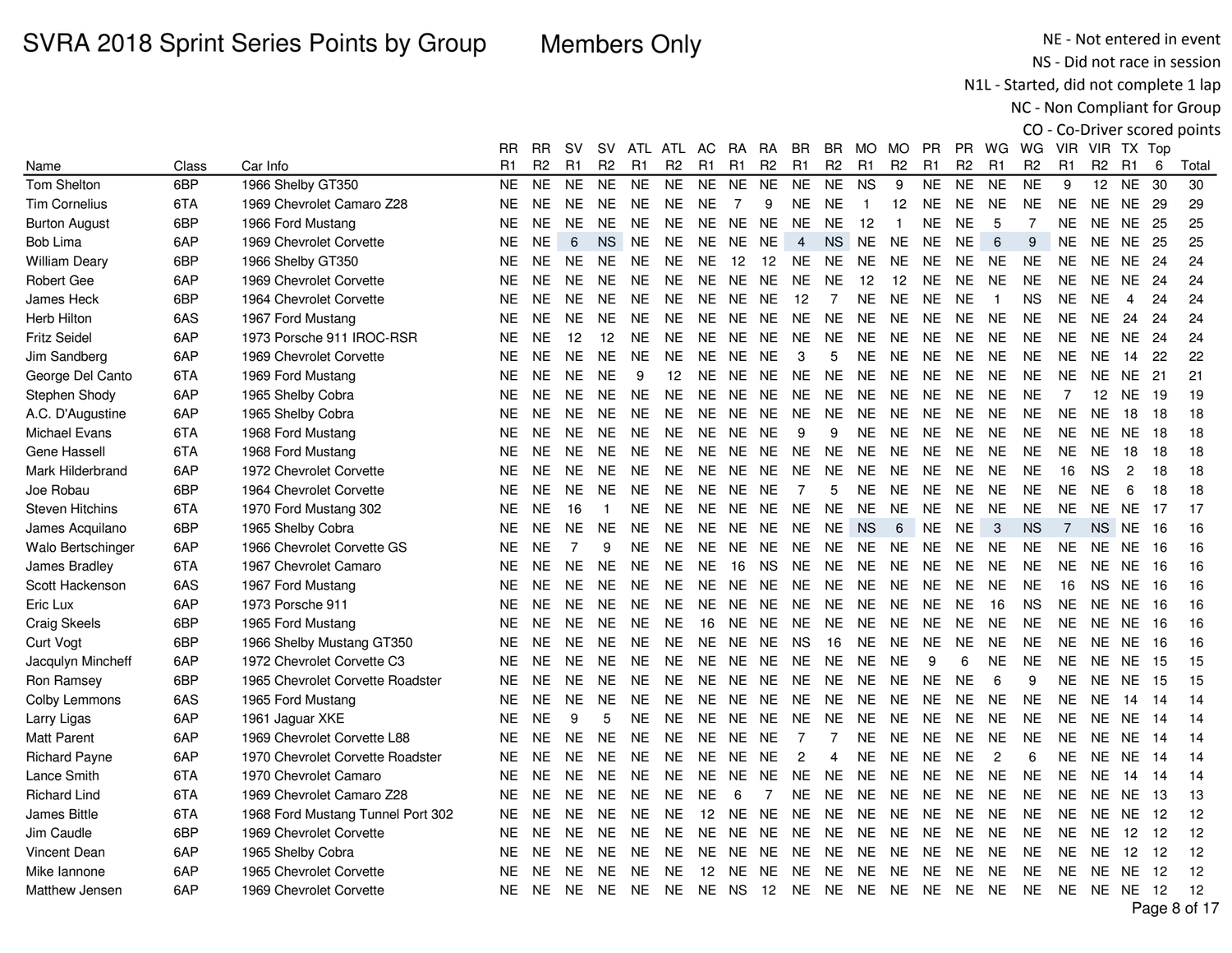Members Only

NE - Not entered in event NS - Did not race in session

N1L - Started, did not complete 1 lap

|                         |       |                                  |           |           |                       |                |                |                |                |           |                |                |                |                |                |                |                |                |                |           |                |                |                | CO - Co-Driver scored points |
|-------------------------|-------|----------------------------------|-----------|-----------|-----------------------|----------------|----------------|----------------|----------------|-----------|----------------|----------------|----------------|----------------|----------------|----------------|----------------|----------------|----------------|-----------|----------------|----------------|----------------|------------------------------|
|                         |       |                                  | RR        | <b>RR</b> | .SV                   | SV.            |                | ATL ATL        | AC.            | RA.       | RA.            | BR             | BR.            |                | MO MO          | <b>PR</b>      | <b>PR</b>      | WG             | WG             |           | VIR VIR TX Top |                |                |                              |
| Name                    | Class | Car Info                         | R1        | R2        | R <sub>1</sub>        | R <sub>2</sub> | R <sub>1</sub> | R <sub>2</sub> | R <sub>1</sub> | R1        | R <sub>2</sub> | R <sub>1</sub> | R2             | R <sub>1</sub> | R <sub>2</sub> | R <sub>1</sub> | R <sub>2</sub> | R <sub>1</sub> | R <sub>2</sub> | R1        | R <sub>2</sub> | R <sub>1</sub> | 6              | Total                        |
| <b>Robert Kelley</b>    | 6BP   | 1966 Chevrolet Corvette          | <b>NE</b> | <b>NE</b> | <b>NE</b>             | <b>NE</b>      | <b>NE</b>      | <b>NE</b>      | 12             | <b>NE</b> | <b>NE</b>      | <b>NE</b>      | <b>NE</b>      | <b>NE</b>      | <b>NE</b>      | <b>NE</b>      | <b>NE</b>      | <b>NE</b>      | <b>NE</b>      | <b>NE</b> | <b>NE</b>      | <b>NE</b>      | 12             | 12                           |
| Frank Marcum            | 6BP   | 1966 Ford GT350                  | <b>NE</b> | NE.       | <b>NE</b>             | <b>NE</b>      | NE.            | <b>NE</b>      | <b>NE</b>      | NE.       | NE.            | NE.            | NE.            | <b>NS</b>      | 12             | NE.            | <b>NE</b>      | NE.            | <b>NE</b>      | NE.       | NE             | NE.            | 12             | 12                           |
| Jim Reiss               | 6TA   | 1969 Ford Mustang                | <b>NE</b> | <b>NE</b> | <b>NE</b>             | <b>NE</b>      | <b>NE</b>      | <b>NE</b>      | <b>NE</b>      | <b>NE</b> | <b>NE</b>      | <b>NE</b>      | <b>NE</b>      | <b>NE</b>      | <b>NE</b>      | <b>NE</b>      | <b>NE</b>      | <b>NE</b>      | <b>NE</b>      | <b>NE</b> | <b>NE</b>      | 12             | 12             | 12                           |
| Debbie Cloud            | 6TA   | 1967 Chevrolet Camaro            | NE        | <b>NE</b> | NE.                   | <b>NE</b>      | NE.            | <b>NE</b>      | <b>NE</b>      | 4         | <b>NS</b>      | <b>NE</b>      | <b>NE</b>      | <b>NS</b>      | $\overline{7}$ | <b>NE</b>      | <b>NE</b>      | <b>NE</b>      | NE.            | NE.       | NE.            | NE 11          |                | 11                           |
| Steven Cole             | 6BP   | 1969 Chevrolet Corvette          | NE.       | NE.       | <b>NE</b>             | <b>NE</b>      | <b>NE</b>      | <b>NE</b>      | <b>NE</b>      | <b>NE</b> | <b>NE</b>      | <b>NE</b>      | <b>NE</b>      | <b>NE</b>      | <b>NE</b>      | <b>NE</b>      | <b>NE</b>      | <b>NE</b>      | <b>NE</b>      | <b>NE</b> | <b>NE</b>      | 10             | 10             | 10                           |
| James Glass             | 6AP   | 1971 Chevrolet Corvette          | <b>NE</b> | <b>NE</b> | 3                     | 7              | NE             | <b>NE</b>      | <b>NE</b>      | NE.       | <b>NE</b>      | <b>NE</b>      | <b>NE</b>      | <b>NE</b>      | <b>NE</b>      | <b>NE</b>      | <b>NE</b>      | <b>NE</b>      | <b>NE</b>      | NE.       | NE.            | NE.            | 10             | 10                           |
| <b>Tom Sakai</b>        | 6BP   | 1964 Sunbeam Tiger               | NE.       | <b>NE</b> | <b>NE</b>             | <b>NE</b>      | <b>NE</b>      | <b>NE</b>      | 9              | <b>NE</b> | NE.            | <b>NE</b>      | <b>NE</b>      | <b>NE</b>      | <b>NE</b>      | <b>NE</b>      | <b>NS</b>      | $\overline{1}$ | <b>NE</b>      | <b>NE</b> | NE.            | <b>NE</b>      | 10             | 10                           |
| Robert Bosworth         | 6AP   | 1969 Chevrolet Corvette          | <b>NE</b> | <b>NE</b> | <b>NE</b>             | <b>NE</b>      | <b>NE</b>      | <b>NE</b>      | <b>NE</b>      | <b>NE</b> | <b>NE</b>      | <b>NE</b>      | <b>NE</b>      | <b>NE</b>      | <b>NE</b>      | <b>NE</b>      | <b>NE</b>      | -1             | 4              | <b>NE</b> | <b>NE</b>      | $\overline{4}$ | 9              | 9                            |
| Ray Evernham            | 6AP   | 1965 Chevrolet Covette 427       | NE        | <b>NE</b> | <b>NE</b>             | <b>NE</b>      | <b>NE</b>      | <b>NE</b>      | NE.            | <b>NE</b> | <b>NE</b>      | NE.            | <b>NE</b>      | <b>NE</b>      | <b>NE</b>      | <b>NE</b>      | <b>NE</b>      | <b>NE</b>      | <b>NE</b>      | <b>NE</b> | 9              | <b>NE</b>      | 9              | 9                            |
| Jeff Mincheff           | 6AP   | 1969 Chevrolet Corvette C3       | NE.       | NE.       | <b>NE</b>             | <b>NE</b>      | NE.            | <b>NE</b>      | <b>NE</b>      | <b>NE</b> | NE.            | <b>NE</b>      | <b>NE</b>      | <b>NE</b>      | <b>NE</b>      | <b>NS</b>      | 9              | <b>NE</b>      | <b>NE</b>      | NE.       | NE.            | <b>NE</b>      | 9              | 9                            |
| Pen Pendleton           | 6AP   | 1966 Ford Mustang GT             | <b>NE</b> | <b>NE</b> | <b>NE</b>             | <b>NE</b>      | <b>NE</b>      | <b>NE</b>      | 9              | <b>NE</b> | <b>NE</b>      | <b>NE</b>      | <b>NE</b>      | <b>NE</b>      | <b>NE</b>      | <b>NE</b>      | <b>NE</b>      | <b>NE</b>      | <b>NE</b>      | <b>NE</b> | NE.            | <b>NE</b>      | 9              | 9                            |
| John McCormick          | 6AP   | 1985 Ford Cobra IV               | <b>NE</b> | <b>NE</b> | <b>NE</b>             | NE             | <b>NE</b>      | <b>NE</b>      | <b>NE</b>      | NE.       | <b>NE</b>      | <b>NE</b>      | <b>NE</b>      | <b>NE</b>      | <b>NE</b>      | <b>NE</b>      | <b>NE</b>      | <b>NE</b>      | <b>NE</b>      | <b>NE</b> | <b>NE</b>      | 8              | 8              | 8                            |
| <b>Matthew Mulacek</b>  | 6TA   | 1967 Chevrolet Camaro            | <b>NE</b> | <b>NE</b> | <b>NE</b>             | <b>NE</b>      | <b>NE</b>      | <b>NE</b>      | <b>NE</b>      | 3         | 5              | <b>NE</b>      | <b>NE</b>      | <b>NE</b>      | <b>NE</b>      | <b>NE</b>      | <b>NE</b>      | <b>NE</b>      | <b>NE</b>      | <b>NE</b> | <b>NE</b>      | <b>NE</b>      | 8              | 8                            |
| <b>Stephen Seitz</b>    | 6BP   | 1965 Ford Mustang                | <b>NE</b> | <b>NE</b> | <b>NE</b>             | <b>NE</b>      | <b>NE</b>      | <b>NE</b>      | <b>NE</b>      | <b>NE</b> | <b>NE</b>      | <b>NE</b>      | <b>NE</b>      | <b>NE</b>      | <b>NE</b>      | <b>NE</b>      | <b>NE</b>      | <b>NE</b>      | <b>NE</b>      | NE.       | <b>NE</b>      | 8              | 8              | 8                            |
| <b>Woody Smith</b>      | 6AP   | 1970 Chevrolet Corvette Roadster | <b>NE</b> | <b>NE</b> | $\overline{c}$        | 6              | NE.            | <b>NE</b>      | <b>NE</b>      |           | NE NE          | <b>NE</b>      | <b>NE</b>      | <b>NE</b>      | <b>NE</b>      | <b>NE</b>      | <b>NE</b>      | <b>NE</b>      | <b>NE</b>      | <b>NE</b> | NE.            | <b>NE</b>      | 8              | 8                            |
| <b>Bobby Whitehead</b>  | 6TA   | 1965 Ford Mustang                | NE        | NE.       | <b>NE</b>             | NE             | NE.            | <b>NE</b>      | <b>NE</b>      | NE.       | <b>NE</b>      | NE.            | NE.            | <b>NE</b>      | <b>NE</b>      | <b>NE</b>      | <b>NE</b>      | <b>NE</b>      | <b>NE</b>      | <b>NE</b> | <b>NE</b>      | 8              | 8              | 8                            |
| Marc A. Petein          | 6BP   | 1966 Shelby GT 350               | <b>NE</b> | NE.       | <b>NE</b>             | <b>NE</b>      | <b>NE</b>      | <b>NE</b>      | $\overline{7}$ | <b>NE</b> | <b>NE</b>      | <b>NE</b>      | <b>NE</b>      | <b>NE</b>      | <b>NE</b>      | <b>NE</b>      | <b>NE</b>      | <b>NE</b>      | <b>NE</b>      | <b>NE</b> | NE.            | <b>NE</b>      | 7              | 7                            |
| David Roberts           | 6TA   | 1969 Chevrolet Camaro            | NE        | <b>NE</b> | $\overline{7}$        | <b>NS</b>      | NΕ             | <b>NE</b>      | <b>NE</b>      | NE.       | <b>NE</b>      | <b>NE</b>      | NE.            | <b>NE</b>      | <b>NE</b>      | <b>NE</b>      | <b>NE</b>      | <b>NE</b>      | <b>NE</b>      | <b>NE</b> | NE.            | <b>NE</b>      | $\overline{7}$ | $\overline{7}$               |
| Scott Rodgers           | 6TA   | 1969 Ford Mustang Boss           | <b>NE</b> | <b>NE</b> | <b>NE</b>             | <b>NE</b>      | NE             | <b>NE</b>      | <b>NE</b>      | <b>NE</b> | <b>NE</b>      | $\overline{7}$ | <b>NS</b>      | <b>NE</b>      | <b>NE</b>      | <b>NE</b>      | <b>NE</b>      | <b>NE</b>      | <b>NE</b>      | <b>NE</b> | NE.            | <b>NE</b>      | $\overline{7}$ | $\overline{7}$               |
| John Scott              | 6BP   | 1971 Chevrolet Corvette Roadster | <b>NE</b> | NE.       | <b>NE</b>             | <b>NE</b>      | <b>NE</b>      | <b>NE</b>      | <b>NE</b>      | <b>NE</b> | <b>NE</b>      | 5              | <b>NS</b>      | <b>NE</b>      | <b>NE</b>      | <b>NE</b>      | <b>NE</b>      | <b>NE</b>      | <b>NE</b>      | <b>NE</b> | <b>NE</b>      | $\overline{c}$ | $\overline{7}$ | $\overline{7}$               |
| David Bearden           | 6AP   | 1972 Porsche 911 RS              | NE.       | NE.       | <b>NE</b>             | <b>NE</b>      | NE.            | <b>NE</b>      | NE.            | <b>NE</b> | NE.            | NE.            | <b>NE</b>      | <b>NE</b>      | <b>NE</b>      | <b>NE</b>      | <b>NE</b>      | <b>NE</b>      | <b>NE</b>      | 6         | <b>NS</b>      | <b>NE</b>      | 6              | 6                            |
| <b>Byron Countryman</b> | 6BP   | 1966 Shelby GT350H               | NE.       | NE.       | <b>NE</b>             | <b>NE</b>      | NE.            | <b>NE</b>      | 6              | <b>NE</b> | NE             | $N\mathsf{E}$  | <b>NE</b>      | $N\mathsf{E}$  | <b>NE</b>      | <b>NE</b>      | <b>NE</b>      | <b>NE</b>      | <b>NE</b>      | <b>NE</b> | NE.            | <b>NE</b>      | 6              | 6                            |
| Dean DeSantis           | 6AP   | 1969 Porsche 911S                | <b>NE</b> | <b>NE</b> | <b>NE</b>             | <b>NE</b>      | <b>NE</b>      | <b>NE</b>      | <b>NE</b>      | <b>NE</b> | <b>NE</b>      | <b>NE</b>      | <b>NE</b>      | <b>NE</b>      | <b>NE</b>      | <b>NE</b>      | <b>NE</b>      | -1             | 5              | <b>NE</b> | NE.            | <b>NE</b>      | 6              | 6                            |
| Scott Borchetta         | 6AP   | 1972 Chevrolet Corvette          | NE.       | <b>NE</b> | <b>NE</b>             | <b>NE</b>      | NE.            | <b>NE</b>      | <b>NE</b>      | NE.       | <b>NE</b>      | 5              | <b>NS</b>      | <b>NE</b>      | <b>NE</b>      | <b>NE</b>      | <b>NE</b>      | NE.            | <b>NE</b>      | <b>NE</b> | NE.            | <b>NE</b>      | 5              | 5                            |
| <b>Richard Kurtz</b>    | 6TA   | 1965 Ford Mustang                | <b>NE</b> | <b>NE</b> | <b>NE</b>             | <b>NE</b>      | <b>NE</b>      | <b>NE</b>      | <b>NE</b>      | -1        | 4              | <b>NE</b>      | <b>NE</b>      | <b>NE</b>      | <b>NE</b>      | <b>NE</b>      | <b>NE</b>      | <b>NE</b>      | <b>NE</b>      | <b>NE</b> | <b>NE</b>      | <b>NE</b>      | 5              | 5                            |
| Ken Mennella            | 6AP   | 1963 Chevrolet Corvette GSRep    | NE.       | <b>NE</b> | $\boldsymbol{\Delta}$ | <b>NS</b>      | NE.            | <b>NE</b>      |                | NE NE NE  |                | <b>NE</b>      | <b>NE</b>      | <b>NE</b>      | <b>NE</b>      | <b>NE</b>      | <b>NE</b>      | -1             | <b>NS</b>      | <b>NE</b> | NE.            | <b>NE</b>      | 5              | 5                            |
| <b>Clark Howey</b>      | 6AP   | 1966 Chevrolet Corvette          | NE.       | NE.       | <b>NE</b>             | <b>NE</b>      | NE.            | <b>NE</b>      | NE.            |           | NE NE          | -1             | 3              | <b>NE</b>      | NE.            | <b>NE</b>      | NE.            | <b>NE</b>      | <b>NE</b>      | NE.       | NE.            | <b>NE</b>      | $\overline{4}$ | 4                            |
| <b>Byron DeFoor</b>     | 6AP   | 1973 Porsche 911                 | <b>NE</b> | NE.       | <b>NE</b>             | <b>NE</b>      | <b>NE</b>      | <b>NE</b>      | <b>NE</b>      | <b>NE</b> | <b>NE</b>      | <b>NE</b>      | <b>NE</b>      | <b>NE</b>      | <b>NE</b>      | <b>NE</b>      | <b>NE</b>      | 3              | <b>NE</b>      | NE.       | NE.            | <b>NE</b>      | 3              | 3                            |
| Don Henry               | 6AP   | 1969 Chevrolet Corvette Roadster | <b>NE</b> | <b>NE</b> | <b>NE</b>             | <b>NE</b>      | <b>NE</b>      | <b>NE</b>      | NE.            | <b>NE</b> | <b>NE</b>      | -1             | $\overline{c}$ | <b>NE</b>      | <b>NE</b>      | <b>NE</b>      | NE.            | <b>NE</b>      | <b>NE</b>      | NE.       | NE.            | <b>NE</b>      | 3              | 3                            |
| Andrew Alcazar          | 6BP   | 1969 Shelby GT350                | NE.       | <b>NE</b> | <b>NE</b>             | <b>NE</b>      | NE.            | <b>NE</b>      | <b>NE</b>      | <b>NE</b> | <b>NE</b>      | <b>NE</b>      | <b>NE</b>      | <b>NE</b>      | <b>NE</b>      | <b>NE</b>      | <b>NE</b>      | <b>NE</b>      | <b>NE</b>      | <b>NE</b> | <b>NE</b>      | $\overline{c}$ | $\overline{c}$ | $\overline{c}$               |
| <b>Craig Conley</b>     | 6BP   | 1966 Ford Mustang GT350          | NE        | <b>NE</b> | <b>NE</b>             | <b>NE</b>      | <b>NE</b>      | <b>NE</b>      | <b>NE</b>      | <b>NE</b> | <b>NE</b>      | <b>NE</b>      | <b>NE</b>      | <b>NE</b>      | <b>NE</b>      | <b>NE</b>      | <b>NE</b>      | <b>NE</b>      | <b>NE</b>      | <b>NE</b> | <b>NE</b>      | $\overline{c}$ | $\overline{c}$ | 2                            |
| John Fudge              | 6BP   | 1966 Bizzarrini 5300 GT          | NE.       | <b>NE</b> | NE.                   | <b>NE</b>      | NE.            | NE.            | <b>NE</b>      | NE.       | NE.            | <b>NE</b>      | NE.            | <b>NE</b>      | <b>NE</b>      | <b>NE</b>      | <b>NE</b>      | <b>NE</b>      | NE.            | <b>NE</b> | <b>NE</b>      | $\overline{2}$ | $\overline{2}$ | $\overline{c}$               |
| Colby Hillman           | 6BP   | 1968 Chevrolet Corvette          | NE.       | <b>NE</b> | <b>NE</b>             | <b>NE</b>      | <b>NE</b>      | <b>NE</b>      | <b>NE</b>      | <b>NE</b> | <b>NE</b>      | <b>NE</b>      | <b>NE</b>      | <b>NE</b>      | <b>NE</b>      | <b>NE</b>      | <b>NE</b>      | <b>NE</b>      | <b>NE</b>      | <b>NE</b> | <b>NE</b>      | $\overline{c}$ | $\overline{2}$ | $\overline{c}$               |
| David Lasco             | 6BP   | 1966 Shelby Mustang              | NE.       | <b>NE</b> | <b>NE</b>             | <b>NE</b>      | <b>NE</b>      | <b>NE</b>      | <b>NE</b>      | NE.       | <b>NE</b>      | <b>NE</b>      | <b>NE</b>      | <b>NE</b>      | <b>NE</b>      | <b>NE</b>      | <b>NE</b>      | <b>NE</b>      | <b>NE</b>      | <b>NE</b> | <b>NE</b>      | $\overline{c}$ | $\overline{c}$ | 2                            |
| <b>Phil Mulacek</b>     | 6BP   | 1966 Ford Mustang                | NE.       | NE.       | <b>NE</b>             | <b>NE</b>      | NE.            | <b>NE</b>      | <b>NE</b>      | <b>NE</b> | <b>NE</b>      | <b>NE</b>      | <b>NE</b>      | <b>NE</b>      | <b>NE</b>      | <b>NE</b>      | <b>NE</b>      | <b>NE</b>      | <b>NE</b>      | <b>NE</b> | <b>NE</b>      | $\overline{2}$ | $\overline{2}$ | $\overline{c}$               |
| <b>Pierre Mulacek</b>   | 6BP   | 1967 Shelby GT350                | <b>NE</b> | <b>NE</b> | <b>NE</b>             | <b>NE</b>      | <b>NE</b>      | <b>NE</b>      | <b>NE</b>      | <b>NE</b> | <b>NE</b>      | <b>NE</b>      | <b>NE</b>      | $N\mathsf{E}$  | <b>NE</b>      | <b>NE</b>      | <b>NE</b>      | <b>NE</b>      | <b>NE</b>      | <b>NE</b> | <b>NE</b>      | $\overline{c}$ | $\overline{c}$ | $\overline{c}$               |
| <b>Sterling Mulacek</b> | 6BP   | 1966 Shelby GT350                | NE        | NE.       | <b>NE</b>             | <b>NE</b>      | <b>NE</b>      | <b>NE</b>      | NE.            | NE.       | <b>NE</b>      | NE.            | NE.            | <b>NE</b>      | <b>NE</b>      | <b>NE</b>      | <b>NE</b>      | <b>NE</b>      | <b>NE</b>      | NE.       | <b>NE</b>      | $\overline{c}$ | $\overline{c}$ | $\overline{c}$               |
| <b>Patrick Sessions</b> | 6BP   | 1966 Shelby GT350                | NE.       | NE.       | NE.                   | <b>NE</b>      | NE.            | NE.            |                |           | NE NE NE       | NE NE          |                | NE.            | NE.            | NE.            | NE.            | $\overline{c}$ | NE.            | NE.       |                | NE NE          | $\overline{c}$ |                              |
|                         |       |                                  |           |           |                       |                |                |                |                |           |                |                |                |                |                |                |                |                |                |           |                |                | $\sim$         |                              |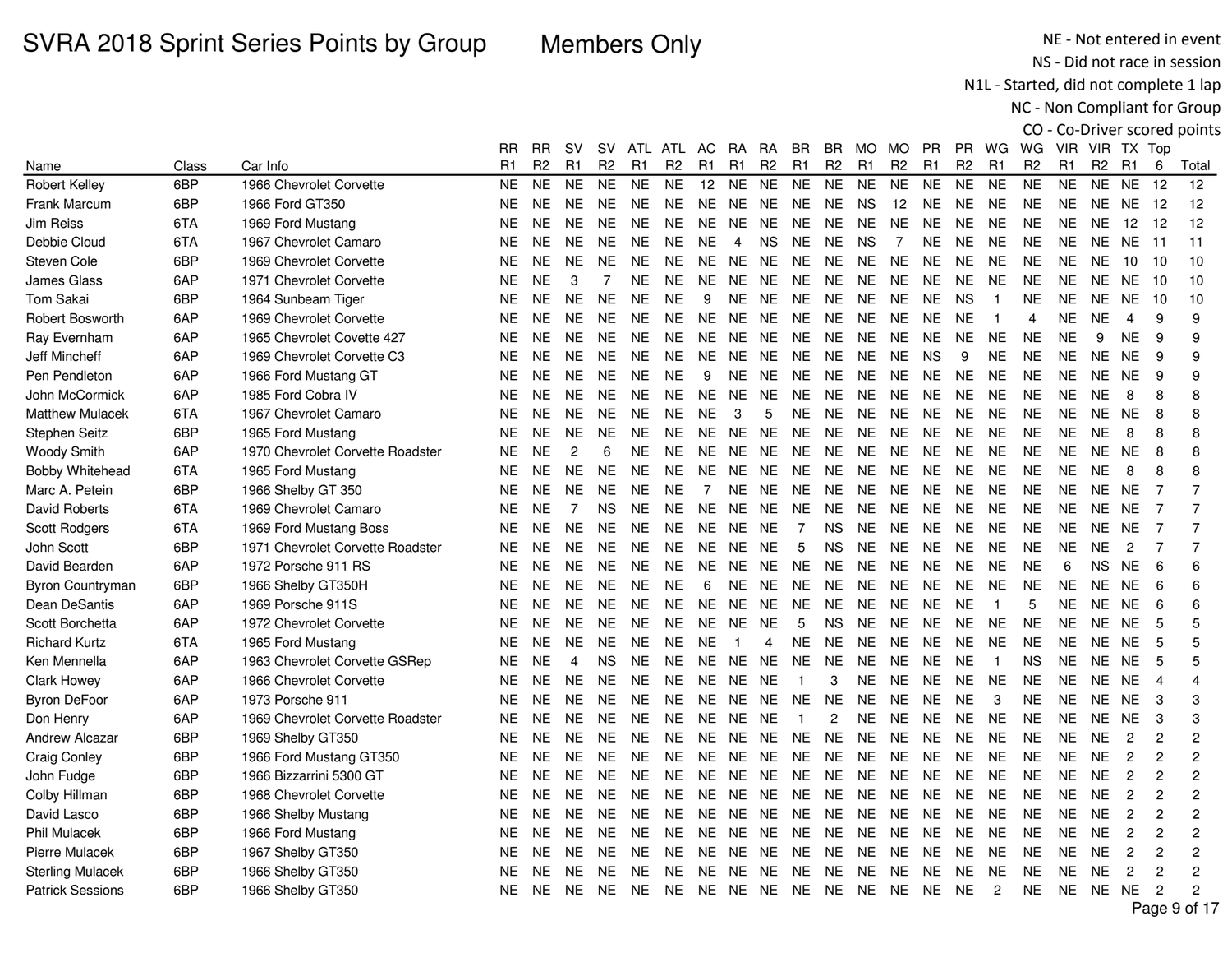Members Only

NE - Not entered in event NS - Did not race in session

N1L - Started, did not complete 1 lap

|                        |                  |                                  |           |                |                 |                  |                |                |                |                 |                |                      |                |                |                |                |                |                |                |                |                 |                 |                | CO - Co-Driver scored points |
|------------------------|------------------|----------------------------------|-----------|----------------|-----------------|------------------|----------------|----------------|----------------|-----------------|----------------|----------------------|----------------|----------------|----------------|----------------|----------------|----------------|----------------|----------------|-----------------|-----------------|----------------|------------------------------|
|                        |                  |                                  | RR        | <b>RR</b>      | <b>SV</b>       | SV.              |                | ATL ATL AC     |                | <b>RA</b>       | <b>RA</b>      | BR.                  | BR.            | MO MO          |                | <b>PR</b>      | <b>PR</b>      | WG             | WG             | VIR VIR TX Top |                 |                 |                |                              |
| Name                   | Class            | Car Info                         | R1        | R <sub>2</sub> | R1              | R <sub>2</sub>   | R <sub>1</sub> | R <sub>2</sub> | R <sub>1</sub> | R <sub>1</sub>  | R <sub>2</sub> | R <sub>1</sub>       | R <sub>2</sub> | R <sub>1</sub> | R <sub>2</sub> | R <sub>1</sub> | R <sub>2</sub> | R <sub>1</sub> | R <sub>2</sub> | R <sub>1</sub> | R <sub>2</sub>  | R <sub>1</sub>  | 6              | Total                        |
| Alain Vinson           | 6BP              | 1966 Shelby GT350                | <b>NE</b> | <b>NE</b>      | <b>NE</b>       | <b>NE</b>        | <b>NE</b>      | <b>NE</b>      | <b>NE</b>      | <b>NE</b>       | <b>NE</b>      | <b>NE</b>            | <b>NE</b>      | <b>NE</b>      | <b>NE</b>      | NE.            | NE.            | <b>NE</b>      | <b>NE</b>      | <b>NE</b>      | <b>NE</b>       | $\overline{2}$  | $\overline{2}$ | $\overline{2}$               |
| <b>Ryan Klutt</b>      | 6AP              | 1969 Chevrolet Corvette          | NE.       | <b>NE</b>      | <b>NE</b>       | <b>NE</b>        | NE.            | <b>NE</b>      | <b>NE</b>      | NE.             | <b>NE</b>      | <b>NE</b>            | <b>NE</b>      | <b>NE</b>      | <b>NE</b>      | <b>NE</b>      | <b>NE</b>      | $\overline{1}$ | <b>NE</b>      | <b>NE</b>      | <b>NE</b>       | <b>NE</b>       | $\mathbf{1}$   | $\mathbf{1}$                 |
| Sean Ryan              | 6TA              | 1971 Chevrolet Camaro            | NE.       | <b>NE</b>      | <b>NE</b>       | <b>NE</b>        | <b>NE</b>      | NE.            | NE NE          |                 | NE.            | <b>NE</b>            | NE.            | <b>NE</b>      | <b>NE</b>      | NE.            | <b>NE</b>      | <b>NE</b>      | <b>NE</b>      | $\overline{1}$ | <b>NS</b>       | <b>NE</b>       |                | 1                            |
| Dan Walters            | 6BP              | 1964 Sunbeam Tiger               | NE.       | <b>NE</b>      | <b>NE</b>       | <b>NE</b>        | <b>NE</b>      | <b>NE</b>      | <b>NE</b>      | <b>NE</b>       | NE.            | <b>NE</b>            | <b>NE</b>      | <b>NE</b>      | <b>NE</b>      | <b>NE</b>      | <b>NE</b>      | $\overline{1}$ | <b>NE</b>      | <b>NE</b>      | NE.             | <b>NE</b>       |                | 1                            |
| <b>Bill Bogner</b>     | 6NC              | 1966 Chevrolet Corvette Roadster | NE.       | <b>NE</b>      | <b>NE</b>       | <b>NE</b>        | <b>NE</b>      | <b>NE</b>      | <b>NE</b>      | NE.             | NE.            | <b>NE</b>            | <b>NE</b>      | <b>NE</b>      | <b>NE</b>      | <b>NE</b>      | <b>NE</b>      | <b>NC</b>      | NC.            | <b>NE</b>      | NE.             | <b>NE</b>       | 0              | $\Omega$                     |
| John Coyle             | 6NC              | 1978 porsche 911 SC              | <b>NE</b> | <b>NE</b>      | <b>NE</b>       | <b>NE</b>        | <b>NE</b>      | <b>NE</b>      | <b>NE</b>      | NE.             | NE.            | NC.                  | <b>NS</b>      | <b>NE</b>      | <b>NE</b>      | <b>NE</b>      | <b>NE</b>      | <b>NE</b>      | <b>NE</b>      | <b>NE</b>      | NE.             | <b>NE</b>       | $\Omega$       | 0                            |
| Norm Daniels           | 6NC              | 1968 Chevrolet Camaro            | <b>NE</b> | <b>NE</b>      | <b>NE</b>       | <b>NE</b>        | <b>NE</b>      | <b>NE</b>      | <b>NE</b>      | <b>NE</b>       | <b>NE</b>      | <b>NE</b>            | <b>NE</b>      | <b>NE</b>      | <b>NE</b>      | <b>NC</b>      | <b>NS</b>      | <b>NE</b>      | <b>NE</b>      | <b>NE</b>      | <b>NE</b>       | <b>NE</b>       | $\mathbf 0$    | 0                            |
| <b>Bill Kelley</b>     | 6BP              | 1966 Ford Mustang GT             | NE.       | <b>NE</b>      | <b>NE</b>       | <b>NE</b>        | <b>NE</b>      | <b>NE</b>      | N1L NE         |                 | NE             | <b>NE</b>            | <b>NE</b>      | NE.            | <b>NE</b>      | <b>NE</b>      | <b>NE</b>      | <b>NE</b>      | <b>NE</b>      | <b>NE</b>      |                 | NE NE           | $\mathbf 0$    | $\Omega$                     |
| Steven Lisa            | 6NC              | 1964 Ford Galaxie                | NE.       | <b>NE</b>      | NE.             | <b>NE</b>        | <b>NE</b>      | <b>NE</b>      | <b>NE</b>      | <b>NE</b>       | <b>NE</b>      | <b>NE</b>            | <b>NE</b>      | <b>NC</b>      | <b>NC</b>      | <b>NE</b>      | <b>NE</b>      | <b>NE</b>      | <b>NE</b>      | <b>NE</b>      | <b>NE</b>       | <b>NE</b>       | $\Omega$       | $\Omega$                     |
| Frank Marcum           | 6NC              | 1969 Ford Boss 302               | NE.       | <b>NE</b>      | <b>NE</b>       | <b>NE</b>        | <b>NC</b>      | <b>NC</b>      | NE             | <b>NE</b>       | <b>NE</b>      | <b>NE</b>            | <b>NE</b>      | NE             | <b>NE</b>      | <b>NE</b>      | <b>NE</b>      | <b>NE</b>      | <b>NE</b>      | <b>NE</b>      | NE.             | <b>NE</b>       | $\mathbf 0$    | $\mathbf 0$                  |
| <b>Charles Rolle</b>   | 6TA              | 1968 CHEVROLET CAMARO            | <b>NE</b> | NE.            | <b>NE</b>       | <b>NE</b>        | <b>NE</b>      | <b>NE</b>      | N1L            | NE.             | NE.            | <b>NE</b>            | <b>NE</b>      | <b>NE</b>      | <b>NE</b>      | <b>NE</b>      | NE.            | <b>NE</b>      | <b>NE</b>      | <b>NE</b>      | NE.             | <b>NE</b>       | $\Omega$       | $\mathbf 0$                  |
| David Jacobs           | 7CA1             | 1966 Lola T70 MKII               | <b>NE</b> | <b>NE</b>      | 5               | 12               | <b>NE</b>      | <b>NE</b>      | <b>NE</b>      | 12 <sup>2</sup> | <b>NS</b>      | <b>NE</b>            | <b>NE</b>      | 16             | 16             | <b>NE</b>      | <b>NE</b>      | $\overline{7}$ | 12             | <b>NE</b>      | NE.             | <b>NE</b>       | - 75           | 80                           |
| Peter McLaughlin       | 7U2              | 1980 March 822                   | NE.       | <b>NE</b>      | <b>NE</b>       | <b>NE</b>        | 12             | 9              |                |                 | NE NE NE       | NE                   | <b>NE</b>      | 16             | 16             | <b>NE</b>      | <b>NE</b>      | 12             | <b>NS</b>      | NE.            |                 | <b>NE NE 65</b> |                | 65                           |
| Cal Meeker             | 7U <sub>2</sub>  | 1973 Lola T292                   | NE        | <b>NE</b>      | NE.             | <b>NE</b>        | <b>NE</b>      | NE.            | 16             | NE.             | <b>NE</b>      | $\mathbf 1$          | 16             | NE.            | NE             | 16             | 16             | NE.            | <b>NE</b>      | NE.            | NE.             | NE.             | 65             | 65                           |
| Scot Morton            | <b>7U2</b>       | 1986 Ralt RT4 CanAm              | NE.       | <b>NE</b>      | 16              | 16               | 9              | 12             | <b>NE</b>      | NE.             | <b>NE</b>      | <b>NE</b>            | <b>NE</b>      | NE             | <b>NE</b>      | <b>NE</b>      | <b>NE</b>      | <b>NE</b>      | <b>NE</b>      | <b>NE</b>      | <b>NE</b>       | 12              | 53             | 65                           |
| <b>Walter Vollrath</b> | <b>7U2</b>       | 1973 Chevron B23                 | NE        | <b>NE</b>      | <b>NE</b>       | <b>NE</b>        | <b>NE</b>      | <b>NE</b>      | <b>NE</b>      | 16              | 9              | 16                   | 12             | NE.            | <b>NE</b>      | <b>NE</b>      | NE.            | <b>NE</b>      | <b>NE</b>      | <b>NE</b>      | NE.             | NE.             | -53            | 53                           |
| Phil Daigrepont        | <b>7U2</b>       | 1978 Toj/206-24 Spider           | <b>NE</b> | <b>NE</b>      | <b>NE</b>       | <b>NE</b>        | 16             | 16             | <b>NE</b>      | <b>NE</b>       | <b>NE</b>      | <b>NE</b>            | <b>NE</b>      | <b>NE</b>      | <b>NE</b>      | <b>NE</b>      | <b>NE</b>      | 9              | $\mathbf{1}$   | <b>NE</b>      | <b>NE</b>       | <b>NE</b>       | 42             | 42                           |
| <b>Hobart Buppert</b>  | 7CA1             | 1969 Lola T70 MKIII              | NE        | <b>NE</b>      | 16              | <b>NS</b>        | <b>NE</b>      | <b>NE</b>      |                | NE NE           | NE             | 12                   | <b>NS</b>      | NE             | <b>NE</b>      | <b>NE</b>      | NE             | 12             | <b>NS</b>      | <b>NS</b>      | <b>NS</b>       | 32              | 40             | 72                           |
| James Cullen           | 7CA1             | 1970 Lola T70 MK IIIB            | <b>NE</b> | <b>NE</b>      | 9               | 9                | <b>NE</b>      | <b>NE</b>      | <b>NE</b>      | NE.             | NE.            | NE.                  | NE.            | <b>NE</b>      | <b>NE</b>      | <b>NE</b>      | <b>NE</b>      | <b>NE</b>      | <b>NE</b>      | <b>NE</b>      | <b>NE</b>       | 18              | 36             | 36                           |
| <b>Justin Frick</b>    | 7U2              | 1976 Osella PA6/8                | <b>NE</b> | <b>NE</b>      | N1L             | $\mathbf{1}$     | <b>NE</b>      | <b>NE</b>      | NE.            | NE.             | <b>NE</b>      | <b>NE</b>            | <b>NE</b>      | <b>NE</b>      | <b>NE</b>      | <b>NE</b>      | <b>NE</b>      | 16             | 16             | <b>NE</b>      | <b>NE</b>       | 32              | 33             | 65                           |
| John F Boxhorn         | 7CA1             | 1969 Lola T163                   | <b>NE</b> | <b>NE</b>      | <b>NE</b>       | <b>NE</b>        | <b>NE</b>      | <b>NE</b>      | <b>NE</b>      | 16              | 16             | <b>NE</b>            | <b>NE</b>      | <b>NE</b>      | <b>NE</b>      | <b>NE</b>      | <b>NE</b>      | <b>NE</b>      | <b>NE</b>      | <b>NE</b>      | <b>NE</b>       | 24              | 32             | 56                           |
| Alex MacAllister       | <b>7CA1</b>      | 1971 McLaren M8F                 | NE.       | <b>NE</b>      | <b>NE</b>       | <b>NE</b>        | <b>NE</b>      | <b>NE</b>      | <b>NE</b>      | <b>NE</b>       | <b>NE</b>      | 16                   | 16             | <b>NE</b>      | <b>NE</b>      | <b>NE</b>      | <b>NE</b>      | <b>NE</b>      | <b>NE</b>      | <b>NE</b>      | <b>NE</b>       | <b>NE</b>       | -32            | 32                           |
| Chip Halverson         | 7U2              | 1976 Chevron B36                 | NE.       | <b>NE</b>      | 9               | <b>NS</b>        | NE.            | <b>NE</b>      | <b>NE</b>      | 12              | 7              | <b>NE</b>            | NE.            | <b>NE</b>      | <b>NE</b>      | <b>NE</b>      | <b>NE</b>      | <b>NE</b>      | <b>NE</b>      | <b>NE</b>      |                 | <b>NE NE 28</b> |                | 28                           |
| Jeff McKee             | 7CA1             | 1968 Superformance GT40          | <b>NE</b> | <b>NE</b>      | 12              | 16               | NE             | <b>NE</b>      | <b>NE</b>      | <b>NE</b>       | NE.            | <b>NE</b>            | <b>NE</b>      | <b>NE</b>      | <b>NE</b>      | <b>NE</b>      | <b>NE</b>      | <b>NE</b>      | <b>NE</b>      | <b>NE</b>      | NE.             | <b>NE</b>       | 28             | 28                           |
| Harry McPherson        | 7CA1             | 1968 Ford GT40 MK1               | <b>NE</b> | <b>NE</b>      | 6               | 6                | <b>NE</b>      | NE.            | NE.            | NE.             | NE.            | <b>NE</b>            | <b>NE</b>      | NE             | <b>NE</b>      | <b>NE</b>      | <b>NE</b>      | <b>NE</b>      | <b>NE</b>      | <b>NS</b>      | 16              | NE.             | -28            | 28                           |
| Mac McCombs            | 7CA1             | 1966 Ford GT40                   | <b>NE</b> | <b>NE</b>      | $\overline{7}$  | $\overline{7}$   | <b>NE</b>      | <b>NE</b>      | <b>NE</b>      | NE.             | <b>NE</b>      | <b>NE</b>            | <b>NE</b>      | <b>NE</b>      | <b>NE</b>      | <b>NE</b>      | <b>NE</b>      | <b>NE</b>      | <b>NE</b>      | <b>NS</b>      | 12 <sup>2</sup> | <b>NE</b>       | 26             | 26                           |
| <b>Michael Moss</b>    | 7CA1             | 1969 Lola T163                   | NE.       | <b>NE</b>      | <b>NE</b>       | <b>NE</b>        | <b>NE</b>      | <b>NE</b>      | <b>NE</b>      | <b>NE</b>       | <b>NE</b>      | <b>NE</b>            | <b>NE</b>      | <b>NE</b>      | <b>NE</b>      | <b>NE</b>      | <b>NE</b>      | 9              | 16             | <b>NE</b>      | <b>NE</b>       | <b>NE</b>       | -25            | 25                           |
| Dudley Cunningham      | <b>7U2</b>       | 1975 Toj SC205                   | <b>NE</b> | <b>NE</b>      | <b>NE</b>       | <b>NE</b>        | <b>NE</b>      | <b>NE</b>      | NE.            | <b>NE</b>       | <b>NE</b>      | <b>NE</b>            | NE.            | <b>NE</b>      | <b>NE</b>      | <b>NE</b>      | <b>NE</b>      | $\overline{7}$ | 12             | <b>NE</b>      |                 | <b>NE NE 19</b> |                | 19                           |
| <b>Jeff Miller</b>     | 7U2              | 1977 Lola T496                   | NE.       | <b>NE</b>      | NE.             | <b>NE</b>        | NE.            | <b>NE</b>      | <b>NE</b>      | $\mathbf{1}$    | 16             | <b>NE</b>            | <b>NE</b>      | <b>NE</b>      | <b>NE</b>      | <b>NE</b>      | <b>NE</b>      | <b>NE</b>      | <b>NE</b>      | <b>NE</b>      | NE.             | <b>NE</b>       | 17             | 17                           |
| Dan Cowdrey            | 7CA <sub>2</sub> | 1966 Lola T70 Mk II              | NE.       | <b>NE</b>      | <b>NE</b>       | <b>NE</b>        | <b>NE</b>      | NE.            | <b>NE</b>      | NE.             | NE.            | N <sub>1</sub> L     | 16             | NE             | <b>NE</b>      | <b>NE</b>      | <b>NE</b>      | <b>NE</b>      | <b>NE</b>      | <b>NE</b>      | NE.             | <b>NS</b>       | -16            | 16                           |
| <b>Tom Shelton</b>     | 7CA <sub>2</sub> | 1965 Lola T70                    | NE.       | <b>NE</b>      | <b>NE</b>       | <b>NE</b>        | <b>NE</b>      | <b>NE</b>      | <b>NE</b>      | <b>NE</b>       | NE.            | NE.                  | <b>NE</b>      | <b>NE</b>      | <b>NE</b>      | <b>NE</b>      | <b>NE</b>      | 16             | <b>NS</b>      | <b>NE</b>      | NE.             | NE.             | 16             | 16                           |
| <b>Bill Thumel</b>     | 7CA1             | 1968 Lola T70 coupe              | NE.       | <b>NE</b>      | <b>NE</b>       | <b>NE</b>        | <b>NE</b>      | <b>NE</b>      | <b>NE</b>      | NE.             | NE.            | NE.                  | <b>NE</b>      | NE.            | <b>NE</b>      | <b>NE</b>      | <b>NE</b>      | 16             | <b>NS</b>      | <b>NE</b>      | NE.             | NE.             | -16            | 16                           |
| <b>Phil Mulacek</b>    | 7CA1             | 1965 Ford GT40                   | NE        | <b>NE</b>      | <b>NE</b>       | <b>NE</b>        | NE.            | NE.            | NE.            | NE.             | NE.            | NE                   | NE.            | NE.            | NE.            | <b>NE</b>      | NE.            | <b>NE</b>      | NE.            | <b>NE</b>      | NE.             | 14              | - 14           | 14                           |
| <b>Ronald Pace</b>     | <b>7U2</b>       | 1979 Lola T492/496               | <b>NE</b> | <b>NE</b>      | <b>NE</b>       | <b>NE</b>        | NE.            | <b>NE</b>      | <b>NE</b>      | -1              | 12             | <b>NE</b>            | <b>NE</b>      | $N\mathsf{E}$  | <b>NE</b>      | <b>NE</b>      | <b>NE</b>      | <b>NE</b>      | <b>NE</b>      | <b>NE</b>      | NE.             | <b>NE</b>       | - 13           | 13                           |
| Lee Follansbee         | <b>7S2</b>       | 1997 Beasley B2                  | NE        | <b>NE</b>      | <b>NE</b>       | <b>NE</b>        | <b>NE</b>      | <b>NE</b>      | 12             | <b>NE</b>       | NE.            | <b>NE</b>            | <b>NE</b>      | NE             | <b>NE</b>      | <b>NE</b>      | <b>NE</b>      | <b>NE</b>      | <b>NE</b>      | <b>NE</b>      | NE.             | NE.             | 12             | 12                           |
| <b>Gray Gregory</b>    | <b>7U2</b>       | 1973 Chevron B 26                | <b>NE</b> | <b>NE</b>      | <b>NE</b>       | <b>NE</b>        | <b>NE</b>      | <b>NE</b>      | <b>NE</b>      | <b>NE</b>       | <b>NE</b>      | 12                   | <b>NS</b>      | <b>NE</b>      | <b>NE</b>      | NE.            | <b>NE</b>      | <b>NE</b>      | <b>NE</b>      | <b>NE</b>      | <b>NE</b>       | <b>NE</b>       | 12             | 12                           |
| Dominick Incantalupo   | 7U2              | 1973 Chevron B23                 | NE.       | <b>NE</b>      | 12 <sup>2</sup> | N <sub>1</sub> L | <b>NE</b>      | <b>NE</b>      | <b>NE</b>      | <b>NE</b>       | <b>NE</b>      | <b>NE</b>            | <b>NE</b>      | <b>NE</b>      | <b>NE</b>      | <b>NE</b>      | <b>NE</b>      | <b>NE</b>      | <b>NE</b>      | <b>NE</b>      | NE.             | <b>NE</b>       | 12             | 12                           |
| Dave Handy             | 7U <sub>2</sub>  | 1980 Ralt RT2 Can Am             | NE.       | NE.            | <b>NE</b>       | NE.              | 7              | NS.            |                |                 |                | NE NE NE NE NE NE NE |                |                |                | NE.            | NE.            | NE.            | NE.            | NE.            |                 | NE NE           | $\overline{7}$ | $\overline{7}$               |
|                        |                  |                                  |           |                |                 |                  |                |                |                |                 |                |                      |                |                |                |                |                |                |                |                |                 |                 |                | Page 10 of 17                |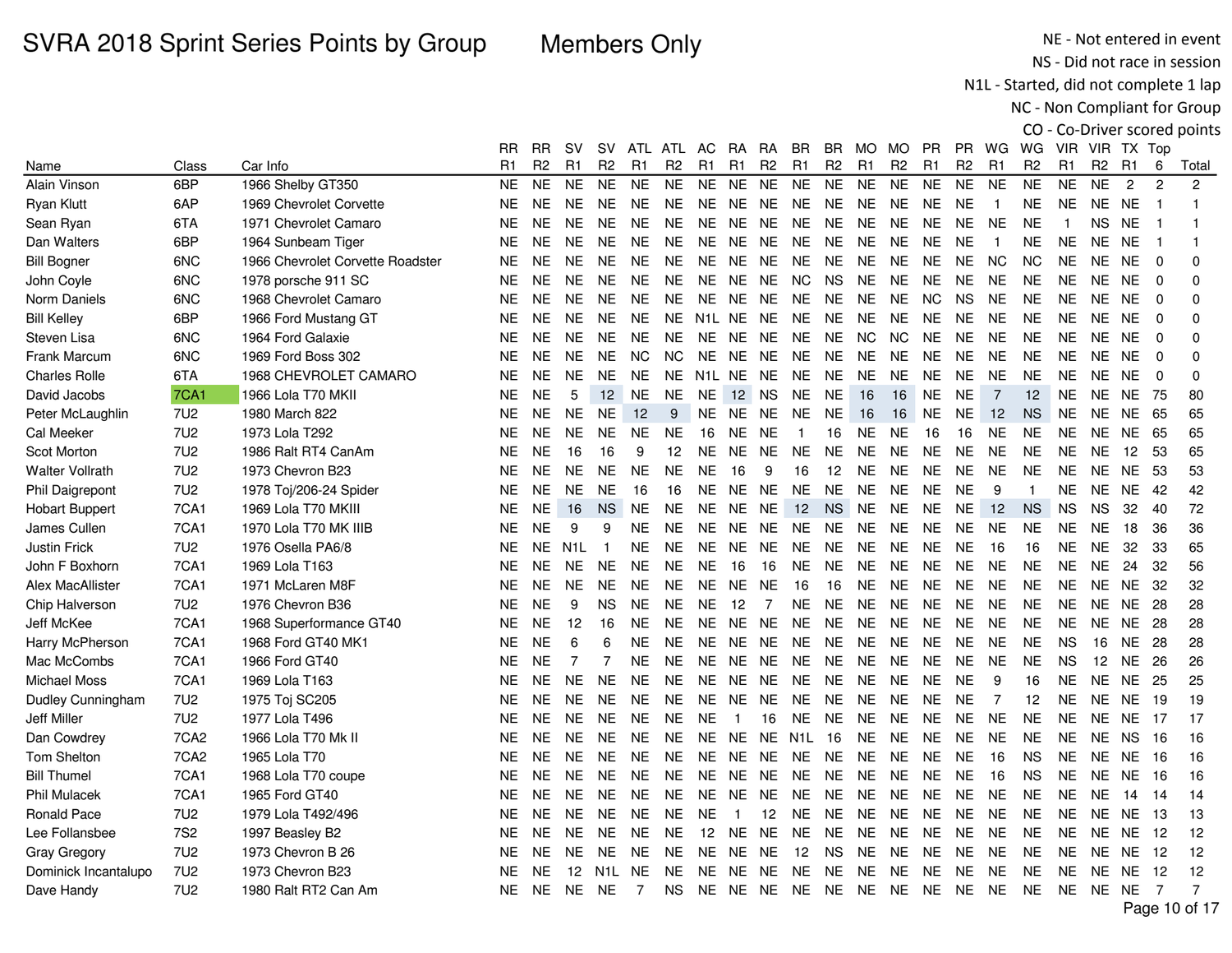Members Only

NE - Not entered in event NS - Did not race in session

N1L - Started, did not complete 1 lap

|                           |                 |                         |                |           |                |                |                |                |                |                |                |                |                |                |                |                |                |                  |                |                |                |                |      | CO - Co-Driver scored points |
|---------------------------|-----------------|-------------------------|----------------|-----------|----------------|----------------|----------------|----------------|----------------|----------------|----------------|----------------|----------------|----------------|----------------|----------------|----------------|------------------|----------------|----------------|----------------|----------------|------|------------------------------|
|                           |                 |                         | RR             | <b>RR</b> | <b>SV</b>      | <b>SV</b>      |                | ATL ATL AC     |                | RA.            | <b>RA</b>      | BR.            | BR             | MO             | MO.            | <b>PR</b>      |                | PR WG            | WG             |                | VIR VIR TX Top |                |      |                              |
| Name                      | Class           | Car Info                | R <sub>1</sub> | R2        | R1             | R <sub>2</sub> | R1             | R <sub>2</sub> | R <sub>1</sub> | R <sub>1</sub> | R <sub>2</sub> | R <sub>1</sub> | R <sub>2</sub> | R <sub>1</sub> | R <sub>2</sub> | R <sub>1</sub> | R <sub>2</sub> | R <sub>1</sub>   | R <sub>2</sub> | R <sub>1</sub> | R <sub>2</sub> | R <sub>1</sub> | 6    | Total                        |
| Chris Jones               | 7U <sub>2</sub> | 1979 March SR           | <b>NE</b>      | <b>NE</b> | <b>NE</b>      | <b>NE</b>      | <b>NE</b>      | <b>NE</b>      | <b>NE</b>      | <b>NE</b>      | NE.            | <b>NE</b>      | <b>NE</b>      | <b>NE</b>      | <b>NE</b>      | <b>NE</b>      | <b>NE</b>      | 6                | <b>NE</b>      | <b>NE</b>      | <b>NE</b>      | <b>NE</b>      | 6    | 6                            |
| <b>Charles Guest</b>      | 8CP             | 1981 Mazda RX7          | 16             | 16        | 16             | 12             | 16             | 16             | <b>NE</b>      | <b>NE</b>      | <b>NE</b>      | $\overline{7}$ | <b>NS</b>      | 12             | 16             | <b>NE</b>      | <b>NE</b>      | 16               | <b>NE</b>      | <b>NE</b>      | <b>NE</b>      | NE.            | 96   | 143                          |
| Patrick Womack            | 8BSL            | 1973 BMW 2002           | <b>NE</b>      | <b>NE</b> | <b>NE</b>      | <b>NE</b>      | <b>NE</b>      | <b>NE</b>      | <b>NE</b>      | 16             | 16             | 16             | 16             | <b>NE</b>      | NE             | NE             | <b>NE</b>      | 16               | 16             | NE.            | NE.            | 32             | 96   | 128                          |
| <b>Skott Burkland</b>     | 8BP             | 1969 Porsche 911        | 12             | 12        | $\overline{7}$ | -1             | $\overline{7}$ | $\overline{7}$ | NE.            | 12             | 12             | 16             | 16             | <b>NE</b>      | <b>NE</b>      | <b>NE</b>      | <b>NE</b>      | <b>NE</b>        | <b>NE</b>      | 12             | 16             | 14             | 84   | 144                          |
| Ceasar Cone               | 8DP             | 1967 Alfa Romeo Duetto  | <b>NE</b>      | <b>NE</b> | 16             | 16             | <b>NE</b>      | <b>NE</b>      | NE             | NE             | <b>NE</b>      | NE.            | <b>NE</b>      | <b>NE</b>      | NE             | <b>NE</b>      | <b>NE</b>      | 16               | 16             | 16             | <b>NS</b>      | NE.            | 80   | 80                           |
| Skip Bryan                | 8BS             | 1972 BMW 2002           | 16             | 16        | $\overline{7}$ | $\overline{7}$ | $\overline{7}$ | <b>NS</b>      | <b>NE</b>      | <b>NE</b>      | <b>NE</b>      | <b>NE</b>      | <b>NE</b>      | <b>NE</b>      | <b>NE</b>      | <b>NE</b>      | <b>NE</b>      | <b>NE</b>        | <b>NE</b>      | 16             | 16             | $\overline{c}$ | 78   | 87                           |
| <b>Tom Briest</b>         | 8AP             | 1970 Porsche 914/6      | <b>NE</b>      | <b>NE</b> | <b>NE</b>      | <b>NE</b>      | <b>NE</b>      | <b>NE</b>      | <b>NE</b>      | <b>NE</b>      | <b>NE</b>      | <b>DQ</b>      | 9              | <b>NE</b>      | <b>NE</b>      | <b>NE</b>      | <b>NE</b>      | $\boldsymbol{9}$ | 16             | 9              | 16             | 24             | 59   | 83                           |
| <b>Robert Mocas</b>       | 8DP             | 1969 Alfa Romeo Spider  | <b>NE</b>      | <b>NE</b> | <b>NE</b>      | <b>NE</b>      | <b>NE</b>      | <b>NE</b>      |                | NE NE NE       |                | 16             | 16             | <b>NS</b>      | 16             | <b>NE</b>      | <b>NE</b>      | <b>NS</b>        | $\mathbf{1}$   | 9              | <b>NS</b>      | 32             | 58   | 90                           |
| James Dalton              | 8AP             | 1973 Porsche 911T Coupe | <b>NE</b>      | <b>NE</b> | 12             | 12             | 16             | 16             | NE.            | <b>NE</b>      | NE.            | NE.            | NE.            | <b>NE</b>      | <b>NE</b>      | <b>NE</b>      | <b>NE</b>      | NE.              | <b>NE</b>      | <b>NE</b>      | <b>NE</b>      | <b>NE</b>      | -56  | 56                           |
| Jeff Fisher               | 8BP             | 1964 Lotus Elan 26R     | 16             | 16        | <b>NE</b>      | <b>NE</b>      | 9              | 12             | <b>NE</b>      | <b>NE</b>      | NE.            | <b>NE</b>      | <b>NE</b>      | <b>NE</b>      | <b>NE</b>      | <b>NE</b>      | <b>NE</b>      | <b>NE</b>        | <b>NE</b>      | <b>NE</b>      | NE.            | NE.            | -53  | 53                           |
| James Cotcher             | 8DP             | 1969 Lotus 7 Series 3   | <b>NE</b>      | <b>NE</b> | <b>NE</b>      | <b>NE</b>      | <b>NE</b>      | NE.            | NE.            | <b>NE</b>      | NE.            | 12             | 12             | 16             | 12             | <b>NE</b>      | <b>NE</b>      | <b>NE</b>        | <b>NE</b>      | <b>NE</b>      | NE.            | NE.            | -52  | 52                           |
| Vince Vaccaro             | 8BS             | 1972 Alfa Romeo GTV     | <b>NE</b>      | <b>NE</b> | 9              | 9              | <b>NE</b>      | <b>NE</b>      | <b>NE</b>      | <b>NE</b>      | <b>NE</b>      | <b>NE</b>      | <b>NE</b>      | <b>NE</b>      | <b>NE</b>      | <b>NE</b>      | <b>NE</b>      | 16               | <b>NS</b>      | 9              | <b>NS</b>      | NE.            | 43   | 43                           |
| John Wiley                | 8BS             | 1970 Datsun 510         | <b>NE</b>      | <b>NE</b> | <b>NE</b>      | <b>NE</b>      | <b>NE</b>      | <b>NE</b>      |                | NE NE          | NE.            | 16             | 16             | 6              | <b>NS</b>      | <b>NE</b>      | <b>NE</b>      | <b>NE</b>        | <b>NE</b>      | <b>NE</b>      | <b>NE</b>      | <b>NE</b>      | - 38 | 38                           |
| <b>Lowell Marx</b>        | 8CP             | 1972 Datsun 240Z        | <b>NE</b>      | <b>NE</b> | <b>NE</b>      | <b>NE</b>      | NE.            | <b>NE</b>      | NE             | NE.            | <b>NE</b>      | 5              | $\overline{7}$ | 9              | 9              | <b>NE</b>      | <b>NE</b>      | $\overline{7}$   | <b>NS</b>      | <b>NE</b>      | <b>NE</b>      | <b>NE</b>      | 37   | 37                           |
| <b>Rial Barnett</b>       | 8BSL            | 1969 BMW 2002           | <b>NE</b>      | <b>NE</b> | <b>NE</b>      | <b>NE</b>      | NE.            | <b>NE</b>      | NE.            | NE.            | <b>NE</b>      | 9              | 9              | <b>NE</b>      | <b>NE</b>      | <b>NE</b>      | <b>NE</b>      | <b>NE</b>        | <b>NE</b>      | <b>NE</b>      | <b>NE</b>      | 18             | 36   | 36                           |
| Lisa Hansen               | 8BP             | 1969 Porsche 911S       | <b>NE</b>      | <b>NE</b> | <b>NE</b>      | <b>NE</b>      | <b>NE</b>      | <b>NE</b>      | <b>NE</b>      | 16             | 16             | <b>NE</b>      | <b>NE</b>      | <b>NE</b>      | <b>NE</b>      | <b>NE</b>      | <b>NE</b>      | <b>NE</b>        | <b>NE</b>      | <b>NE</b>      | NE.            | 32             | 32   | 64                           |
| Tom Benjamin              | 8BS             | 1969 Alfa Romeo GTV     | <b>NE</b>      | <b>NE</b> | 16             | 16             | <b>NE</b>      | <b>NE</b>      | <b>NE</b>      | <b>NE</b>      | <b>NE</b>      | <b>NE</b>      | <b>NE</b>      | <b>NE</b>      | <b>NE</b>      | <b>NE</b>      | <b>NE</b>      | <b>NE</b>        | <b>NE</b>      | <b>NE</b>      | <b>NE</b>      | 10             | 32   | 42                           |
| Geoff Brabham             | 8CP             | 1965 Lotus Elan         | <b>NE</b>      | <b>NE</b> | <b>NE</b>      | <b>NE</b>      | <b>NE</b>      | <b>NE</b>      | <b>NE</b>      | <b>NE</b>      | <b>NE</b>      | <b>NE</b>      | <b>NE</b>      | <b>NE</b>      | <b>NE</b>      | 16             | 16             | <b>NE</b>        | <b>NE</b>      | <b>NE</b>      | <b>NE</b>      | <b>NE</b>      | 32   | 32                           |
| <b>Matthew Goetzinger</b> | 8CP             | 1967 Porsche 911        | <b>NE</b>      | <b>NE</b> | <b>NE</b>      | <b>NE</b>      | <b>NE</b>      | <b>NE</b>      | <b>NE</b>      | 16             | 16             | NE             | <b>NE</b>      | NE             | <b>NE</b>      | <b>NE</b>      | NE             | <b>NE</b>        | <b>NE</b>      | <b>NE</b>      | <b>NE</b>      | <b>NE</b>      | 32   | 32                           |
| Juan Lopez-Santini        | 8BP             | 1969 Porsche 911S       | <b>NE</b>      | <b>NE</b> | 16             | 16             | NE.            | <b>NE</b>      | <b>NE</b>      | <b>NE</b>      | <b>NE</b>      | <b>NE</b>      | <b>NE</b>      | <b>NE</b>      | <b>NE</b>      | <b>NE</b>      | <b>NE</b>      | <b>NE</b>        | <b>NE</b>      | <b>NE</b>      | <b>NE</b>      | <b>NE</b>      | 32   | 32                           |
| Glenn Maurer              | 8RS             | 1984 Alfa Romeo GTV 6   | <b>NE</b>      | <b>NE</b> | <b>NE</b>      | <b>NE</b>      | <b>NE</b>      | <b>NE</b>      | <b>NE</b>      | NE.            | <b>NE</b>      | <b>NE</b>      | <b>NE</b>      | <b>NE</b>      | <b>NE</b>      | <b>NE</b>      | <b>NE</b>      | <b>NE</b>        | <b>NE</b>      | 16             | 16             | NE.            | 32   | 32                           |
| Joe Sullivan              | 8BP             | 1989 Porsche 944 s2     | <b>NE</b>      | <b>NE</b> | <b>NE</b>      | <b>NE</b>      | 16             | 16             | NE.            | <b>NE</b>      | <b>NE</b>      | <b>NE</b>      | <b>NE</b>      | <b>NE</b>      | <b>NE</b>      | <b>NE</b>      | <b>NE</b>      | <b>NE</b>        | <b>NE</b>      | <b>NE</b>      | <b>NE</b>      | <b>NE</b>      | -32  | 32                           |
| Tom Vail Jr               | 8AP             | 1974 Ferrari 308 GT4    | <b>NE</b>      | <b>NE</b> | <b>NE</b>      | <b>NE</b>      | <b>NE</b>      | <b>NE</b>      | NE.            | NE             | <b>NE</b>      | 16             | 16             | NE.            | <b>NE</b>      | <b>NE</b>      | <b>NE</b>      | <b>NE</b>        | <b>NE</b>      | <b>NE</b>      | NE.            | NE.            | -32  | 32                           |
| Lisa Weinberger           | 8GT             | 1972 Toyota Celica      | <b>NE</b>      | <b>NE</b> | <b>NE</b>      | NE.            | <b>NE</b>      | <b>NE</b>      | NE.            | NE.            | <b>NE</b>      | <b>NE</b>      | <b>NE</b>      | <b>NE</b>      | <b>NE</b>      | <b>NE</b>      | <b>NE</b>      | <b>NE</b>        | <b>NE</b>      | <b>NE</b>      | <b>NE</b>      | 32             | 32   | 32                           |
| <b>Drew Neubauer</b>      | 8AP             | 1978 Datsun 280Z        | <b>NE</b>      | <b>NE</b> | <b>NE</b>      | <b>NE</b>      | <b>NE</b>      | <b>NE</b>      | <b>NE</b>      | <b>NE</b>      | <b>NE</b>      | $\overline{1}$ | 12             | <b>NE</b>      | <b>NE</b>      | <b>NE</b>      | <b>NE</b>      | <b>NE</b>        | <b>NE</b>      | <b>NE</b>      | <b>NE</b>      | 18             | 31   | 31                           |
| John Deford               | 8BP             | 1973 Porsche 914/6      | <b>NE</b>      | <b>NE</b> | 12             | <b>NS</b>      | <b>NE</b>      | <b>NE</b>      | NE.            | NE.            | <b>NE</b>      | <b>NE</b>      | <b>NE</b>      | <b>NE</b>      | <b>NE</b>      | <b>NE</b>      | <b>NE</b>      | 16               | <b>NS</b>      | <b>NE</b>      | NE.            | NE.            | 28   | 28                           |
| Andrew Doll               | 8CP             | 1970 Datsun 240Z        | <b>NE</b>      | <b>NE</b> | <b>NE</b>      | <b>NE</b>      | <b>NE</b>      | <b>NE</b>      | NE.            | <b>NE</b>      | <b>NE</b>      | <b>NE</b>      | <b>NE</b>      | 16             | 12             | <b>NE</b>      | <b>NE</b>      | <b>NE</b>        | <b>NE</b>      | <b>NE</b>      | <b>NE</b>      | <b>NE</b>      | 28   | 28                           |
| <b>Robert Haves</b>       | 8BP             | 1971 Porsche 911 Coupe  | <b>NE</b>      | <b>NE</b> | <b>NE</b>      | <b>NE</b>      | <b>NE</b>      | <b>NE</b>      |                | NE NE          | <b>NE</b>      | <b>NE</b>      | NE.            | <b>NE</b>      | <b>NE</b>      | <b>NE</b>      | <b>NE</b>      | 12               | 16             | NE.            | <b>NE</b>      | NE 28          |      | 28                           |
| Jim Lenehan               | 8CP             | 1976 Porsche 914/6      | <b>NE</b>      | <b>NE</b> | <b>NE</b>      | <b>NE</b>      | NE.            | <b>NE</b>      | NE             | NE             | <b>NE</b>      | 12             | 16             | NE.            | NE             | <b>NE</b>      | NE.            | <b>NE</b>        | <b>NE</b>      | <b>NE</b>      | NE.            | NE.            | 28   | 28                           |
| Dan McChesney             | 8AP             | 1973 Porsche 911 RS     | 16             | <b>NS</b> | <b>NE</b>      | <b>NE</b>      | NE.            | <b>NE</b>      | NE.            | NE             | <b>NE</b>      | NE.            | <b>NE</b>      | <b>NE</b>      | <b>NE</b>      | <b>NE</b>      | <b>NE</b>      | <b>NE</b>        | <b>NE</b>      | 12             | NS.            | NE.            | -28  | 28                           |
| Paul Stinson              | 8CP             | 1963 Lotus Super 7      | <b>NE</b>      | <b>NE</b> | <b>NE</b>      | <b>NE</b>      | <b>NE</b>      | <b>NE</b>      | <b>NE</b>      | <b>NE</b>      | <b>NE</b>      | <b>NE</b>      | <b>NE</b>      | <b>NE</b>      | <b>NE</b>      | <b>NE</b>      | <b>NE</b>      | 12               | 16             | <b>NE</b>      | <b>NE</b>      | <b>NE</b>      | 28   | 28                           |
| <b>Steve Walker</b>       | 8BS             | 1970 BMW 2002           | <b>NE</b>      | <b>NE</b> | <b>NE</b>      | <b>NE</b>      | <b>NE</b>      | <b>NE</b>      | <b>NE</b>      | <b>NE</b>      | <b>NE</b>      | <b>NE</b>      | <b>NE</b>      | <b>NE</b>      | <b>NE</b>      | 12             | <b>NS</b>      | <b>NE</b>        | <b>NE</b>      | <b>NE</b>      | <b>NE</b>      | 14             | 26   | 26                           |
| Jeff Mitchell             | 8BS             | 1974 BMW 2002           | <b>NE</b>      | <b>NE</b> | <b>NE</b>      | <b>NE</b>      | <b>NE</b>      | NE.            | <b>NE</b>      | NE             | NE.            | <b>NE</b>      | <b>NE</b>      | 16             | 9              | <b>NE</b>      | <b>NE</b>      | <b>NE</b>        | <b>NE</b>      | NE.            | NE.            | NE             | -25  | 25                           |
| Louis Gladfelter          | 8BS             | 1971 Datsun 510         | <b>NE</b>      | <b>NE</b> | <b>NE</b>      | <b>NE</b>      | 12             | 12             | NE.            | NE.            | NE.            | <b>NE</b>      | <b>NE</b>      | <b>NE</b>      | <b>NE</b>      | <b>NE</b>      | <b>NE</b>      | <b>NE</b>        | <b>NE</b>      | <b>NE</b>      | <b>NE</b>      | <b>NE</b>      | -24  | 24                           |
| Keith Lippiatt            | 8BSL            | 1967 BMW 2002           | <b>NE</b>      | <b>NE</b> | <b>NE</b>      | <b>NE</b>      | NE.            | <b>NE</b>      | <b>NE</b>      | NE.            | <b>NE</b>      | 12             | 12             | <b>NE</b>      | <b>NE</b>      | <b>NE</b>      | <b>NE</b>      | <b>NE</b>        | <b>NE</b>      | <b>NE</b>      | NE.            | NE.            | -24  | 24                           |
| <b>Marc Nichols</b>       | 8CP             | 1964 Lotus Super 7 S2   | <b>NE</b>      | <b>NE</b> | <b>NE</b>      | <b>NE</b>      | NE.            | <b>NE</b>      | <b>NE</b>      | <b>NE</b>      | <b>NE</b>      | <b>NE</b>      | <b>NE</b>      | <b>NE</b>      | <b>NE</b>      | 12             | 12             | <b>NE</b>        | <b>NE</b>      | <b>NE</b>      | NE.            | NE.            | -24  | 24                           |
| Paul Quackenbush          | 8CP             | 1963 Lotus Super 7      | <b>NE</b>      | <b>NE</b> | <b>NE</b>      | NE.            | NE.            | <b>NE</b>      | NE             | NE             | <b>NE</b>      | NE.            | <b>NE</b>      | <b>NE</b>      | <b>NE</b>      | <b>NE</b>      | <b>NE</b>      | <b>NE</b>        | <b>NE</b>      | <b>NE</b>      | <b>NE</b>      | 24             | 24   | 24                           |
| Sam Smith                 | 8BS             | 1972 BMW 2002           | <b>NE</b>      | <b>NE</b> | <b>NE</b>      | <b>NE</b>      | <b>NE</b>      | <b>NE</b>      |                |                | NE NE NE       | NE.            | <b>NE</b>      | NE.            | <b>NE</b>      | <b>NE</b>      | NE.            | <b>NE</b>        | <b>NE</b>      | <b>NE</b>      | <b>NE</b>      | 24             | 24   | 24                           |
|                           |                 |                         |                |           |                |                |                |                |                |                |                |                |                |                |                |                |                |                  |                |                |                |                |      | Page 11 of 17                |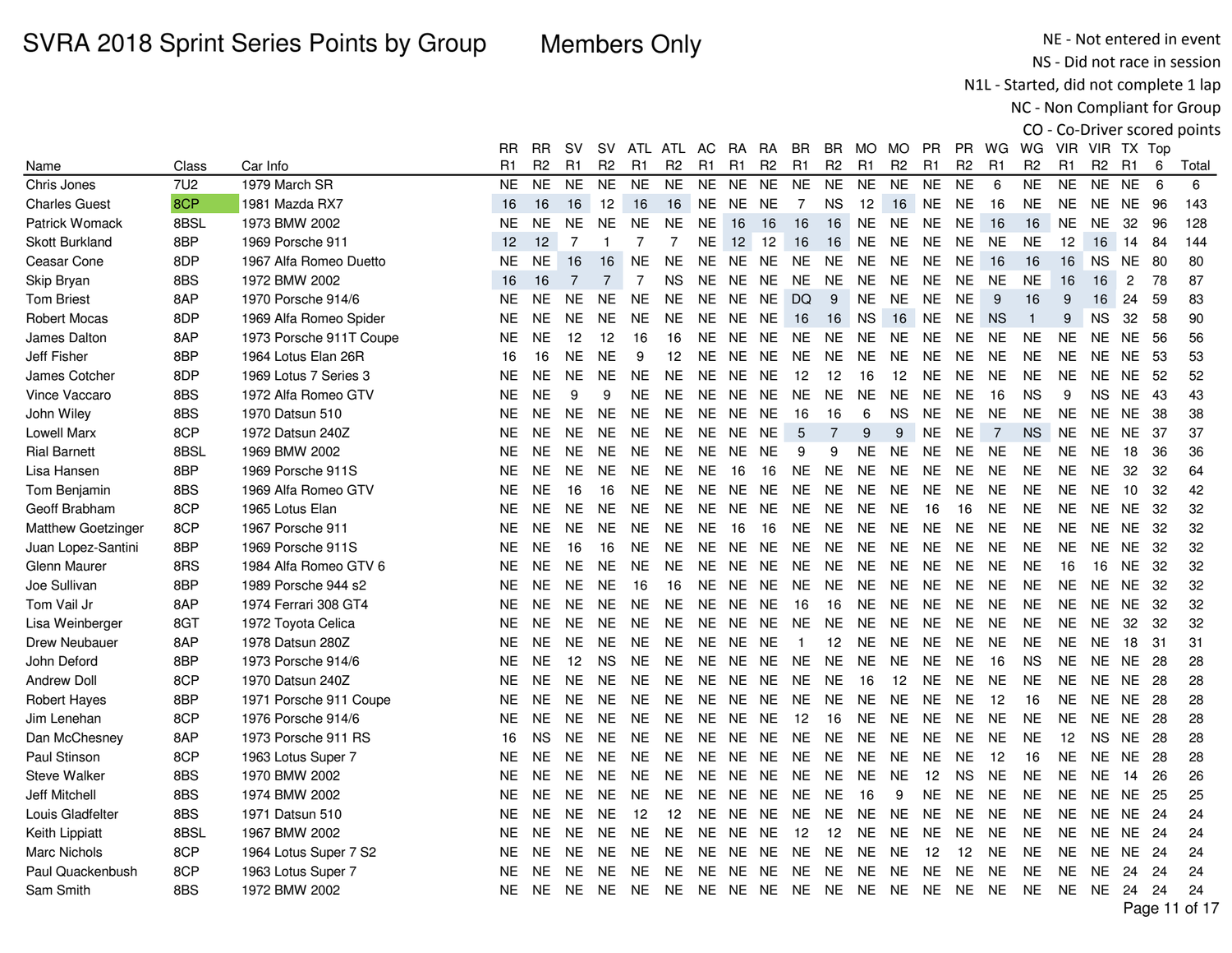Members Only

NE - Not entered in event NS - Did not race in session

N1L - Started, did not complete 1 lap

NC - Non Compliant for Group

|                        |       |                               | RR             | RR             | sv        | sv             | ATL          | ATL            | AC        | RA             | RA             | BR        | BR             | MO.            | MO.            | PR.            | PR.            | WG             | WG             | VIR.           | VIR.           | TX Top         |                |                       |
|------------------------|-------|-------------------------------|----------------|----------------|-----------|----------------|--------------|----------------|-----------|----------------|----------------|-----------|----------------|----------------|----------------|----------------|----------------|----------------|----------------|----------------|----------------|----------------|----------------|-----------------------|
| Name                   | Class | Car Info                      | R <sub>1</sub> | R <sub>2</sub> | R1        | R <sub>2</sub> | R1           | R <sub>2</sub> | R1        | R <sub>1</sub> | R <sub>2</sub> | R1        | R <sub>2</sub> | R <sub>1</sub> | R <sub>2</sub> | R <sub>1</sub> | R <sub>2</sub> | R1             | R <sub>2</sub> | R <sub>1</sub> | R <sub>2</sub> | R <sub>1</sub> | 6              | Total                 |
| Russ Rosenberg         | 8BS   | 1976 BMW 2002                 | <b>NE</b>      | <b>NE</b>      | <b>NE</b> | <b>NE</b>      | 9            | 9              | <b>NE</b> | <b>NE</b>      | <b>NE</b>      | <b>NE</b> | <b>NE</b>      | <b>NE</b>      | <b>NE</b>      | <b>NE</b>      | <b>NE</b>      | <b>NE</b>      | <b>NE</b>      | <b>NE</b>      | <b>NE</b>      | $\overline{c}$ | 20             | 20                    |
| Peter Bauer            | 8BS   | 1971 Datsun 510               | NE             | <b>NE</b>      | NE        | NE             | <b>NE</b>    | <b>NE</b>      | <b>NE</b> | NE             | <b>NE</b>      | <b>NE</b> | <b>NE</b>      | <b>NE</b>      | <b>NE</b>      | <b>NE</b>      | <b>NE</b>      | 12             | 6              | NE.            | <b>NE</b>      | <b>NE</b>      | 18             | 18                    |
| James Cullen           | 8BP   | 1970 Porsche 914-6            | <b>NE</b>      | <b>NE</b>      | NE.       | NE.            | NE.          | <b>NE</b>      | NE.       | NE.            | <b>NE</b>      | <b>NE</b> | NE.            | <b>NE</b>      | <b>NE</b>      | <b>NE</b>      | <b>NE</b>      | <b>NE</b>      | <b>NE</b>      | NE.            | NE             | 18             | 18             | 18                    |
| <b>Ryan Festerling</b> | 8BP   | 1969 Porsche 911 S            | <b>NE</b>      | <b>NE</b>      | <b>NE</b> | <b>NE</b>      | <b>NE</b>    | <b>NE</b>      | <b>NE</b> | 9              | 9              | <b>NE</b> | <b>NE</b>      | <b>NE</b>      | <b>NE</b>      | <b>NE</b>      | <b>NE</b>      | <b>NE</b>      | <b>NE</b>      | <b>NE</b>      | <b>NE</b>      | <b>NE</b>      | 18             | 18                    |
| Simon Robinson         | 8AP   | 1973 Porsche 911              | <b>NE</b>      | <b>NE</b>      | <b>NE</b> | <b>NE</b>      | <b>NE</b>    | <b>NE</b>      | <b>NE</b> | NE NE          |                | <b>NE</b> | <b>NE</b>      | <b>NE</b>      | <b>NE</b>      | <b>NE</b>      | <b>NE</b>      | <b>NE</b>      | <b>NE</b>      | <b>NE</b>      | NE             | 18             | 18             | 18                    |
| Dean DeSantis          | 8BS   | 1976 BMW 2002                 | NE             | <b>NE</b>      | NE.       | NE.            | NE.          | NE.            | NE.       | <b>NE</b>      | <b>NE</b>      | <b>NE</b> | NE.            | <b>NE</b>      | <b>NE</b>      | <b>NE</b>      | <b>NE</b>      | 5              | 12             | <b>NE</b>      |                | NE NE          | 17             | 17                    |
| David Baughman         | 8BP   | 1985 Toyota MR2               | <b>NE</b>      | <b>NE</b>      | NE.       | <b>NE</b>      | <b>NE</b>    | NE.            | <b>NE</b> | <b>NE</b>      | <b>NE</b>      | <b>NE</b> | <b>NE</b>      | <b>NE</b>      | <b>NE</b>      | <b>NE</b>      | <b>NE</b>      | <b>NE</b>      | <b>NE</b>      | 16             | <b>NS</b>      | <b>NE</b>      | -16            | 16                    |
| Robert T. Davis        | 8RS   | 1972 Mazda RX-3               | <b>NE</b>      | <b>NE</b>      | <b>NE</b> | <b>NE</b>      | <b>NE</b>    | <b>NE</b>      | 16        | NE             | <b>NE</b>      | <b>NE</b> | <b>NE</b>      | <b>NE</b>      | <b>NE</b>      | <b>NE</b>      | <b>NE</b>      | <b>NE</b>      | <b>NE</b>      | <b>NE</b>      | <b>NE</b>      | <b>NE</b>      | 16             | 16                    |
| Jack Ingold            | 8BS   | 1969 BMW 2002                 | <b>NE</b>      | <b>NE</b>      | <b>NE</b> | NE.            | <b>NE</b>    | <b>NE</b>      | <b>NE</b> | NE.            | <b>NE</b>      | <b>NE</b> | <b>NE</b>      | <b>NE</b>      | <b>NE</b>      | <b>NE</b>      | <b>NE</b>      | <b>NE</b>      | <b>NE</b>      | 7              | 9              | <b>NE</b>      | 16             | 16                    |
| Scott Kissinger        | 8AP   | 1971 Datsun 240Z              | <b>NE</b>      | <b>NE</b>      | <b>NE</b> | <b>NE</b>      | <b>NE</b>    | <b>NE</b>      | <b>NE</b> | NE.            | <b>NE</b>      | <b>NE</b> | <b>NE</b>      | <b>NE</b>      | <b>NE</b>      | <b>NE</b>      | <b>NE</b>      | <b>NE</b>      | <b>NE</b>      | 16             | ΝS             | <b>NE</b>      | 16             | 16                    |
| Steve Link             | 8BS   | 1968 Datsun 510 Sedan         | <b>NE</b>      | <b>NE</b>      | <b>NE</b> | <b>NE</b>      | <b>NE</b>    | <b>NE</b>      | 16        | NE             | <b>NE</b>      | <b>NE</b> | <b>NE</b>      | <b>NE</b>      | <b>NE</b>      | <b>NE</b>      | <b>NE</b>      | <b>NE</b>      | <b>NE</b>      | <b>NE</b>      | NE             | <b>NE</b>      | 16             | 16                    |
| <b>Russell Poole</b>   | 8CP   | 1970 Porsche 914/6            | <b>NE</b>      | <b>NE</b>      | <b>NS</b> | 16             | <b>NE</b>    | <b>NE</b>      | <b>NE</b> | NE             | <b>NE</b>      | <b>NE</b> | <b>NE</b>      | <b>NE</b>      | <b>NE</b>      | <b>NE</b>      | <b>NE</b>      | <b>NE</b>      | <b>NE</b>      | <b>NE</b>      | NE.            | <b>NE</b>      | 16             | 16                    |
| Dave Vincent           | 8AP   | 1972 Datsun 240Z              | <b>NE</b>      | <b>NE</b>      | NE.       | <b>NE</b>      | <b>NE</b>    | NE.            | <b>NE</b> | NE             | <b>NE</b>      | <b>NE</b> | <b>NE</b>      | <b>NS</b>      | 16             | <b>NE</b>      | NE.            | <b>NE</b>      | <b>NE</b>      | <b>NE</b>      | <b>NE</b>      | <b>NE</b>      | 16             | 16                    |
| Mark Nettesheim        | 8BS   | 1969 Datsun 510               | <b>NE</b>      | <b>NE</b>      | NE.       | <b>NE</b>      | <b>NE</b>    | <b>NE</b>      | 9         | NE.            | <b>NE</b>      | <b>NE</b> | NE.            | <b>NE</b>      | <b>NE</b>      | <b>NE</b>      | NE.            | <b>NE</b>      | <b>NE</b>      | <b>NE</b>      | NE.            | 6              | 15             | 15                    |
| Lee Poseidon           | 8BS   | 1966 Alfa Romeo GT Veloce     | <b>NE</b>      | <b>NE</b>      | NE.       | <b>NE</b>      | <b>NE</b>    | NE.            | <b>NE</b> | <b>NE</b>      | <b>NE</b>      | <b>NE</b> | <b>NE</b>      | $\overline{7}$ | $\overline{7}$ | <b>NE</b>      | <b>NE</b>      | <b>NE</b>      | <b>NE</b>      | <b>NE</b>      | <b>NE</b>      | <b>NE</b>      | 14             | 14                    |
| Steve Rauh             | 8BS   | 1972 Alfa Romeo GTV           | <b>NE</b>      | <b>NE</b>      | <b>NE</b> | <b>NE</b>      | <b>NE</b>    | <b>NE</b>      | <b>NE</b> | NE.            | <b>NE</b>      | <b>NE</b> | <b>NE</b>      | <b>NE</b>      | <b>NE</b>      | <b>NE</b>      | <b>NE</b>      | 7              | 7              | <b>NE</b>      | <b>NE</b>      | <b>NE</b>      | -14            | 14                    |
| <b>Tim Brecht</b>      | 8BS   | 1969 BMW 2002                 | <b>NE</b>      | <b>NE</b>      | <b>NE</b> | <b>NE</b>      | <b>NE</b>    | <b>NE</b>      | 12        | NE.            | <b>NE</b>      | <b>NE</b> | <b>NE</b>      | <b>NE</b>      | <b>NE</b>      | <b>NE</b>      | <b>NE</b>      | <b>NE</b>      | <b>NE</b>      | <b>NE</b>      | <b>NE</b>      | <b>NE</b>      | 12             | 12                    |
| John Coyle             | 8BS   | 1975 BMW 2002                 | <b>NE</b>      | <b>NE</b>      | <b>NE</b> | <b>NE</b>      | <b>NE</b>    | NE.            | <b>NE</b> | NE.            | <b>NE</b>      | 12        | <b>NS</b>      | <b>NE</b>      | <b>NE</b>      | <b>NE</b>      | NE.            | <b>NE</b>      | <b>NE</b>      | <b>NE</b>      | NE.            | <b>NE</b>      | 12             | 12                    |
| Dick Howe              | 8DP   | 1980 Porsche 924              | <b>NE</b>      | <b>NE</b>      | <b>NS</b> | 12             | <b>NE</b>    | <b>NE</b>      | <b>NE</b> | NE.            | <b>NE</b>      | <b>NE</b> | <b>NE</b>      | <b>NE</b>      | <b>NE</b>      | <b>NE</b>      | <b>NE</b>      | <b>NE</b>      | <b>NE</b>      | <b>NE</b>      | NE             | <b>NE</b>      | 12             | 12                    |
| <b>Thomas Koehler</b>  | 8CP   | 1983 Porsche 944              | <b>NE</b>      | <b>NE</b>      | <b>NE</b> | <b>NE</b>      | <b>NE</b>    | <b>NE</b>      | <b>NE</b> | NE             | <b>NE</b>      | <b>NE</b> | <b>NE</b>      | <b>NE</b>      | <b>NE</b>      | <b>NE</b>      | <b>NE</b>      | <b>NS</b>      | 12             | <b>NE</b>      | NE             | <b>NE</b>      | 12             | 12                    |
| <b>Richard Kurtz</b>   | 8BS   | 1975 Datsun 510               | <b>NE</b>      | <b>NE</b>      | <b>NE</b> | <b>NE</b>      | <b>NE</b>    | <b>NE</b>      | <b>NE</b> | NE             | <b>NE</b>      | <b>NE</b> | <b>NE</b>      | <b>NS</b>      | 12             | <b>NE</b>      | <b>NE</b>      | <b>NE</b>      | <b>NE</b>      | <b>NE</b>      |                | NE NE          | 12             | 12                    |
| Jim Lenehan            | 8AP   | 1976 Porsche 914/6            | <b>NE</b>      | <b>NE</b>      | NE.       | NE.            | <b>NE</b>    | NE.            | NE.       | NE.            | <b>NE</b>      | <b>NE</b> | NE.            | <b>NE</b>      | <b>NE</b>      | <b>NE</b>      | <b>NE</b>      | 12             | NS             | NE.            |                | NE NE          | 12             | 12                    |
| William Lyon           | 8CP   | 1967 Porsche 912              | <b>NE</b>      | <b>NE</b>      | <b>NE</b> | <b>NE</b>      | <b>NE</b>    | <b>NE</b>      | 12        | NE             | <b>NE</b>      | <b>NE</b> | <b>NE</b>      | <b>NE</b>      | <b>NE</b>      | <b>NE</b>      | <b>NE</b>      | <b>NE</b>      | <b>NE</b>      | <b>NE</b>      | NE             | <b>NE</b>      | - 12           | 12                    |
| <b>Richard Naze</b>    | 8CP   | 1972 Porsche 911              | NE             | <b>NE</b>      | <b>NE</b> | NE.            | <b>NE</b>    | <b>NE</b>      | <b>NE</b> | NE             | <b>NE</b>      | <b>NS</b> | 12             | <b>NE</b>      | <b>NE</b>      | <b>NE</b>      | <b>NE</b>      | <b>NE</b>      | <b>NE</b>      | <b>NE</b>      | <b>NE</b>      | <b>NE</b>      | -12            | 12                    |
| <b>Hal Nichols</b>     | 8BS   | 1971 Alfa Romeo GTV           | <b>NE</b>      | <b>NE</b>      | NE.       | <b>NE</b>      | <b>NE</b>    | NE.            | <b>NE</b> | NE.            | <b>NE</b>      | <b>NE</b> | <b>NE</b>      | 12             | <b>NS</b>      | <b>NE</b>      | NE.            | <b>NE</b>      | <b>NE</b>      | <b>NE</b>      | NE.            | <b>NE</b>      | 12             | 12                    |
| Dennis Olthoff         | 8DP   | 1962 GSM Dart                 | <b>NE</b>      | <b>NE</b>      | NE.       | <b>NE</b>      | <b>NE</b>    | NE.            | <b>NE</b> | NE             | <b>NE</b>      | <b>NE</b> | <b>NE</b>      | <b>NE</b>      | <b>NE</b>      | <b>NE</b>      | NE.            | <b>NE</b>      | <b>NE</b>      | 12             | NS.            | <b>NE</b>      | 12             | 12                    |
| Keith Dunbar           | 8CP   | 1967 Lotus Elan               | <b>NE</b>      | <b>NE</b>      | <b>NE</b> | <b>NE</b>      | <b>NE</b>    | <b>NE</b>      | <b>NE</b> | NE             | <b>NE</b>      | <b>NE</b> | <b>NE</b>      | <b>NE</b>      | <b>NE</b>      | <b>NE</b>      | <b>NE</b>      | 9              | <b>NE</b>      | <b>NE</b>      | NE             | <b>NE</b>      | 9              | 9                     |
| Jim Malone             | 8CP   | 1968 Triumph TR6              | <b>NE</b>      | <b>NE</b>      | <b>NE</b> | <b>NE</b>      | <b>NE</b>    | <b>NE</b>      | 9         | NE.            | <b>NE</b>      | <b>NE</b> | <b>NE</b>      | <b>NE</b>      | <b>NE</b>      | <b>NE</b>      | <b>NE</b>      | <b>NE</b>      | <b>NE</b>      | <b>NE</b>      | NE.            | <b>NE</b>      | 9              | 9                     |
| Peter Ragonetti        | 8BS   | 1966 Alfa Romeo Giulia Sprint | <b>NE</b>      | <b>NE</b>      | NE.       | <b>NE</b>      | NE.          | <b>NE</b>      | <b>NE</b> | <b>NE</b>      | <b>NE</b>      | <b>NE</b> | <b>NE</b>      | <b>NE</b>      | <b>NE</b>      | <b>NE</b>      | <b>NE</b>      | 9              | <b>NE</b>      | <b>NE</b>      |                | NE NE          | -9             | 9                     |
| Tom Ragonetti          | 8DP   | 1969 Alfa Romeo Duetto        | <b>NE</b>      | <b>NE</b>      | <b>NE</b> | <b>NE</b>      | <b>NE</b>    | <b>NE</b>      | <b>NE</b> | NE.            | <b>NE</b>      | <b>NE</b> | <b>NE</b>      | <b>NS</b>      | 9              | <b>NE</b>      | <b>NE</b>      | <b>NE</b>      | <b>NE</b>      | <b>NE</b>      | <b>NE</b>      | <b>NE</b>      | 9              | 9                     |
| Rob Davenport          | 8BS   | 1972 Alfa Romeo GTV           | <b>NE</b>      | <b>NE</b>      | NE.       | <b>NE</b>      | <b>NE</b>    | <b>NE</b>      | <b>NE</b> | <b>NE</b>      | <b>NE</b>      | <b>NE</b> | <b>NE</b>      | <b>NE</b>      | <b>NE</b>      | <b>NE</b>      | <b>NE</b>      | <b>NE</b>      | <b>NE</b>      | <b>NE</b>      | <b>NE</b>      | 8              | 8              | 8                     |
| Gregg Frey             | 8AP   | 1970 Porsche 914/6            | <b>NE</b>      | <b>NE</b>      | <b>NE</b> | <b>NE</b>      | <b>NE</b>    | <b>NE</b>      | <b>NE</b> | NE             | <b>NE</b>      | <b>NE</b> | <b>NE</b>      | <b>NE</b>      | <b>NE</b>      | <b>NE</b>      | <b>NE</b>      | $\overline{7}$ | NΕ             | <b>NE</b>      | NE.            | <b>NE</b>      | 7              | $\overline{7}$        |
| Kevin Shaha            | 8BS   | 1971 Datsun 510               | <b>NE</b>      | <b>NE</b>      | <b>NE</b> | <b>NE</b>      | <b>NE</b>    | <b>NE</b>      | <b>NE</b> | NE             | <b>NE</b>      | <b>NE</b> | <b>NE</b>      | <b>NE</b>      | <b>NE</b>      | <b>NE</b>      | NE.            | <b>NE</b>      | <b>NE</b>      | NE.            | <b>NE</b>      | $\overline{c}$ | $\overline{2}$ | $\overline{c}$        |
| <b>Roman Tucker</b>    | 8BS   | 1972 Alfa Romeo Berlina       | <b>NE</b>      | <b>NE</b>      | NE.       | NE.            | <b>NE</b>    | NE.            | <b>NE</b> | NE.            | <b>NE</b>      | <b>NE</b> | <b>NE</b>      | <b>NE</b>      | <b>NE</b>      | <b>NE</b>      | NE.            | <b>NE</b>      | <b>NE</b>      | <b>NE</b>      | <b>NE</b>      | $\overline{c}$ | $\overline{c}$ | 2                     |
| William Ironside       | 8BP   | 1986 Porsche 944T             | <b>NE</b>      | <b>NE</b>      | NE.       | <b>NE</b>      | $\mathbf{1}$ | <b>NS</b>      | <b>NE</b> | <b>NE</b>      | <b>NE</b>      | <b>NE</b> | <b>NE</b>      | <b>NE</b>      | <b>NE</b>      | <b>NE</b>      | NE.            | <b>NE</b>      | <b>NE</b>      | <b>NE</b>      | <b>NE</b>      | <b>NE</b>      | $\overline{1}$ | $\mathbf{1}$          |
| John Bibbo             | 8NC   | 1976 BMW 2002                 | <b>NE</b>      | <b>NE</b>      | <b>NC</b> | NC.            | <b>NE</b>    | <b>NE</b>      | <b>NE</b> | NE             | <b>NE</b>      | <b>NE</b> | <b>NE</b>      | <b>NE</b>      | <b>NE</b>      | <b>NE</b>      | <b>NE</b>      | <b>NE</b>      | <b>NE</b>      | <b>NE</b>      |                | NE NE          | $\mathbf 0$    | $\mathbf 0$           |
| Jonathan Clausen       | 8NC   | 1966 Sunbeam Tiger            | <b>NE</b>      | <b>NE</b>      | NE.       | <b>NE</b>      | <b>NE</b>    | NE.            | NE.       | <b>NC</b>      | NC.            | <b>NE</b> | <b>NE</b>      | <b>NE</b>      | <b>NE</b>      | <b>NE</b>      | <b>NE</b>      | <b>NE</b>      | NE             | <b>NE</b>      | NE.            | <b>NE</b>      | $\Omega$       | $\Omega$              |
| Chris Langley          | 8RS   | 1966 Corvair Yenko Stinger    | <b>NE</b>      | <b>NE</b>      | <b>NE</b> | NE.            | <b>NE</b>    | NE.            | NE.       |                | NE NE          | <b>NE</b> | <b>NE</b>      | <b>NE</b>      | <b>NE</b>      | <b>NE</b>      | <b>NE</b>      | <b>NE</b>      | <b>NE</b>      | <b>NC</b>      | NS.            | <b>NE</b>      | $\Omega$       | $\Omega$              |
|                        |       |                               |                |                |           |                |              |                |           |                |                |           |                |                |                |                |                |                |                |                |                | <b>D.J.</b>    |                | $\sim$ 40 $\sim$ 6.47 |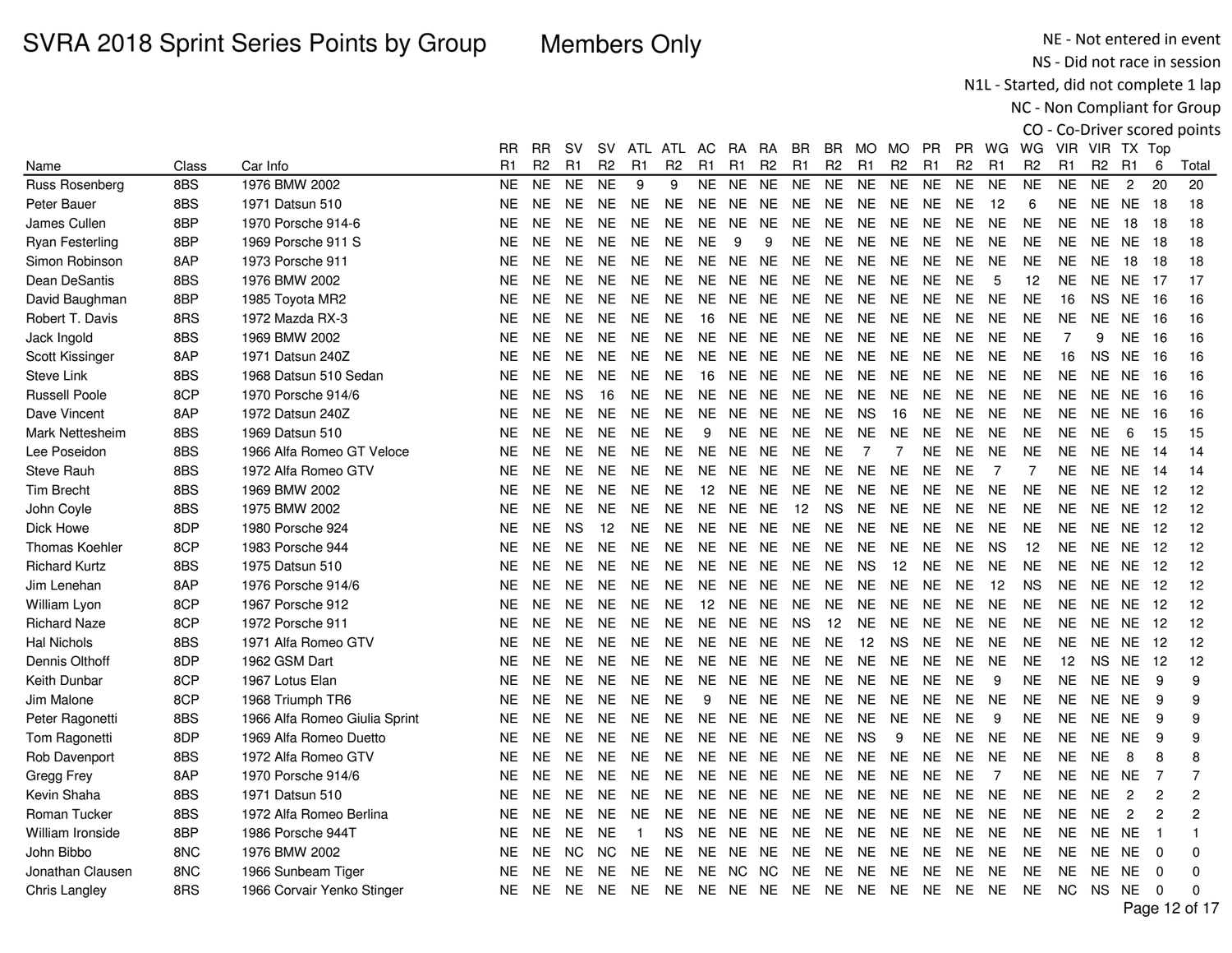Members Only

NE - Not entered in event NS - Did not race in session

N1L - Started, did not complete 1 lap

|                          |                 |                                 |                |           |                |                |                |                |                |                |                |                |                |                |                |                |                |                |                | CO - Co-Driver scored points |                |                 |             |               |
|--------------------------|-----------------|---------------------------------|----------------|-----------|----------------|----------------|----------------|----------------|----------------|----------------|----------------|----------------|----------------|----------------|----------------|----------------|----------------|----------------|----------------|------------------------------|----------------|-----------------|-------------|---------------|
|                          |                 |                                 | RR             | <b>RR</b> | <b>SV</b>      |                |                | SV ATL ATL AC  |                |                | RA RA          | BR.            | BR             | MO MO          |                | <b>PR</b>      | <b>PR</b>      | WG             | WG             |                              | VIR VIR TX Top |                 |             |               |
| Name                     | Class           | Car Info                        | R <sub>1</sub> | R2        | R <sub>1</sub> | R <sub>2</sub> | R <sub>1</sub> | R <sub>2</sub> | R <sub>1</sub> | R <sub>1</sub> | R <sub>2</sub> | R <sub>1</sub> | R <sub>2</sub> | R <sub>1</sub> | R <sub>2</sub> | R <sub>1</sub> | R <sub>2</sub> | R <sub>1</sub> | R <sub>2</sub> | R <sub>1</sub>               | R <sub>2</sub> | <b>R1</b>       | 6           | Total         |
| <b>Tiffany Lorton</b>    | 8NC             | 1992 Chevrolet Camaro Z28 1 LE  | <b>NE</b>      | <b>NE</b> | <b>NE</b>      | <b>NE</b>      | <b>NE</b>      | <b>NE</b>      | <b>NE</b>      | <b>NE</b>      | <b>NE</b>      | <b>NC</b>      | <b>NC</b>      | <b>NE</b>      | <b>NE</b>      | <b>NE</b>      | <b>NE</b>      | <b>NE</b>      | <b>NE</b>      | <b>NE</b>                    | <b>NE</b>      | <b>NE</b>       | $\Omega$    | $\Omega$      |
| Russ Rosenberg           | 8Corvair        | 1966 Chevrolet Corvair          | <b>NE</b>      | <b>NE</b> | <b>NE</b>      | <b>NE</b>      | <b>NE</b>      | <b>NE</b>      | <b>NE</b>      | <b>NE</b>      | <b>NE</b>      | <b>NE</b>      | <b>NE</b>      | <b>NE</b>      | <b>NE</b>      | NE             | <b>NE</b>      | <b>NE</b>      | <b>NE</b>      | NC                           | <b>NS</b>      | <b>NE</b>       | $\mathbf 0$ | 0             |
| Jacek Mucha              | 9F3             | 2006 Swift jms17cp              | 16             | 16        | <b>NE</b>      | <b>NE</b>      | 16             | 16             | <b>NE</b>      | 16             | 16             | 16             | 16             | 12             | 16             | <b>NE</b>      | <b>NE</b>      | 16             | 16             | <b>NE</b>                    |                | <b>NE NS 96</b> |             | 188           |
| Glenn Bilawsky           | 9F <sub>2</sub> | 1998 Swift 008 Formula Atlantic | <b>NE</b>      | <b>NE</b> | <b>NE</b>      | <b>NE</b>      | 16             | 16             | <b>NE</b>      | <b>NE</b>      | <b>NE</b>      | $\overline{7}$ | 9              | <b>NE</b>      | <b>NE</b>      | <b>NE</b>      | <b>NE</b>      | 12             | 12             | <b>NE</b>                    | <b>NE</b>      | 32              | -72         | 104           |
| <b>Travis Engen</b>      | 9F1             | 2001 Lola T97/20                | <b>NE</b>      | <b>NE</b> | <b>NE</b>      | <b>NE</b>      | <b>NE</b>      | <b>NE</b>      | NE.            |                | NE NE          | 16             | 16             | <b>NE</b>      | <b>NE</b>      | <b>NE</b>      | <b>NE</b>      | 12             | 12             | <b>NS</b>                    | 12             | 12              | 68          | 80            |
| <b>Tom Fraelich</b>      | 9FC             | 1979 March Super Vee            | <b>NE</b>      | <b>NE</b> | <b>NE</b>      | NE.            | 16             | 16             | NE.            | <b>NE</b>      | <b>NE</b>      | <b>NE</b>      | <b>NE</b>      | <b>NS</b>      | 16             | <b>NE</b>      | <b>NE</b>      | <b>NE</b>      | <b>NE</b>      | <b>NS</b>                    | 16             | NE              | 64          | 64            |
| Mark Sherwood            | 9F <sub>2</sub> | 1995 Ralt RT41                  | <b>NE</b>      | <b>NE</b> | <b>NE</b>      | <b>NE</b>      | <b>NE</b>      | <b>NE</b>      | <b>NE</b>      | <b>NE</b>      | <b>NE</b>      | 16             | 16             | <b>NE</b>      | <b>NE</b>      | <b>NE</b>      | <b>NE</b>      | 16             | 16             | <b>NE</b>                    | <b>NE</b>      | <b>NE</b>       | 64          | 64            |
| Paul Subject             | 9F <sub>2</sub> | 1998 Star Cars FM               | <b>NE</b>      | <b>NE</b> | NE.            | <b>NE</b>      | <b>NE</b>      | <b>NE</b>      | NE.            | 16             | 16             | <b>NE</b>      | <b>NE</b>      | <b>NE</b>      | <b>NE</b>      | <b>NE</b>      | <b>NE</b>      | 9              | 9              | <b>NE</b>                    |                | NE NE 50        |             | 50            |
| Cal Meeker               | 9FA             | 1979 Tyrrell F1                 | <b>NE</b>      | <b>NE</b> | <b>NE</b>      | <b>NE</b>      | <b>NE</b>      | <b>NE</b>      | 16             | <b>NE</b>      | <b>NE</b>      | 16             | 16             | <b>NE</b>      | <b>NE</b>      | <b>NE</b>      | <b>NE</b>      | <b>NE</b>      | <b>NE</b>      | <b>NE</b>                    | NE             | <b>NE</b>       | -48         | 48            |
| <b>Brett Johnston</b>    | 9F3             | 2004 Mazda Pro Mazda            | <b>NE</b>      | <b>NE</b> | <b>NE</b>      | <b>NE</b>      | <b>NE</b>      | <b>NE</b>      | <b>NE</b>      | NE.            | <b>NE</b>      | 12             | 12             | 9              | 9              | <b>NE</b>      | <b>NE</b>      | <b>NE</b>      | <b>NE</b>      | <b>NE</b>                    | <b>NE</b>      | 12              | 42          | 54            |
| James Johnston           | 9F3             | 2004 Swift O14 Atlantic         | <b>NE</b>      | <b>NE</b> | <b>NE</b>      | <b>NE</b>      | NE.            | <b>NE</b>      | NE.            | NE.            | NE.            | <b>NE</b>      | <b>NE</b>      | 16             | 12             | <b>NE</b>      | NE.            | <b>NE</b>      | <b>NE</b>      | <b>NE</b>                    | <b>NE</b>      | 14              | 42          | 42            |
| <b>Bruce Hamilton</b>    | 9F1             | 2008 Dallara Infinity           | <b>NE</b>      | <b>NE</b> | <b>NE</b>      | <b>NE</b>      | <b>NE</b>      | <b>NE</b>      | <b>NE</b>      | <b>NE</b>      | <b>NE</b>      | 12             | <b>NS</b>      | <b>NE</b>      | <b>NE</b>      | <b>NE</b>      | <b>NE</b>      | $\overline{7}$ | $\overline{7}$ | <b>NE</b>                    | <b>NE</b>      | 14              | 40          | 40            |
| Jim Johnston             | 9BOSS           | 2002 G Force Indy Car           | <b>NE</b>      | <b>NE</b> | <b>NE</b>      | <b>NE</b>      | <b>NE</b>      | <b>NE</b>      | <b>NE</b>      |                | NE NE          | 12             | 9              | <b>NE</b>      | <b>NE</b>      | <b>NE</b>      | <b>NE</b>      | <b>NE</b>      | <b>NE</b>      | <b>NE</b>                    | <b>NE</b>      | 14              | 35          | 35            |
| <b>Justin Frick</b>      | 9F1             | 1997 Lola 97/20                 | <b>NE</b>      | <b>NE</b> | <b>NE</b>      | NE.            | <b>NE</b>      | <b>NE</b>      | NE.            | NE             | <b>NE</b>      | <b>NE</b>      | <b>NE</b>      | $N\mathsf{E}$  | <b>NE</b>      | <b>NE</b>      | <b>NE</b>      | 16             | 16             | <b>NE</b>                    | <b>NE</b>      | 32              | 32          | 64            |
| Kurt DelBene             | 9BOSS           | 1998 Benetton 198               | <b>NE</b>      | <b>NE</b> | <b>NE</b>      | NE.            | <b>NE</b>      | <b>NE</b>      | <b>NE</b>      | <b>NE</b>      | <b>NE</b>      | <b>NE</b>      | <b>NE</b>      | <b>NE</b>      | <b>NE</b>      | 16             | 16             | <b>NE</b>      | <b>NE</b>      | <b>NE</b>                    | <b>NE</b>      | 24              | 32          | 56            |
| Joel Quadracci           | 9F1             | 1997 Lola T97/20                | <b>NE</b>      | <b>NE</b> | <b>NE</b>      | NE.            | <b>NE</b>      | <b>NE</b>      | NE.            | 16             | 16             | <b>NE</b>      | <b>NE</b>      | <b>NE</b>      | <b>NE</b>      | <b>NE</b>      | <b>NE</b>      | <b>NE</b>      | <b>NE</b>      | <b>NE</b>                    | <b>NE</b>      | 24              | 32          | 56            |
| Alain Matrat             | 9F <sub>2</sub> | 1987 Martini MK 53 Super Vee    | <b>NE</b>      | <b>NE</b> | <b>NE</b>      | <b>NE</b>      | <b>NE</b>      | <b>NE</b>      | <b>NE</b>      | <b>NE</b>      | <b>NE</b>      | <b>NE</b>      | <b>NE</b>      | 16             | 16             | <b>NE</b>      | <b>NE</b>      | <b>NE</b>      | <b>NE</b>      | <b>NE</b>                    | <b>NE</b>      | 14              | 32          | 46            |
| <b>Eddie Claridge</b>    | 9FA5            | 1982 Theodore TY02              | <b>NE</b>      | <b>NE</b> | <b>NE</b>      | NE.            | <b>NE</b>      | <b>NE</b>      | NE.            |                | NE NE          | <b>NE</b>      | <b>NE</b>      | <b>NE</b>      | <b>NE</b>      | <b>NE</b>      | <b>NE</b>      | 16             | 16             | <b>NE</b>                    |                | NE NE           | -32         | 32            |
| Jim Edmonds              | 9F <sub>2</sub> | 1995 Van Diemn Form Continental | <b>NE</b>      | <b>NE</b> | <b>NE</b>      | NE.            | NE.            | <b>NE</b>      | NE.            |                | NE NE          | <b>NE</b>      | <b>NE</b>      | <b>NE</b>      | <b>NE</b>      | 12             | 12             | <b>NE</b>      | <b>NE</b>      | <b>NE</b>                    | <b>NE</b>      | 8               | 32          | 32            |
| <b>Brian French</b>      | 9BOSS           | 1997 Benetton B197              | <b>NE</b>      | <b>NE</b> | <b>NE</b>      | NE.            | <b>NE</b>      | <b>NE</b>      | NE.            | NE.            | <b>NE</b>      | 16             | 16             | <b>NE</b>      | <b>NE</b>      | <b>NE</b>      | <b>NE</b>      | <b>NE</b>      | <b>NE</b>      | <b>NE</b>                    |                | NE NE           | 32          | 32            |
| <b>Justin Frick</b>      | 9F1             | 1997 Lola 97/20                 | <b>NE</b>      | <b>NE</b> | <b>NE</b>      | <b>NE</b>      | <b>NE</b>      | <b>NE</b>      | <b>NE</b>      | <b>NE</b>      | <b>NE</b>      | <b>NE</b>      | <b>NE</b>      | <b>NE</b>      | <b>NE</b>      | <b>NE</b>      | <b>NE</b>      | <b>NE</b>      | <b>NE</b>      | <b>NE</b>                    | <b>NE</b>      | 32              | 32          | 32            |
| <b>Bruce Hamilton</b>    | 9F3             | 2002 Swift 014a                 | <b>NE</b>      | <b>NE</b> | 16             | 16             | <b>NE</b>      | <b>NE</b>      | NE.            |                | NE NE          | NE.            | <b>NE</b>      | <b>NE</b>      | <b>NE</b>      | <b>NE</b>      | <b>NE</b>      | <b>NE</b>      | <b>NE</b>      | <b>NE</b>                    |                | NE NE           | -32         | 32            |
| Jerome Mee               | 9BOSS           | 2015 Dallara F2                 | <b>NE</b>      | <b>NE</b> | <b>NE</b>      | NE.            | NE.            | <b>NE</b>      | <b>NE</b>      |                | NE NE          | NE.            | <b>NE</b>      | <b>NE</b>      | <b>NE</b>      | <b>NE</b>      | <b>NE</b>      | <b>NE</b>      | <b>NE</b>      | <b>NE</b>                    | <b>NE</b>      | 32              | 32          | 32            |
| <b>Charles Monk</b>      | 9F1             | 1997 Lola T97/20                | <b>NE</b>      | <b>NE</b> | <b>NE</b>      | <b>NE</b>      | NE.            | <b>NE</b>      | NE.            | <b>NE</b>      | <b>NE</b>      | <b>NE</b>      | <b>NE</b>      | 16             | 16             | <b>NE</b>      | <b>NE</b>      | <b>NE</b>      | <b>NE</b>      | <b>NE</b>                    | NE.            | <b>NE</b>       | 32          | 32            |
| <b>Robert Burnside</b>   | 9FB             | 1973 Brabham BT 40              | <b>NE</b>      | <b>NE</b> | NE.            | NE.            | <b>NE</b>      | <b>NE</b>      | NE.            | <b>NE</b>      | NE.            | 12             | 16             | <b>NE</b>      | <b>NE</b>      | <b>NE</b>      | <b>NE</b>      | <b>NE</b>      | NE.            | <b>NE</b>                    |                | NE NE           | -28         | 28            |
| Alex MacAllister         | 9FB             | 1977 Ralt RT1                   | <b>NE</b>      | <b>NE</b> | <b>NE</b>      | <b>NE</b>      | <b>NE</b>      | <b>NE</b>      | NE.            | <b>NE</b>      | <b>NE</b>      | 16             | 12             | <b>NE</b>      | <b>NE</b>      | <b>NE</b>      | <b>NE</b>      | <b>NE</b>      | <b>NE</b>      | <b>NE</b>                    | <b>NE</b>      | <b>NE</b>       | 28          | 28            |
| <b>Scott Dick</b>        | 9F1             | 2005 Dallara Infinity           | <b>NE</b>      | <b>NE</b> | <b>NE</b>      | <b>NE</b>      | <b>NE</b>      | <b>NE</b>      | <b>NE</b>      | NE NE          |                | 9              | 12             | <b>NE</b>      | <b>NE</b>      | <b>NE</b>      | <b>NE</b>      | 6              | <b>NS</b>      | <b>NE</b>                    |                | <b>NE NE 27</b> |             | 27            |
| Dave Swigler             | 9F <sub>2</sub> | 1980 March 80a                  | <b>NE</b>      | <b>NE</b> | <b>NE</b>      | <b>NE</b>      | 12             | 12             | <b>NE</b>      | <b>NE</b>      | <b>NE</b>      | <b>NE</b>      | <b>NE</b>      | <b>NE</b>      | <b>NE</b>      | <b>NE</b>      | <b>NE</b>      | <b>NE</b>      | <b>NE</b>      | <b>NE</b>                    |                | NE NE           | -24         | 24            |
| Jim Wright               | 9F <sub>2</sub> | 1990 Swift DB4                  | <b>NE</b>      | <b>NE</b> | <b>NE</b>      | <b>NE</b>      | NE.            | <b>NE</b>      | NE.            | <b>NE</b>      | NE             | 12             | 12             | <b>NE</b>      | <b>NE</b>      | <b>NE</b>      | <b>NE</b>      | <b>NE</b>      | <b>NE</b>      | <b>NE</b>                    |                | NE NE           | -24         | 24            |
| John Mirro               | 9FA5            | 1974 March Formula 5000         | <b>NE</b>      | <b>NE</b> | NE.            | NE.            | <b>NE</b>      | <b>NE</b>      | NE.            | NE.            | NE.            | <b>NE</b>      | <b>NE</b>      | <b>NE</b>      | <b>NE</b>      | NE.            | <b>NE</b>      | 12             | 9              | <b>NE</b>                    | NE.            | <b>NE</b>       | 21          | 21            |
| Michael Popp             | 9F <sub>2</sub> | 1997 Van Diemen FC              | <b>NE</b>      | <b>NE</b> | <b>NE</b>      | NE.            | <b>NE</b>      | <b>NE</b>      | NE.            | 12             | $\overline{7}$ | <b>NE</b>      | <b>NE</b>      | <b>NE</b>      | <b>NE</b>      | <b>NE</b>      | <b>NE</b>      | <b>NE</b>      | <b>NE</b>      | <b>NE</b>                    | NE.            | <b>NE</b>       | - 19        | 19            |
| <b>Wesley Cunningham</b> | 9F3             | 2004 Elan Pro Formula Mazda     | <b>NE</b>      | <b>NE</b> | NE.            | NE.            | <b>NE</b>      | <b>NE</b>      | NE.            |                | NE NE          | <b>NE</b>      | <b>NE</b>      | <b>NE</b>      | <b>NE</b>      | <b>NE</b>      | <b>NE</b>      | <b>NE</b>      | <b>NE</b>      | <b>NE</b>                    | <b>NE</b>      | 18              | -18         | 18            |
| <b>Tom Dooley</b>        | 9BOSS           | 2002 GForce IRL                 | <b>NE</b>      | <b>NE</b> | NE.            | NE.            | NE.            | <b>NE</b>      | NE.            |                | NE NE          | <b>NE</b>      | <b>NE</b>      | <b>NE</b>      | <b>NE</b>      | NE.            | NE.            | <b>NE</b>      | <b>NE</b>      | <b>NE</b>                    | <b>NE</b>      | 18              | -18         | 18            |
| Marc Giroux              | 9F1             | 1997 Lola T97/20                | <b>NE</b>      | <b>NE</b> | <b>NE</b>      | <b>NE</b>      | <b>NE</b>      | <b>NE</b>      | NE.            | <b>NE</b>      | <b>NE</b>      | <b>NE</b>      | <b>NE</b>      | <b>NE</b>      | <b>NE</b>      | <b>NE</b>      | <b>NE</b>      | 9              | 9              | <b>NE</b>                    | <b>NS</b>      | <b>NE</b>       | 18          | 18            |
| Josh Boller              | 9FB             | 1975 Chevron B29                | <b>NE</b>      | <b>NE</b> | <b>NE</b>      | NE.            | <b>NE</b>      | <b>NE</b>      | NE.            | 16             | <b>NS</b>      | <b>NE</b>      | <b>NE</b>      | <b>NE</b>      | <b>NE</b>      | NE.            | NE.            | <b>NE</b>      | <b>NE</b>      | <b>NE</b>                    | NE.            | NE.             | -16         | 16            |
| Dudley Cunningham        | 9FA5            | 1973 Lola T332                  | <b>NE</b>      | <b>NE</b> | NE.            | NE.            | <b>NE</b>      | <b>NE</b>      | <b>NE</b>      | NE.            | <b>NE</b>      | <b>NE</b>      | <b>NE</b>      | <b>NS</b>      | 16             | <b>NE</b>      | <b>NE</b>      | <b>NE</b>      | <b>NE</b>      | <b>NE</b>                    |                | NE NE           | 16          | 16            |
| Kenton Greth             | 9F1             | 1997 Lola Indy Lite             | <b>NE</b>      | <b>NE</b> | <b>NE</b>      | <b>NE</b>      | <b>NE</b>      | <b>NE</b>      | 16             |                | NE NE          | <b>NE</b>      | <b>NE</b>      | <b>NE</b>      | <b>NE</b>      | <b>NE</b>      | <b>NE</b>      | <b>NE</b>      | <b>NE</b>      | <b>NE</b>                    |                | NE NE           | - 16        | 16            |
| Grant Perryman           | 9FB             | 1974 Chevron B27                | NE.            | <b>NE</b> | NE.            | NE.            | NE.            | <b>NE</b>      | 16             |                | NE NE          | NE.            | NE             | <b>NE</b>      | NE.            | NE.            | NE.            | NE.            | NE.            | <b>NE</b>                    |                | NE NE           | -16         | 16            |
|                          |                 |                                 |                |           |                |                |                |                |                |                |                |                |                |                |                |                |                |                |                |                              |                |                 |             | Page 13 of 17 |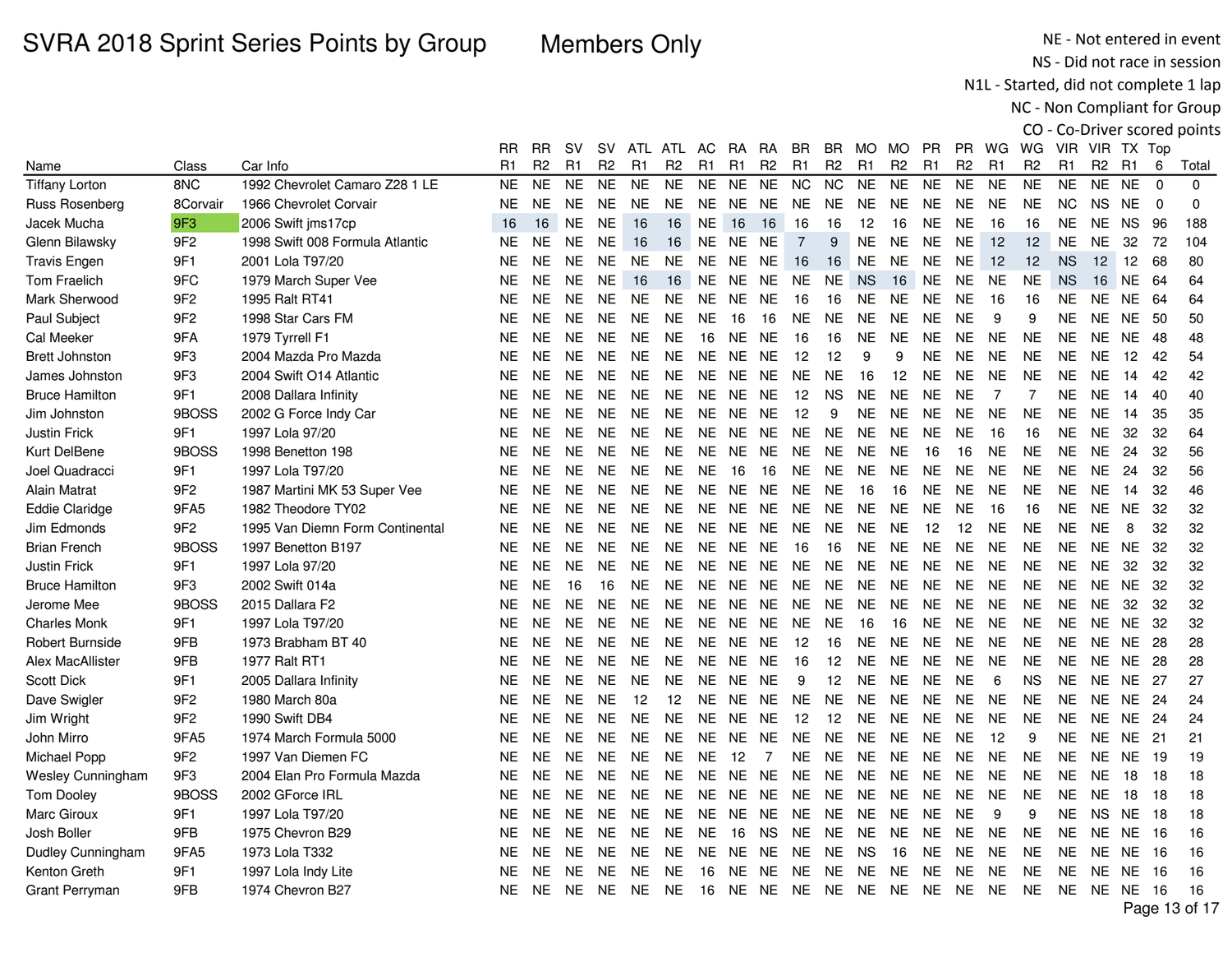Members Only

NE - Not entered in event NS - Did not race in session

N1L - Started, did not complete 1 lap

NC - Non Compliant for Group

|                         |                   |                               | RR             | RR             | sv             | <b>SV</b>      |                | ATL ATL        | AC.            | RA              | RA             | BR             | BR.            | MO.            | MO             | <b>PR</b>      | PR.            | WG           | WG             | VIR.           |                | VIR TX Top            |                |                   |
|-------------------------|-------------------|-------------------------------|----------------|----------------|----------------|----------------|----------------|----------------|----------------|-----------------|----------------|----------------|----------------|----------------|----------------|----------------|----------------|--------------|----------------|----------------|----------------|-----------------------|----------------|-------------------|
| Name                    | Class             | Car Info                      | R <sub>1</sub> | R <sub>2</sub> | R <sub>1</sub> | R <sub>2</sub> | R <sub>1</sub> | R <sub>2</sub> | R <sub>1</sub> | R <sub>1</sub>  | R <sub>2</sub> | R <sub>1</sub> | R <sub>2</sub> | R <sub>1</sub> | R <sub>2</sub> | R <sub>1</sub> | R <sub>2</sub> | R1           | R <sub>2</sub> | R <sub>1</sub> | R <sub>2</sub> | <b>R1</b>             | 6              | Total             |
| Dan Hayes               | 9F <sub>2</sub>   | 1992 Van Diemen FC            | <b>NE</b>      | <b>NE</b>      | <b>NE</b>      | <b>NE</b>      | <b>NE</b>      | <b>NE</b>      | <b>NE</b>      | 6               | 9              | <b>NE</b>      | <b>NE</b>      | <b>NE</b>      | <b>NE</b>      | <b>NE</b>      | <b>NE</b>      | <b>NE</b>    | <b>NE</b>      | <b>NE</b>      | <b>NE</b>      | <b>NE</b>             | 15             | 15                |
| James French            | 9BOSS             | 1997 Jordan 197               | NE.            | <b>NE</b>      | <b>NE</b>      | <b>NE</b>      | <b>NE</b>      | <b>NE</b>      | <b>NE</b>      | <b>NE</b>       | <b>NE</b>      | $\overline{1}$ | 12             | <b>NE</b>      | <b>NE</b>      | <b>NE</b>      | <b>NE</b>      | <b>NE</b>    | <b>NE</b>      | <b>NE</b>      |                | NE NE 13              |                | 13                |
| Kyle Buxton             | 9FA               | 1977 March F2                 | <b>NE</b>      | <b>NE</b>      | <b>NE</b>      | <b>NE</b>      | NE.            | <b>NE</b>      | 12             | NE.             | <b>NE</b>      | NE.            | <b>NE</b>      | <b>NE</b>      | <b>NE</b>      | <b>NE</b>      | NE.            | NE.          | <b>NE</b>      | <b>NE</b>      |                | NE NE                 | 12             | 12                |
| David Dwoskin           | 9F <sub>2</sub>   | 1995 RALT RT 41               | <b>NE</b>      | <b>NE</b>      | <b>NE</b>      | <b>NE</b>      | NE.            | <b>NE</b>      | 12             | NE.             | NE.            | NE.            | <b>NE</b>      | NE.            | <b>NE</b>      | <b>NE</b>      | <b>NE</b>      | <b>NE</b>    | <b>NE</b>      | <b>NE</b>      |                | <b>NE NE 12</b>       |                | 12                |
| Kurt Engelmann          | 9FA5              | 1971 Lola T192                | NE             | <b>NE</b>      | <b>NE</b>      | <b>NE</b>      | <b>NE</b>      | <b>NE</b>      | <b>NE</b>      | NE.             | NE.            | NE.            | <b>NE</b>      | <b>NE</b>      | <b>NE</b>      | <b>NE</b>      | <b>NE</b>      | <b>NS</b>    | 12             | <b>NE</b>      |                | NE NE                 | -12            | $12 \overline{ }$ |
| Doris Siebert           | 9F <sub>2</sub>   | 2008 Dallara F007             | <b>NE</b>      | <b>NE</b>      | <b>NE</b>      | <b>NE</b>      | NE.            | <b>NE</b>      | <b>NE</b>      | <b>NE</b>       | NE.            | <b>NE</b>      | <b>NE</b>      | <b>NE</b>      | <b>NE</b>      | <b>NE</b>      | <b>NE</b>      | <b>NE</b>    | <b>NE</b>      | <b>NE</b>      | <b>NE</b>      | 12                    | 12             | 12                |
| <b>Patrick Donnelly</b> | 9F <sub>2</sub>   | 1997 Van Diemen FC            | NE.            | <b>NE</b>      | <b>NE</b>      | <b>NE</b>      | <b>NE</b>      | <b>NE</b>      | <b>NE</b>      | 5               | 6              | NE.            | <b>NE</b>      | <b>NE</b>      | <b>NE</b>      | <b>NE</b>      | <b>NE</b>      | <b>NE</b>    | <b>NE</b>      | <b>NE</b>      | <b>NE</b>      | NE                    | $-11$          | 11                |
| <b>Edward Copley</b>    | 9F <sub>2</sub>   | <b>1980 RALT RT4</b>          | NE.            | <b>NE</b>      | <b>NE</b>      | <b>NE</b>      | <b>NE</b>      | <b>NE</b>      | <b>NE</b>      | NE              | <b>NE</b>      | NE.            | <b>NE</b>      | <b>NE</b>      | <b>NE</b>      | <b>NE</b>      | <b>NE</b>      | <b>NE</b>    | <b>NE</b>      | <b>NE</b>      | <b>NE</b>      | 10                    | 10             | 10                |
| <b>Rick Wark</b>        | 9F1               | 1997 Lola Indy Light 9720     | <b>NE</b>      | <b>NE</b>      | <b>NE</b>      | <b>NE</b>      | <b>NE</b>      | <b>NE</b>      | <b>NE</b>      | NE              | <b>NE</b>      | <b>NE</b>      | <b>NE</b>      | <b>NE</b>      | <b>NE</b>      | <b>NE</b>      | <b>NE</b>      | <b>NE</b>    | <b>NE</b>      | NE.            | <b>NE</b>      | 10                    | 10             | 10                |
| <b>Ed Swart</b>         | 9FA               | 1978 Chevron B45- F2          | NE.            | <b>NE</b>      | <b>NE</b>      | <b>NE</b>      | <b>NE</b>      | <b>NE</b>      | 9              | <b>NE</b>       | <b>NE</b>      | <b>NE</b>      | <b>NE</b>      | <b>NE</b>      | <b>NE</b>      | <b>NE</b>      | <b>NE</b>      | <b>NE</b>    | <b>NE</b>      | <b>NE</b>      | <b>NE</b>      | <b>NE</b>             | 9              | 9                 |
| Sharon Frey             | 9F <sub>2</sub>   | 1993 Van Diemen FC            | NΕ             | <b>NE</b>      | <b>NE</b>      | <b>NE</b>      | NE.            | <b>NE</b>      | <b>NE</b>      | $\overline{7}$  | $\mathbf{1}$   | NE.            | <b>NE</b>      | <b>NE</b>      | <b>NE</b>      | <b>NE</b>      | <b>NE</b>      | <b>NE</b>    | <b>NE</b>      | <b>NE</b>      |                | NE NE                 | 8              | 8                 |
| Mark Green              | 9F <sub>2</sub>   | 1988 Ralt RT5 732             | NE.            | <b>NE</b>      | <b>NE</b>      | <b>NE</b>      | NE.            | <b>NE</b>      | <b>NE</b>      | NE              | <b>NE</b>      | <b>NE</b>      | <b>NE</b>      | <b>NE</b>      | <b>NE</b>      | <b>NE</b>      | <b>NE</b>      | -1           | $\overline{7}$ | <b>NE</b>      |                | NE NE                 | 8              | 8                 |
| Mark Brannon            | 9F1               | 1997 Lola T97/20              | <b>NE</b>      | <b>NE</b>      | <b>NE</b>      | <b>NE</b>      | <b>NE</b>      | <b>NE</b>      | <b>NE</b>      | NE              | <b>NE</b>      | $\overline{7}$ | <b>NS</b>      | <b>NE</b>      | <b>NE</b>      | <b>NE</b>      | <b>NE</b>      | <b>NE</b>    | <b>NE</b>      | <b>NE</b>      | <b>NE</b>      | <b>NE</b>             | $\overline{7}$ | $\overline{7}$    |
| Damian della Santina    | 9F <sub>2</sub>   | 1991 Swift DB4                | <b>NE</b>      | <b>NE</b>      | <b>NE</b>      | <b>NE</b>      | <b>NE</b>      | <b>NE</b>      | $\overline{1}$ | <b>NE</b>       | <b>NE</b>      | <b>NE</b>      | <b>NE</b>      | <b>NE</b>      | <b>NE</b>      | <b>NE</b>      | <b>NE</b>      | <b>NE</b>    | <b>NE</b>      | <b>NE</b>      | NE.            | <b>NE</b>             |                | 1                 |
| <b>Patrick Bennett</b>  | 9BOSS             | 2005 Panoz GF 09 IRL Indy Car | NE.            | <b>NE</b>      | <b>NE</b>      | <b>NE</b>      | <b>NE</b>      | <b>NE</b>      | <b>NE</b>      | <b>NE</b>       | <b>NE</b>      | <b>NE</b>      | <b>NE</b>      | <b>NE</b>      | <b>NE</b>      | <b>NE</b>      | <b>NE</b>      | <b>NE</b>    | <b>NE</b>      | <b>NS</b>      | <b>NS</b>      | <b>NE</b>             | $\overline{0}$ | $\Omega$          |
| Joe Blacker             | 9FB               | 1978 March 78B                | <b>NE</b>      | <b>NE</b>      | <b>NE</b>      | <b>NE</b>      | <b>NE</b>      | <b>NE</b>      | <b>NE</b>      | <b>NE</b>       | NE.            | <b>NE</b>      | <b>NE</b>      | <b>NE</b>      | <b>NE</b>      | <b>NE</b>      | <b>NE</b>      | <b>NE</b>    | <b>NE</b>      | <b>NE</b>      |                | NE N <sub>1</sub> L 0 |                | $\Omega$          |
| <b>Michael Slutz</b>    | 10SC <sub>2</sub> | 1988 Oldsmobile Cutlass       | NΕ             | <b>NE</b>      | 16             | <b>NS</b>      | 16             | 16             |                | NE NE NE        |                | 16             | <b>NS</b>      | 16             | 16             | <b>NE</b>      | <b>NE</b>      | 16           | <b>NE</b>      | NE.            |                | <b>NE NE 96</b>       |                | 112               |
| <b>Dick Howe</b>        | 10GT4             | 1989 Ford Mustang             | NE             | <b>NE</b>      | 16             | 16             | 16             | 16             |                | NE NE           | NE.            | NE             | <b>NE</b>      | <b>NE</b>      | NE             | <b>NE</b>      | <b>NE</b>      | 16           | 12             | <b>NE</b>      |                | NE NE                 | -92            | 92                |
| Casey Putsch            | 10GT1             | 1988 Chevrolet Corvette GT1   | NE             | <b>NE</b>      | <b>NE</b>      | <b>NE</b>      | NE.            | <b>NE</b>      | <b>NE</b>      | NE              | <b>NE</b>      | 16             | 16             | 16             | 16             | <b>NE</b>      | <b>NE</b>      | <b>NE</b>    | <b>NE</b>      | <b>NE</b>      | <b>NE</b>      | NE                    | -64            | 64                |
| Marc Sharinn            | 10SC3             | 2003 Dodge Charger            | <b>NE</b>      | <b>NE</b>      | 12             | 12             | <b>NE</b>      | <b>NE</b>      | <b>NE</b>      | 9               | <b>NS</b>      | <b>NE</b>      | <b>NE</b>      | <b>NE</b>      | <b>NE</b>      | <b>NE</b>      | <b>NE</b>      | 9            | 16             | <b>NE</b>      | <b>NE</b>      | 32                    | 58             | 90                |
| Scott Borchetta         | 10SC2             | 1981 Buick Regal              | NE             | <b>NE</b>      | <b>NE</b>      | <b>NE</b>      | <b>NE</b>      | <b>NE</b>      | <b>NE</b>      | NE              | <b>NE</b>      | 9              | 16             | <b>NE</b>      | <b>NE</b>      | <b>NE</b>      | <b>NE</b>      | <b>NE</b>    | <b>NE</b>      | 16             | 16             | <b>NS</b>             | -57            | 57                |
| John Cloud              | 10GT4             | 2013 Camaro TA2               | <b>NE</b>      | <b>NE</b>      | $\overline{7}$ | 9              | <b>NE</b>      | <b>NE</b>      | <b>NE</b>      | 6               | <b>NS</b>      | 12             | $\mathbf{1}$   | 9              | 9              | <b>NE</b>      | <b>NE</b>      | 6            | 9              | $\overline{7}$ | <b>NS</b>      | 14                    | 55             | 89                |
| Debbie Cloud            | 10SC3             | 2006 Ford Fusion SC           | NE.            | <b>NE</b>      | 16             | 16             | <b>NE</b>      | <b>NE</b>      | <b>NE</b>      | 12 <sup>2</sup> | <b>NS</b>      | <b>NE</b>      | <b>NE</b>      | $\mathbf{1}$   | $\overline{1}$ | <b>NE</b>      | <b>NE</b>      | $\mathbf{1}$ | <b>NE</b>      | <b>NE</b>      | <b>NE</b>      | 24                    | 47             | 71                |
| Tim Rubright            | 10SC3             | 1997 Ford Thunderbird         | NE             | <b>NE</b>      | <b>NE</b>      | <b>NE</b>      | NE.            | <b>NE</b>      |                | NE NE NE        |                | 12             | <b>NS</b>      | <b>NE</b>      | <b>NE</b>      | <b>NE</b>      | <b>NE</b>      | 16           | <b>NS</b>      | 12             |                | NS NE 40              |                | 40                |
| <b>Bruce Raymond</b>    | 10GT2             | 1985 Pontiac Firebird         | NE             | <b>NE</b>      | $\mathbf{1}$   | <b>NS</b>      | <b>NE</b>      | <b>NE</b>      | <b>NE</b>      | NE              | <b>NE</b>      | 16             | $\mathbf{1}$   | <b>NE</b>      | <b>NE</b>      | <b>NE</b>      | <b>NE</b>      | 16           | $\mathbf{1}$   | <b>NE</b>      |                | <b>NE NE 35</b>       |                | 35                |
| Eric Lux                | 10GT4             | 2011 Mercedes SLS             | NE             | <b>NE</b>      | <b>NE</b>      | <b>NE</b>      | <b>NE</b>      | <b>NE</b>      | <b>NE</b>      | <b>NE</b>       | <b>NE</b>      | <b>NE</b>      | <b>NE</b>      | 16             | 16             | <b>NE</b>      | <b>NE</b>      | -1           | <b>NS</b>      | <b>NE</b>      | <b>NE</b>      | <b>NE</b>             | 33             | 33                |
| Alan Davison            | 10GT3             | 2000 Panoz GTS                | <b>NE</b>      | <b>NE</b>      | <b>NE</b>      | <b>NE</b>      | NE.            | <b>NE</b>      | <b>NE</b>      | <b>NE</b>       | <b>NE</b>      | <b>NE</b>      | <b>NE</b>      | <b>NE</b>      | <b>NE</b>      | <b>NE</b>      | <b>NE</b>      | 16           | 16             | <b>NE</b>      | <b>NE</b>      | 32                    | -32            | 64                |
| <b>Walter Brown</b>     | 10GT2             | 1987 Chevrolet Camaro         | NE.            | <b>NE</b>      | <b>NE</b>      | <b>NE</b>      | <b>NE</b>      | <b>NE</b>      | <b>NE</b>      | <b>NE</b>       | NE.            | NE.            | <b>NE</b>      | <b>NE</b>      | <b>NE</b>      | <b>NE</b>      | <b>NE</b>      | <b>NE</b>    | <b>NE</b>      | <b>NE</b>      | <b>NE</b>      | 32                    | -32            | 32                |
| <b>Buzz Dyer</b>        | 10SC2             | 1993 Chevrolet Lumina         | <b>NE</b>      | <b>NE</b>      | <b>NE</b>      | <b>NE</b>      | <b>NE</b>      | <b>NE</b>      | <b>NE</b>      | <b>NE</b>       | NE.            | NE.            | <b>NE</b>      | <b>NE</b>      | <b>NE</b>      | 16             | 16             | <b>NE</b>    | <b>NE</b>      | <b>NE</b>      | <b>NE</b>      | <b>NE</b>             | 32             | 32                |
| Gregory Galdi           | 10GT2             | 2000 BMW E46 M3               | NE.            | <b>NE</b>      | <b>NE</b>      | <b>NE</b>      | <b>NE</b>      | NE.            |                | NE NE NE        |                | NE.            | NE.            | 16             | 16             | <b>NE</b>      | <b>NE</b>      | <b>NE</b>    | <b>NE</b>      | NE.            |                | <b>NE NE 32</b>       |                | 32                |
| Cameron Healy           | 10GT3             | 1977 Porsche 911 RSR          | NΕ             | <b>NE</b>      | <b>NE</b>      | <b>NE</b>      | NE.            | <b>NE</b>      |                |                 | NE NE NE       | NE.            | NE             | <b>NE</b>      | <b>NE</b>      | 16             | 16             | <b>NE</b>    | <b>NE</b>      | <b>NE</b>      |                | NE NE                 | - 32           | 32                |
| Ron Myska               | 10SC1             | 1969 Ford Talladega           | <b>NE</b>      | <b>NE</b>      | <b>NE</b>      | <b>NE</b>      | NE.            | <b>NE</b>      | <b>NE</b>      | <b>NE</b>       | NE             | 16             | 16             | <b>NE</b>      | <b>NE</b>      | <b>NE</b>      | <b>NE</b>      | <b>NE</b>    | <b>NE</b>      | <b>NE</b>      |                | NE NE                 | 32             | 32                |
| Don Noe                 | 10GT4             | 1993 Ford Mustang             | NE             | <b>NE</b>      | <b>NE</b>      | <b>NE</b>      | <b>NE</b>      | <b>NE</b>      | NE.            | NE              | <b>NE</b>      | NE.            | <b>NE</b>      | <b>NE</b>      | <b>NE</b>      | <b>NE</b>      | <b>NE</b>      | <b>NE</b>    | <b>NE</b>      | <b>NE</b>      | <b>NE</b>      | 32                    | 32             | 32                |
| <b>Fritz Seidel</b>     | 10GTO             | 1972 Porsche RSR              | NE.            | <b>NE</b>      | <b>NE</b>      | <b>NE</b>      | NE.            | <b>NE</b>      | <b>NE</b>      | 16              | 16             | NE.            | <b>NE</b>      | <b>NE</b>      | <b>NE</b>      | <b>NE</b>      | <b>NE</b>      | <b>NE</b>    | <b>NE</b>      | <b>NE</b>      |                | NE NE                 | -32            | 32                |
| <b>Steve Beck</b>       | 10SC <sub>2</sub> | 1993 Ford Thunderbird         | <b>NE</b>      | <b>NE</b>      | <b>NE</b>      | <b>NE</b>      | NE             | <b>NS</b>      | $\overline{7}$ | <b>NE</b>       | <b>NE</b>      | 12             | 12             | <b>NE</b>      | <b>NE</b>      | <b>NE</b>      | <b>NE</b>      | <b>NE</b>    | <b>NE</b>      | NE.            | <b>NE</b>      | <b>NE</b>             | -31            | 31                |
| Ken D'Arcy              | 10GT4             | 2008 BMW E92 M3               | NE.            | <b>NE</b>      | <b>NE</b>      | <b>NE</b>      | <b>NE</b>      | <b>NE</b>      | <b>NE</b>      | <b>NE</b>       | <b>NE</b>      | <b>NE</b>      | <b>NE</b>      | <b>NE</b>      | <b>NE</b>      | <b>NE</b>      | <b>NE</b>      | 4            | 5              | 6              | 16             | NE                    | - 31           | 31                |
| Bob Tyo                 | 10SC2             | 1983 Oldsmobile Cutlass       | NE.            | <b>NE</b>      | <b>NE</b>      | <b>NE</b>      | NE.            | <b>NE</b>      |                | NE NE           | <b>NE</b>      | <b>NE</b>      | <b>NE</b>      | <b>NE</b>      | <b>NE</b>      | <b>NE</b>      | <b>NE</b>      | 12           | 16             | <b>NE</b>      |                | NE NE                 | -28            | 28                |
| Paul Bacon              | 10GT4             | 2005 Porsche GT3 Cup          | NE.            | <b>NE</b>      | NE.            | NE.            | NE.            | NE             | NE NE NE       |                 |                | 9              | 16             | NE.            | NE.            | <b>NE</b>      | NE.            | <b>NE</b>    | <b>NE</b>      | <b>NE</b>      |                | NE NE                 | -25            | 25                |
|                         |                   |                               |                |                |                |                |                |                |                |                 |                |                |                |                |                |                |                |              |                |                |                |                       |                | Page 14 of 17     |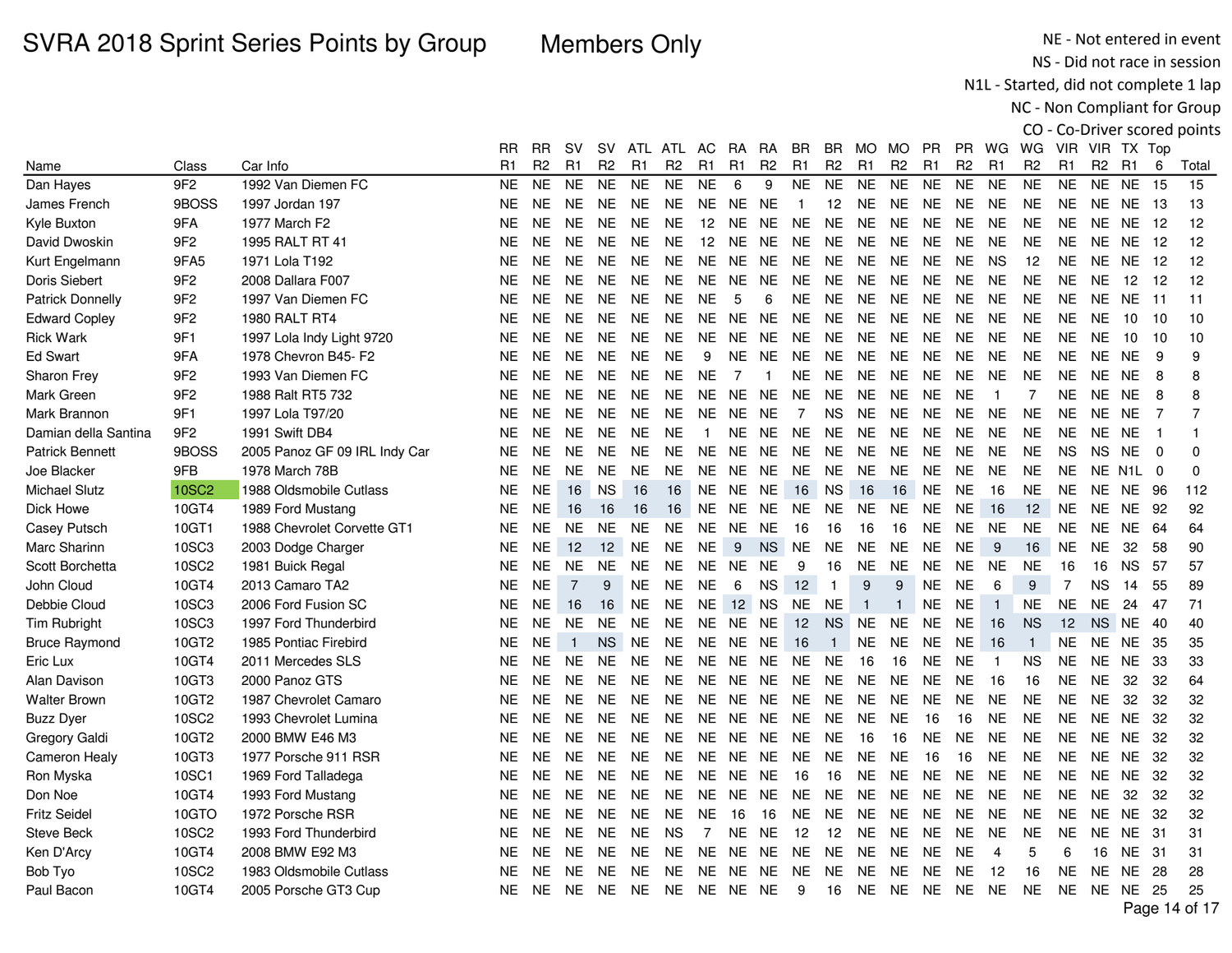Members Only

NE - Not entered in event NS - Did not race in session

N1L - Started, did not complete 1 lap

|                                       |                            |                                      |                        |                        |                        |                        |                        |                        |                |                |                        |                        |                        |                        |                        |                        |                        |                        | CO - Co-Driver scored points |                        |                        |                        |                |                |  |  |  |  |  |
|---------------------------------------|----------------------------|--------------------------------------|------------------------|------------------------|------------------------|------------------------|------------------------|------------------------|----------------|----------------|------------------------|------------------------|------------------------|------------------------|------------------------|------------------------|------------------------|------------------------|------------------------------|------------------------|------------------------|------------------------|----------------|----------------|--|--|--|--|--|
|                                       |                            |                                      | <b>RR</b>              | <b>RR</b>              | <b>SV</b>              | <b>SV</b>              |                        | ATL ATL AC RA          |                |                | <b>RA</b>              | BR.                    | BR                     | MO MO                  |                        | <b>PR</b>              | <b>PR</b>              | WG                     | WG                           |                        | VIR VIR TX Top         |                        |                |                |  |  |  |  |  |
| Name                                  | Class                      | Car Info                             | R1                     | R2                     | R <sub>1</sub>         | R <sub>2</sub>         | R <sub>1</sub>         | R <sub>2</sub>         | R1             | R <sub>1</sub> | R <sub>2</sub>         | R <sub>1</sub>         | R <sub>2</sub>         | R <sub>1</sub>         | R <sub>2</sub>         | R1                     | R <sub>2</sub>         | R1                     | R <sub>2</sub>               | R <sub>1</sub>         | R <sub>2</sub>         | - R1                   | 6              | Total          |  |  |  |  |  |
| <b>Stanley Crawford</b>               | 10GT2                      | 1973 Porsche 911 RSR                 | <b>NE</b>              | <b>NE</b>              | <b>NE</b>              | <b>NE</b>              | <b>NE</b>              | <b>NE</b>              | <b>NE</b>      | <b>NE</b>      | <b>NE</b>              | <b>NE</b>              | <b>NE</b>              | 12                     | 12                     | <b>NE</b>              | <b>NE</b>              | <b>NE</b>              | <b>NE</b>                    | <b>NE</b>              | <b>NE</b>              | <b>NE</b>              | 24             | 24             |  |  |  |  |  |
| James Cullen                          | 10GT4                      | 2006 Porsche GT3 Cup                 | <b>NE</b>              | <b>NE</b>              | <b>NE</b>              | <b>NE</b>              | NE.                    | <b>NE</b>              | NE.            | NE.            | <b>NE</b>              | <b>NE</b>              | <b>NE</b>              | <b>NE</b>              | <b>NE</b>              | <b>NE</b>              | <b>NE</b>              | <b>NE</b>              | <b>NE</b>                    | <b>NE</b>              | <b>NE</b>              | 24                     | 24             | 24             |  |  |  |  |  |
| <b>Brian C Schommer</b>               | 10GT1                      | 1982 Dillon / Chev Camaro            | <b>NE</b>              | <b>NE</b>              | <b>NE</b>              | <b>NE</b>              | <b>NE</b>              | <b>NE</b>              | <b>NE</b>      | NE NE          |                        | <b>NE</b>              | <b>NE</b>              | 12                     | 12                     | <b>NE</b>              | <b>NE</b>              | <b>NE</b>              | <b>NE</b>                    | <b>NE</b>              |                        | <b>NE NE 24</b>        |                | 24             |  |  |  |  |  |
| Doug Schultz                          | 10SC1                      | 1969 Dodge Daytona                   | <b>NE</b>              | <b>NE</b>              | <b>NE</b>              | <b>NE</b>              | <b>NE</b>              | <b>NE</b>              | <b>NE</b>      | <b>NE</b>      | <b>NE</b>              | 12                     | 12                     | $N\mathsf{E}$          | <b>NE</b>              | <b>NE</b>              | <b>NE</b>              | <b>NE</b>              | <b>NE</b>                    | <b>NE</b>              | <b>NE</b>              | <b>NE</b>              | -24            | 24             |  |  |  |  |  |
| Ryan Thomson                          | 10SC3                      | 2007 Dodge Charger                   | <b>NE</b>              | <b>NE</b>              | <b>NE</b>              | <b>NE</b>              | 12                     | 12                     | <b>NE</b>      | <b>NE</b>      | <b>NE</b>              | <b>NE</b>              | <b>NE</b>              | <b>NE</b>              | <b>NE</b>              | <b>NE</b>              | <b>NE</b>              | <b>NE</b>              | <b>NE</b>                    | <b>NE</b>              | NE.                    | <b>NE</b>              | -24            | 24             |  |  |  |  |  |
| <b>David Roberts</b>                  | 10GT4                      | 2013 Porsche GT4 Club Sport          | <b>NE</b>              | <b>NE</b>              | 3                      | <b>NS</b>              | 9                      | 9                      | <b>NE</b>      | <b>NE</b>      | <b>NE</b>              | <b>NE</b>              | <b>NE</b>              | <b>NE</b>              | <b>NE</b>              | <b>NE</b>              | <b>NE</b>              | <b>NE</b>              | <b>NE</b>                    | <b>NE</b>              | <b>NE</b>              | <b>NE</b>              | 21             | 21             |  |  |  |  |  |
| <b>Steven Davison</b>                 | 10GT4                      | 2009 Aston Martin GT4                | <b>NE</b>              | <b>NE</b>              | 5                      | <b>NS</b>              | <b>NE</b>              | <b>NE</b>              | <b>NE</b>      | <b>NE</b>      | <b>NE</b>              | <b>NE</b>              | <b>NE</b>              | <b>NE</b>              | <b>NE</b>              | <b>NE</b>              | <b>NE</b>              | 9                      | 4                            | <b>NE</b>              | <b>NE</b>              | <b>NE</b>              | -18            | 18             |  |  |  |  |  |
| Carlos Dominguez                      | 10GT4                      | 1999 Porsche GT3 Cup                 | <b>NE</b>              | <b>NE</b>              | 12                     | <b>NS</b>              | <b>NE</b>              | <b>NE</b>              | <b>NE</b>      | NE NE          |                        | <b>NE</b>              | <b>NE</b>              | <b>NE</b>              | <b>NE</b>              | <b>NE</b>              | <b>NE</b>              | <b>NE</b>              | <b>NE</b>                    | 5                      |                        | NS NE 17               |                | 17             |  |  |  |  |  |
| <b>Timothy Haines</b>                 | 10GT4                      | 1979 Porsche 911                     | <b>NE</b>              | <b>NE</b>              | $\sqrt{2}$             | 5                      | NE                     | <b>NE</b>              | NE             |                | NE NE                  | <b>NE</b>              | <b>NE</b>              | $\overline{7}$         | $\mathbf{1}$           | <b>NE</b>              | <b>NE</b>              | $\mathbf{2}$           | <b>NS</b>                    | <b>NE</b>              | <b>NE</b>              | NE                     | 17             | 17             |  |  |  |  |  |
| Tom Brecht                            | 10GT2                      | 2016 BMW M235i                       | <b>NE</b>              | <b>NE</b>              | <b>NE</b>              | <b>NE</b>              | <b>NE</b>              | <b>NE</b>              | 16             | <b>NE</b>      | <b>NE</b>              | NE.                    | <b>NE</b>              | <b>NE</b>              | <b>NE</b>              | <b>NE</b>              | <b>NE</b>              | <b>NE</b>              | <b>NE</b>                    | <b>NE</b>              | NE.                    | <b>NE</b>              | - 16           | 16             |  |  |  |  |  |
| Don Corum                             | 10SC3                      | 2000 Chevrolet Monte Carlo           | <b>NE</b>              | <b>NE</b>              | <b>NE</b>              | <b>NE</b>              | <b>NE</b>              | <b>NE</b>              | 16             | <b>NE</b>      | <b>NE</b>              | <b>NE</b>              | <b>NE</b>              | <b>NE</b>              | <b>NE</b>              | <b>NE</b>              | <b>NE</b>              | <b>NE</b>              | <b>NE</b>                    | <b>NE</b>              | <b>NE</b>              | <b>NE</b>              | -16            | 16             |  |  |  |  |  |
| <b>Rick Dittman</b>                   | 10GT4                      | 2007 Chevrolet Corvette              | <b>NE</b>              | <b>NE</b>              | <b>NE</b>              | <b>NE</b>              | <b>NE</b>              | <b>NE</b>              | <b>NE</b>      | <b>NE</b>      | <b>NE</b>              | 16                     | <b>NS</b>              | <b>NE</b>              | <b>NE</b>              | <b>NE</b>              | <b>NE</b>              | <b>NE</b>              | <b>NE</b>                    | <b>NE</b>              | <b>NE</b>              | <b>NE</b>              | - 16           | 16             |  |  |  |  |  |
| Carlus Gann                           | 10SC3                      | 2003 Dodge Nascar Intrepid           | <b>NE</b>              | <b>NE</b>              | <b>NE</b>              | <b>NE</b>              | 9                      | $\overline{1}$         | NE             | NE NE          |                        | NE.                    | <b>NE</b>              | <b>NE</b>              | <b>NE</b>              | <b>NE</b>              | <b>NE</b>              | <b>NE</b>              | <b>NE</b>                    | 6                      |                        | NS NE                  | - 16           | 16             |  |  |  |  |  |
| <b>Matt Gritt</b>                     | 10SC4                      | 2007 Chevrolet Monte Carlo           | <b>NE</b>              | <b>NE</b>              | <b>NE</b>              | <b>NE</b>              | <b>NE</b>              | <b>NE</b>              | <b>NE</b>      | <b>NS</b>      | 16                     | <b>NE</b>              | <b>NE</b>              | <b>NE</b>              | <b>NE</b>              | <b>NE</b>              | <b>NE</b>              | <b>NE</b>              | <b>NE</b>                    | <b>NE</b>              | NE.                    | <b>NE</b>              | 16             | 16             |  |  |  |  |  |
| Will Hubbell                          | 10GT4                      | 2002 Chevrolet Corvette              | <b>NE</b>              | <b>NE</b>              | 9                      | $\overline{7}$         | NE.                    | <b>NE</b>              | <b>NE</b>      | <b>NE</b>      | <b>NE</b>              | NE.                    | <b>NE</b>              | <b>NE</b>              | <b>NE</b>              | <b>NE</b>              | <b>NE</b>              | <b>NE</b>              | <b>NE</b>                    | <b>NE</b>              | NE.                    | <b>NE</b>              | 16             | 16             |  |  |  |  |  |
| Frank Marcum                          | 10GT3                      | 1966 Volvo P1800                     | <b>NE</b>              | <b>NE</b>              | <b>NE</b>              | <b>NE</b>              | <b>NE</b>              | <b>NE</b>              | NE.            | <b>NE</b>      | <b>NE</b>              | <b>NE</b>              | <b>NE</b>              | 16                     | <b>NS</b>              | <b>NE</b>              | <b>NE</b>              | <b>NE</b>              | <b>NE</b>                    | <b>NE</b>              | <b>NE</b>              | <b>NE</b>              | -16            | 16             |  |  |  |  |  |
| <b>Frank Marcum</b>                   | 10SC4                      | 2008 Dodge Charger                   | <b>NE</b>              | <b>NE</b>              | <b>NE</b>              | <b>NE</b>              | <b>NE</b>              | <b>NE</b>              | NE.            | NE.            | <b>NE</b>              | 16                     | <b>NS</b>              | <b>NE</b>              | <b>NE</b>              | <b>NE</b>              | <b>NE</b>              | <b>NE</b>              | <b>NE</b>                    | <b>NE</b>              |                        | NE NE                  | - 16           | 16             |  |  |  |  |  |
| <b>Steve Thomas</b>                   | 10SC2                      | 1994 Ford Thunderbird                | <b>NE</b>              | <b>NE</b>              | <b>NE</b>              | <b>NE</b>              | <b>NE</b>              | <b>NE</b>              | 16             | <b>NE</b>      | <b>NE</b>              | <b>NE</b>              | <b>NE</b>              | <b>NE</b>              | <b>NE</b>              | <b>NE</b>              | <b>NE</b>              | <b>NE</b>              | <b>NE</b>                    | <b>NE</b>              |                        | NE NE                  | - 16           | 16             |  |  |  |  |  |
| Doug Richmond                         | 10GT4                      | 2008 Ford Falcon                     | <b>NE</b>              | <b>NE</b>              | <b>NE</b>              | <b>NE</b>              | $\mathbf 1$            | -1                     | <b>NE</b>      | NE             | <b>NE</b>              | <b>NE</b>              | <b>NE</b>              | <b>NE</b>              | <b>NE</b>              | <b>NE</b>              | <b>NE</b>              | <b>NE</b>              | <b>NE</b>                    | 12                     | <b>NS</b>              | <b>NE</b>              | -14            | 14             |  |  |  |  |  |
| <b>Bill Heifner</b>                   | 10GT4                      | 1993 Chevrolet Camaro                | <b>NE</b>              | <b>NE</b>              | <b>NE</b>              | NE.                    | <b>NE</b>              | <b>NE</b>              | NE.            | NE NE          |                        | $\overline{7}$         | <b>NS</b>              | 6                      | <b>NS</b>              | <b>NE</b>              | <b>NE</b>              | <b>NE</b>              | <b>NE</b>                    | <b>NE</b>              | NE.                    | <b>NE</b>              | -13            | 13             |  |  |  |  |  |
| Don Soenen                            | 10GT4                      | 1995 Ford Mustang TA                 | <b>NE</b>              | <b>NE</b>              | <b>NE</b>              | <b>NE</b>              | <b>NE</b>              | <b>NE</b>              | NE.            | <b>NE</b>      | <b>NE</b>              | <b>NE</b>              | <b>NE</b>              | $\overline{1}$         | 12                     | <b>NE</b>              | <b>NE</b>              | <b>NE</b>              | <b>NE</b>                    | <b>NE</b>              |                        | NE NE                  | -13            | 13             |  |  |  |  |  |
| Glenn Andrew                          | 10GT2                      | 1995 Pontiac Grand Prix              | <b>NE</b>              | <b>NE</b>              | <b>NE</b>              | <b>NE</b>              | <b>NE</b>              | <b>NE</b>              |                | NE NE NE       |                        | 12                     | <b>NS</b>              | <b>NE</b>              | <b>NE</b>              | <b>NE</b>              | <b>NE</b>              | <b>NE</b>              | <b>NE</b>                    | <b>NE</b>              |                        | <b>NE NE 12</b>        |                | 12             |  |  |  |  |  |
| <b>Bradley Briscoe</b>                | 10GT2                      | 1976 Chevrolet Corvette              | <b>NE</b>              | <b>NE</b>              | <b>NE</b>              | <b>NE</b>              | <b>NE</b>              | <b>NE</b>              | NE             | NE             | <b>NE</b>              | <b>NE</b>              | <b>NE</b>              | <b>NE</b>              | <b>NE</b>              | 12                     | <b>NS</b>              | <b>NE</b>              | <b>NE</b>                    | <b>NE</b>              |                        | NE NE                  | 12             | 12             |  |  |  |  |  |
| <b>Bryan Collyer</b>                  | 10SC3                      | 2001 Chevrolet Monte Carlo           | <b>NE</b>              | <b>NE</b>              | <b>NE</b>              | <b>NE</b>              | <b>NE</b>              | <b>NE</b>              | <b>NE</b>      | NE             | <b>NE</b>              | <b>NE</b>              | <b>NE</b>              | <b>NE</b>              | <b>NE</b>              | <b>NE</b>              | <b>NE</b>              | 12                     | <b>NS</b>                    | <b>NE</b>              |                        | NE NE                  | 12             | 12             |  |  |  |  |  |
| Joseph Galdi                          | 10GT4                      | 1995 Porsche 911 RSR                 | <b>NE</b>              | <b>NE</b>              | <b>NE</b>              | <b>NE</b>              | <b>NE</b>              | <b>NE</b>              | NE.            | <b>NE</b>      | <b>NE</b>              | NE.                    | <b>NE</b>              | 5                      | $\overline{7}$         | <b>NE</b>              | <b>NE</b>              | <b>NE</b>              | <b>NE</b>                    | <b>NE</b>              | NE.                    | <b>NE</b>              | 12             | 12             |  |  |  |  |  |
| Jerry Kaufman                         | 10GT4                      | 2006 Volvo S40                       | <b>NE</b>              | <b>NE</b>              | -1                     | 4                      | NE.                    | <b>NE</b>              | NE.            | <b>NE</b>      | <b>NE</b>              | <b>NE</b>              | <b>NE</b>              | <b>NE</b>              | <b>NE</b>              | <b>NE</b>              | <b>NE</b>              | <b>NE</b>              | <b>NE</b>                    | $\overline{7}$         | <b>NS</b>              | <b>NE</b>              | 12             | 12             |  |  |  |  |  |
| Lauren Fix                            | 10GT4                      | 2000 Jaguar XKR                      | <b>NE</b>              | <b>NE</b>              | <b>NE</b>              | <b>NE</b>              | <b>NE</b>              | <b>NE</b>              |                | NE NE NE       |                        | NE NE                  |                        | <b>NE</b>              | <b>NE</b>              | <b>NE</b>              | <b>NE</b>              | 3                      | $\overline{7}$               | <b>NE</b>              |                        | NE NE 10               |                | 10             |  |  |  |  |  |
| David Rankin                          | 10GT4                      | 1997 Chevrolet Camaro                | <b>NE</b>              | <b>NE</b>              | 4                      | 6                      | NE.                    | <b>NE</b>              | NE.            | NE             | <b>NE</b>              | <b>NE</b>              | <b>NE</b>              | <b>NE</b>              | <b>NE</b>              | <b>NE</b>              | <b>NE</b>              | <b>NE</b>              | <b>NE</b>                    | <b>NE</b>              | <b>NE</b>              | <b>NE</b>              | 10             | 10             |  |  |  |  |  |
| Tom Forgione                          | 10SC3                      | 2002 Ford Taurus                     | <b>NE</b>              | <b>NE</b>              | 9                      | NS                     | <b>NE</b>              | NE.                    | NE.            | NE             | NE                     | NE.                    | NE                     | NE                     | <b>NE</b>              | <b>NE</b>              | <b>NE</b>              | <b>NE</b>              | <b>NE</b>                    | <b>NE</b>              | NE.                    | <b>NE</b>              | 9              | 9              |  |  |  |  |  |
| Daniel Furey                          | 10GT1                      | 1981 Furey MKII                      | <b>NE</b>              | <b>NE</b>              | <b>NE</b>              | <b>NE</b>              | NE                     | <b>NE</b>              | <b>NE</b>      | <b>NE</b>      | NE.                    | <b>NE</b>              | <b>NE</b>              | 9                      | <b>NS</b>              | <b>NE</b>              | <b>NE</b>              | <b>NE</b>              | <b>NE</b>                    | <b>NE</b>              | <b>NE</b>              | <b>NE</b>              | 9              | 9              |  |  |  |  |  |
| Mark Gobble                           | 10SC3                      | 2002 Chevrolet Monte Carlo           | <b>NE</b>              | <b>NE</b>              | <b>NE</b>              | <b>NE</b>              | <b>NE</b>              | <b>NE</b>              | <b>NE</b>      | <b>NE</b>      | <b>NE</b>              | <b>NE</b>              | <b>NE</b>              | <b>NE</b>              | <b>NE</b>              | <b>NE</b>              | <b>NE</b>              | <b>NE</b>              | <b>NE</b>                    | 9                      | <b>NS</b>              | <b>NE</b>              | 9              | 9              |  |  |  |  |  |
| <b>Beth Philion</b>                   | 10SC3                      | 2001 Dodge Nascar Coupe              | <b>NE</b>              | <b>NE</b>              | <b>NE</b>              | NE.                    | <b>NE</b>              | <b>NE</b>              | $\overline{7}$ | <b>NE</b>      | <b>NE</b>              | <b>NE</b>              | <b>NE</b>              | <b>NE</b>              | <b>NE</b>              | <b>NE</b>              | <b>NE</b>              | <b>NE</b>              | <b>NE</b>                    | <b>NE</b>              | <b>NE</b>              | <b>NE</b>              | $\overline{7}$ | $\overline{7}$ |  |  |  |  |  |
| Sean Ryan                             | 10SC3                      | 2006 Ford Fusion                     | <b>NE</b>              | <b>NE</b>              | <b>NE</b>              | <b>NE</b>              | <b>NE</b>              | <b>NE</b>              | <b>NE</b>      | <b>NE</b>      | <b>NE</b>              | <b>NE</b>              | <b>NE</b>              | <b>NE</b>              | <b>NE</b>              | <b>NE</b>              | <b>NE</b>              | <b>NE</b>              | <b>NE</b>                    | $\overline{7}$         | <b>NS</b>              | <b>NE</b>              | $\overline{7}$ | $\overline{7}$ |  |  |  |  |  |
| David Clark                           | 10SC3                      | 1998 Ford Taurus                     | <b>NE</b>              | <b>NE</b>              | <b>NE</b>              | <b>NE</b>              | <b>NE</b>              | <b>NE</b>              | 6              | <b>NE</b>      | <b>NE</b>              | <b>NE</b>              | <b>NE</b>              | <b>NE</b>              | <b>NE</b>              | <b>NE</b>              | <b>NE</b>              | <b>NE</b>              | <b>NE</b>                    | <b>NE</b>              | NE.                    | <b>NE</b>              | 6              | 6              |  |  |  |  |  |
| Mike Haydel                           | 10GT4                      | 2009 Porsche GT3 Cup                 | <b>NE</b>              | <b>NE</b>              | 6                      | <b>NE</b>              | <b>NE</b>              | <b>NE</b>              | <b>NE</b>      | <b>NE</b>      | <b>NE</b>              | <b>NE</b>              | <b>NE</b>              | <b>NE</b>              | <b>NE</b>              | <b>NE</b>              | <b>NE</b>              | <b>NE</b>              | <b>NE</b>                    | <b>NE</b>              | <b>NE</b>              | <b>NE</b>              | 6              | 6<br>6         |  |  |  |  |  |
| <b>Newt Withers</b><br>Stephen Hamman | 10SC <sub>2</sub><br>10GT4 | 1994 Chevrolet Lumina<br>2004 BMW M3 | <b>NE</b><br><b>NE</b> | <b>NE</b><br><b>NE</b> | <b>NE</b><br><b>NE</b> | <b>NE</b><br><b>NE</b> | <b>NE</b><br><b>NE</b> | <b>NE</b><br><b>NE</b> | 6<br><b>NE</b> | <b>NE</b><br>5 | <b>NE</b><br><b>NS</b> | <b>NE</b><br><b>NE</b> | <b>NE</b><br><b>NE</b> | <b>NE</b><br><b>NE</b> | <b>NE</b><br><b>NE</b> | <b>NE</b><br><b>NE</b> | <b>NE</b><br><b>NE</b> | <b>NE</b><br><b>NE</b> | <b>NE</b><br><b>NE</b>       | <b>NE</b><br><b>NE</b> | <b>NE</b><br><b>NE</b> | <b>NE</b><br><b>NE</b> | 6<br>5         | 5              |  |  |  |  |  |
| Gerson Rosenberg                      | 10GT4                      | 1996 Porsche 911                     | <b>NE</b>              | <b>NE</b>              | <b>NE</b>              | <b>NE</b>              | <b>NE</b>              | <b>NE</b>              | <b>NE</b>      | $\overline{4}$ | <b>NS</b>              | <b>NE</b>              | <b>NE</b>              | <b>NE</b>              | <b>NE</b>              | <b>NE</b>              | <b>NE</b>              | <b>NE</b>              | <b>NE</b>                    | <b>NE</b>              | <b>NE</b>              | <b>NE</b>              | $\overline{4}$ |                |  |  |  |  |  |
| Phil Lasco                            | 10GT4                      | 2013 Ford Mustang                    | <b>NE</b>              | NE.                    | <b>NE</b>              | NE.                    | NE.                    | NE.                    |                | NE NE NE       |                        | NE.                    | NE.                    | <b>NE</b>              | <b>NE</b>              | <b>NE</b>              | NE.                    | <b>NE</b>              | <b>NE</b>                    | $\mathbf{1}$           | NS.                    | NE.                    | -1             | -1             |  |  |  |  |  |
|                                       |                            |                                      |                        |                        |                        |                        |                        |                        |                |                |                        |                        |                        |                        |                        |                        |                        |                        |                              |                        |                        |                        |                | Page 15 of 17  |  |  |  |  |  |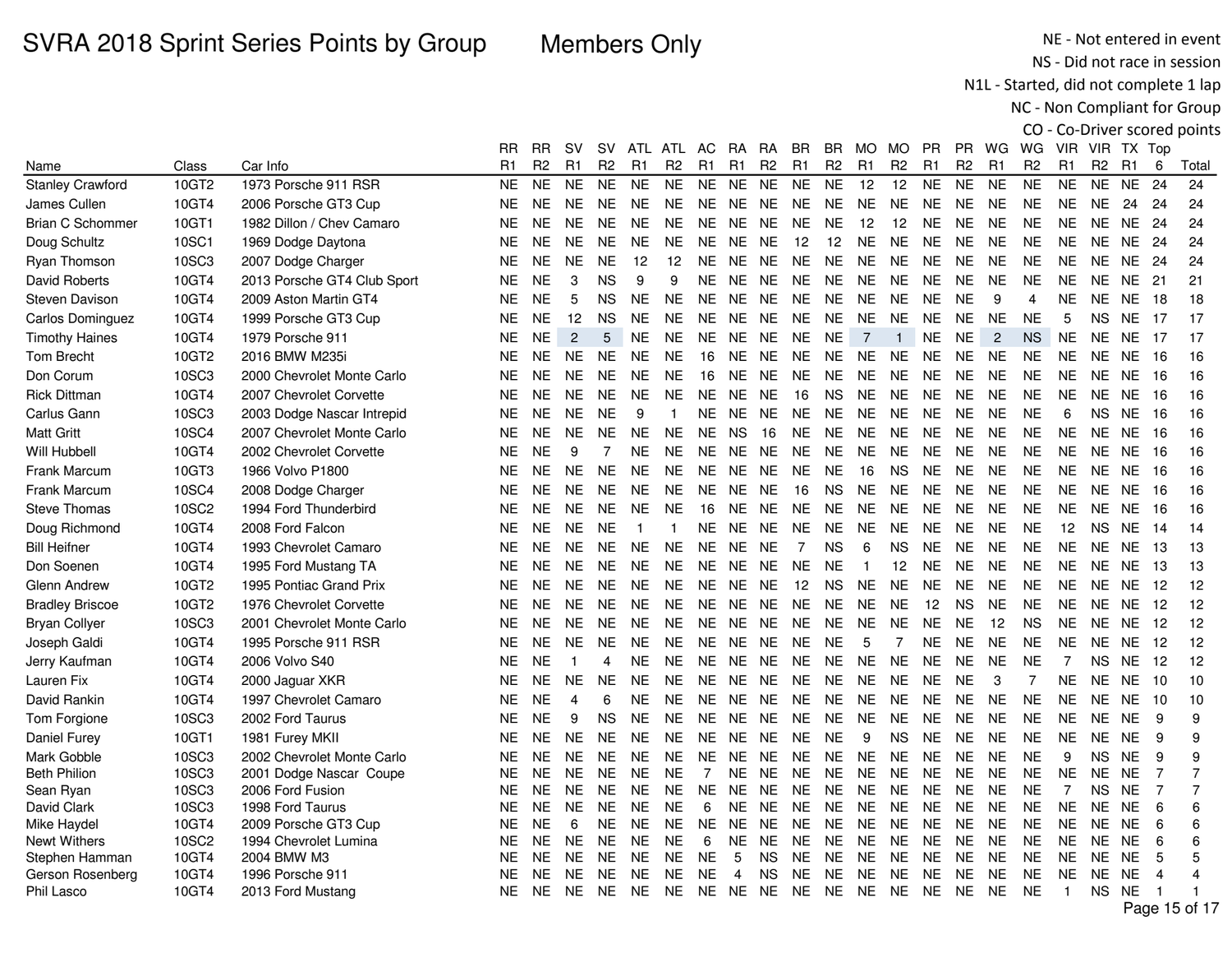Members Only

NE - Not entered in event NS - Did not race in session

N1L - Started, did not complete 1 lap

NC - Non Compliant for Group

|                        |               |                              | RR             | RR.            | sv             | sv              | ATL            | ATL            | AC             | <b>RA</b> | RA             | BR               | BR.             | MO.            | MO             | <b>PR</b>      | <b>PR</b>      | WG             | WG             | VIR.           | VIR.           | TX Top         |             |                |
|------------------------|---------------|------------------------------|----------------|----------------|----------------|-----------------|----------------|----------------|----------------|-----------|----------------|------------------|-----------------|----------------|----------------|----------------|----------------|----------------|----------------|----------------|----------------|----------------|-------------|----------------|
| Name                   | Class         | Car Info                     | R <sub>1</sub> | R <sub>2</sub> | R <sub>1</sub> | R <sub>2</sub>  | R <sub>1</sub> | R <sub>2</sub> | R <sub>1</sub> | R1        | R <sub>2</sub> | R <sub>1</sub>   | R <sub>2</sub>  | R <sub>1</sub> | R <sub>2</sub> | R <sub>1</sub> | R <sub>2</sub> | R <sub>1</sub> | R <sub>2</sub> | R <sub>1</sub> | R <sub>2</sub> | R <sub>1</sub> | 6           | Total          |
| Scott Borchetta        | 10NC          | 1981 Datsun 280Z             | <b>NE</b>      | <b>NE</b>      | <b>NE</b>      | <b>NE</b>       | <b>NE</b>      | <b>NE</b>      | <b>NE</b>      | NE.       | <b>NE</b>      | <b>NE</b>        | <b>NE</b>       | <b>NE</b>      | <b>NE</b>      | <b>NE</b>      | <b>NE</b>      | <b>NE</b>      | <b>NE</b>      | <b>NE</b>      | <b>NE</b>      | <b>NC</b>      | $\mathbf 0$ | $\mathbf 0$    |
| Ray Evernham           | 10EX          | 1936 Chevrolet Sedan         | NE.            | NE.            | <b>NE</b>      | <b>NE</b>       | <b>NC</b>      | <b>NS</b>      | <b>NE</b>      | <b>NE</b> | <b>NE</b>      | NE.              | <b>NE</b>       | <b>NE</b>      | <b>NE</b>      | NE.            | NE.            | NE.            | <b>NE</b>      | NC.            | NS.            | <b>NE</b>      | 0           | $\mathbf 0$    |
| Simon Gregg            | 10NC          | 2017 Chevrolet Corvette      | <b>NE</b>      | <b>NE</b>      | <b>NE</b>      | <b>NE</b>       | <b>NE</b>      | <b>NE</b>      | <b>NE</b>      | NC.       | <b>NS</b>      | <b>NE</b>        | <b>NE</b>       | <b>NE</b>      | <b>NE</b>      | <b>NE</b>      | <b>NE</b>      | <b>NE</b>      | <b>NE</b>      | <b>NE</b>      | <b>NE</b>      | <b>NE</b>      | $\Omega$    | $\mathbf 0$    |
| <b>Richard Reilich</b> | 10NC          | 1977 Porsche 934             | <b>NE</b>      | <b>NE</b>      | <b>NE</b>      | <b>NE</b>       | <b>NE</b>      | <b>NE</b>      | <b>NE</b>      | <b>NE</b> | <b>NE</b>      | <b>NC</b>        | <b>NS</b>       | <b>NE</b>      | <b>NE</b>      | <b>NE</b>      | <b>NE</b>      | <b>NE</b>      | <b>NE</b>      | <b>NE</b>      | <b>NE</b>      | <b>NE</b>      | $\mathbf 0$ | $\overline{0}$ |
| <b>Curt Vogt</b>       | 10NC          | 2016 Ford Mustang            | NE.            | NE.            | NE.            | NE.             | <b>NE</b>      | <b>NE</b>      | <b>NE</b>      | NC.       | <b>NS</b>      | <b>NE</b>        | <b>NE</b>       | <b>NE</b>      | <b>NE</b>      | <b>NE</b>      | NE.            | <b>NE</b>      | <b>NE</b>      | NE.            | NE.            | <b>NE</b>      | $\Omega$    | $\mathbf 0$    |
| John Wolff             | 10GT4         | 1997 Chevrolet Corvette T/A  | <b>NE</b>      | <b>NE</b>      | <b>NE</b>      | <b>NE</b>       | <b>NE</b>      | <b>NE</b>      | <b>NE</b>      | <b>NE</b> | <b>NE</b>      | N <sub>1</sub> L | <b>NS</b>       | <b>NE</b>      | <b>NE</b>      | <b>NE</b>      | <b>NE</b>      | <b>NE</b>      | <b>NE</b>      | <b>NE</b>      | <b>NE</b>      | <b>NE</b>      | 0           | 0              |
| Jacek Mucha            | <b>11GTP3</b> | 2006 Swift JMS 016 CP        | <b>NE</b>      | <b>NE</b>      | <b>NE</b>      | <b>NE</b>       | 16             | 16             | <b>NE</b>      | 16        | 16             | 16               | 16              | <b>NE</b>      | <b>NE</b>      | <b>NE</b>      | <b>NE</b>      | <b>NE</b>      | <b>NE</b>      | 16             | 16             | 18             | 96          | 146            |
| <b>Barry Fromberg</b>  | 11IGT         | 2011 Ferrari 458 Challenge   | <b>NE</b>      | NE.            | <b>NS</b>      | 16              | 12             | <b>NS</b>      | <b>NE</b>      | 16        | <b>NS</b>      | <b>NE</b>        | <b>NE</b>       | <b>NS</b>      | 16             | <b>NE</b>      | NE.            | <b>NE</b>      | <b>NE</b>      | <b>NE</b>      | NE.            | <b>NE</b>      | 60          | 60             |
| Paul Read              | 11GTP3        | 2012 Radical SR8             | <b>NE</b>      | <b>NE</b>      | <b>NE</b>      | <b>NE</b>       | <b>NE</b>      | <b>NE</b>      | 16             | NE        | <b>NE</b>      | 9                | <b>NS</b>       | 16             | 12             | <b>NE</b>      | <b>NE</b>      | <b>NE</b>      | <b>NE</b>      | <b>NS</b>      | <b>NS</b>      | 10             | 53          | 63             |
| Tom Dooley             | 11GTP1        | 1988 Porsche 962             | <b>NE</b>      | <b>NE</b>      | <b>NE</b>      | <b>NE</b>       | <b>NE</b>      | <b>NE</b>      | 16             | <b>NE</b> | <b>NE</b>      | <b>NE</b>        | <b>NE</b>       | <b>NE</b>      | <b>NE</b>      | <b>NE</b>      | NE.            | <b>NE</b>      | <b>NE</b>      | <b>NE</b>      | <b>NE</b>      | 32             | 48          | 48             |
| Dominick Incantalupo   | 11GTP2        | 2011 Oreca FLM 9             | NE.            | <b>NE</b>      | 6              | 12 <sup>2</sup> | <b>NE</b>      | <b>NE</b>      | <b>NE</b>      | 12        | 16             | <b>NE</b>        | <b>NE</b>       | <b>NE</b>      | <b>NE</b>      | <b>NE</b>      | NE.            | <b>NE</b>      | <b>NE</b>      | <b>NE</b>      | NE.            | <b>NE</b>      | 46          | 46             |
| <b>Robert Gewirtz</b>  | 11GTP2        | 2003 Riley MKXI              | <b>NE</b>      | <b>NE</b>      | $\overline{7}$ | 16              | <b>NE</b>      | <b>NE</b>      | <b>NE</b>      | <b>NE</b> | <b>NE</b>      | <b>NE</b>        | <b>NE</b>       | <b>NS</b>      | 16             | <b>NE</b>      | <b>NE</b>      | <b>NE</b>      | <b>NE</b>      | <b>NE</b>      | <b>NE</b>      | <b>NE</b>      | 39          | 39             |
| Joel Quadracci         | 11GTP3        | 2010 Lola B08/90             | <b>NE</b>      | <b>NE</b>      | <b>NE</b>      | <b>NE</b>       | <b>NE</b>      | <b>NE</b>      | <b>NE</b>      | 12        | 12             | <b>NE</b>        | <b>NE</b>       | <b>NE</b>      | <b>NE</b>      | <b>NE</b>      | <b>NE</b>      | <b>NE</b>      | <b>NE</b>      | <b>NE</b>      | <b>NE</b>      | 12             | 36          | 36             |
| Jack Donnellan         | 11GTP3        | 2007 Lola B07/90             | <b>NE</b>      | <b>NE</b>      | <b>NE</b>      | <b>NE</b>       | <b>NE</b>      | <b>NE</b>      | <b>NE</b>      | NE.       | <b>NE</b>      | $\overline{7}$   | 12 <sup>2</sup> | <b>NE</b>      | <b>NE</b>      | <b>NE</b>      | NE.            | <b>NE</b>      | <b>NE</b>      | <b>NE</b>      | NE.            | 14             | 33          | 33             |
| Don Yount              | 11GTP2        | 2007 Oreca Challenge Car     | <b>NE</b>      | <b>NE</b>      | <b>NE</b>      | <b>NE</b>       | <b>NE</b>      | <b>NE</b>      | <b>NE</b>      | <b>NE</b> | <b>NE</b>      | 16               | 16              | <b>NE</b>      | <b>NE</b>      | NE.            | <b>NE</b>      | <b>NE</b>      | <b>NE</b>      | <b>NE</b>      | NE.            | 32             | 32          | 64             |
| Denis Boulle           | 11IGT         | 2012 Porsche GT3 Cup         | <b>NE</b>      | <b>NE</b>      | <b>NE</b>      | <b>NE</b>       | <b>NE</b>      | <b>NE</b>      | <b>NE</b>      | <b>NE</b> | <b>NE</b>      | <b>NE</b>        | <b>NE</b>       | <b>NE</b>      | <b>NE</b>      | <b>NE</b>      | <b>NE</b>      | <b>NE</b>      | <b>NE</b>      | <b>NE</b>      | <b>NE</b>      | 32             | 32          | 32             |
| Steve Forrer           | 11GTP3        | 1994 Ralt RT 41              | <b>NE</b>      | <b>NE</b>      | <b>NE</b>      | <b>NE</b>       | <b>NE</b>      | <b>NE</b>      | <b>NE</b>      | <b>NE</b> | <b>NE</b>      | <b>NE</b>        | <b>NE</b>       | <b>NE</b>      | <b>NE</b>      | <b>NE</b>      | NE.            | <b>NE</b>      | <b>NE</b>      | <b>NE</b>      | <b>NE</b>      | 32             | 32          | 32             |
| David Nikolas          | 11GTP1        | 1988 Fabcar GTP              | <b>NE</b>      | <b>NE</b>      | <b>NE</b>      | <b>NE</b>       | <b>NE</b>      | <b>NE</b>      | <b>NE</b>      | <b>NE</b> | <b>NE</b>      | <b>NE</b>        | <b>NE</b>       | 16             | 16             | <b>NE</b>      | <b>NE</b>      | <b>NE</b>      | <b>NE</b>      | <b>NE</b>      | <b>NE</b>      | <b>NE</b>      | 32          | 32             |
| Juan Gonzalez          | 11GTP2        | 2009 Oreca FLM09             | <b>NE</b>      | <b>NE</b>      | <b>NE</b>      | <b>NE</b>       | 12             | <b>NS</b>      | <b>NE</b>      | 16        | <b>NS</b>      | <b>NE</b>        | <b>NE</b>       | <b>NE</b>      | <b>NE</b>      | <b>NE</b>      | <b>NE</b>      | <b>NE</b>      | <b>NE</b>      | <b>NE</b>      | <b>NE</b>      | <b>NE</b>      | 28          | 28             |
| John Higgins           | 11GTP1        | 1985 Porsche Fabcar          | <b>NE</b>      | <b>NE</b>      | <b>NE</b>      | <b>NE</b>       | <b>NE</b>      | <b>NE</b>      | <b>NE</b>      | <b>NE</b> | <b>NE</b>      | <b>NE</b>        | <b>NE</b>       | 12             | 12             | <b>NE</b>      | <b>NE</b>      | <b>NE</b>      | <b>NE</b>      | <b>NE</b>      | <b>NE</b>      | <b>NE</b>      | 24          | 24             |
| Mark Brannon           | 11GTP3        | 2007 Elan DP02               | <b>NE</b>      | <b>NE</b>      | <b>NE</b>      | <b>NE</b>       | <b>NE</b>      | <b>NE</b>      | <b>NE</b>      | <b>NE</b> | <b>NE</b>      | 12               | 9               | <b>NE</b>      | <b>NE</b>      | <b>NE</b>      | NE.            | <b>NE</b>      | <b>NE</b>      | <b>NE</b>      | <b>NE</b>      | <b>NE</b>      | 21          | 21             |
| <b>Steve Scullen</b>   | 11GTP3        | 2007 Lola B07/18 LMP1        | <b>NE</b>      | <b>NE</b>      | <b>NE</b>      | NE.             | <b>NE</b>      | NE.            | <b>NE</b>      | NE.       | <b>NE</b>      | <b>NE</b>        | <b>NE</b>       | <b>NE</b>      | <b>NE</b>      | <b>NE</b>      | <b>NE</b>      | 16             | <b>NS</b>      | <b>NE</b>      | <b>NE</b>      | <b>NE</b>      | -16         | 16             |
| John Burke             | 11GTP3        | 1999 Riley & Scott MK III    | <b>NE</b>      | <b>NE</b>      | <b>NE</b>      | <b>NE</b>       | <b>NE</b>      | <b>NE</b>      | <b>NE</b>      | <b>NE</b> | <b>NE</b>      | <b>NE</b>        | <b>NE</b>       | <b>NE</b>      | <b>NE</b>      | <b>NE</b>      | <b>NE</b>      | 12             | <b>NS</b>      | <b>NE</b>      | <b>NE</b>      | <b>NE</b>      | 12          | 12             |
| Scott Daiger           | 11IGT         | 2015 Porsche 911 Cup         | <b>NE</b>      | <b>NE</b>      | 12             | <b>NS</b>       | <b>NE</b>      | <b>NE</b>      | <b>NE</b>      | <b>NE</b> | <b>NE</b>      | <b>NE</b>        | <b>NE</b>       | <b>NE</b>      | <b>NE</b>      | <b>NE</b>      | NE.            | <b>NE</b>      | <b>NE</b>      | <b>NE</b>      | NE.            | <b>NE</b>      | 12          | 12             |
| <b>Claude Malette</b>  | 11GTP2        | 2013 Lola Toyota Bebellion   | <b>NE</b>      | <b>NE</b>      | 12             | <b>NS</b>       | <b>NE</b>      | <b>NE</b>      | <b>NE</b>      | <b>NE</b> | <b>NE</b>      | <b>NE</b>        | <b>NE</b>       | <b>NE</b>      | <b>NE</b>      | <b>NE</b>      | <b>NE</b>      | <b>NE</b>      | <b>NE</b>      | <b>NE</b>      | NE.            | <b>NE</b>      | 12          | 12             |
| <b>Travis Engen</b>    | 11GTP2        | 2005 Audi R8 LMP             | <b>NE</b>      | <b>NE</b>      | 9              | <b>NS</b>       | <b>NE</b>      | <b>NE</b>      | <b>NE</b>      | <b>NE</b> | <b>NE</b>      | <b>NE</b>        | <b>NE</b>       | <b>NE</b>      | <b>NE</b>      | <b>NE</b>      | <b>NE</b>      | <b>NE</b>      | <b>NE</b>      | <b>NE</b>      | <b>NE</b>      | <b>NE</b>      | 9           | 9              |
| Doug Geisler           | 11GTP3        | 2001 Stohr 01D               | NE             | <b>NE</b>      | <b>NE</b>      | <b>NE</b>       | <b>NE</b>      | <b>NE</b>      | <b>NE</b>      | <b>NE</b> | <b>NE</b>      | <b>NE</b>        | <b>NE</b>       | <b>NE</b>      | <b>NE</b>      | <b>NE</b>      | <b>NE</b>      | 9              | <b>NE</b>      | <b>NE</b>      | NE.            | <b>NE</b>      | 9           | 9              |
| Peter Toombs           | 11IGT         | 2009 Porsche 997 GrandAm Cup | NE.            | <b>NE</b>      | 9              | <b>NS</b>       | <b>NE</b>      | NE.            | <b>NE</b>      | NE.       | <b>NE</b>      | <b>NE</b>        | <b>NE</b>       | <b>NE</b>      | <b>NE</b>      | <b>NE</b>      | NE.            | <b>NE</b>      | <b>NE</b>      | <b>NE</b>      | NE.            | <b>NE</b>      | 9           | 9              |
| Jon Manship            | 11IGT         | 2012 Porsche 997.2 GT 3 Cup  | <b>NE</b>      | <b>NE</b>      | 5              | <b>NS</b>       | <b>NE</b>      | <b>NE</b>      | <b>NE</b>      | <b>NE</b> | <b>NE</b>      | <b>NE</b>        | <b>NE</b>       | <b>NE</b>      | <b>NE</b>      | <b>NE</b>      | <b>NE</b>      | <b>NE</b>      | <b>NE</b>      | <b>NE</b>      | <b>NE</b>      | <b>NE</b>      | 5           | 5              |
| John Mullaney          | 11IGT         | 2000 Ferrari 360 Challenge   | <b>NE</b>      | <b>NE</b>      | $\overline{4}$ | <b>NS</b>       | <b>NE</b>      | <b>NE</b>      | <b>NE</b>      | <b>NE</b> | <b>NE</b>      | <b>NE</b>        | <b>NE</b>       | <b>NE</b>      | <b>NE</b>      | <b>NE</b>      | NE.            | <b>NE</b>      | <b>NE</b>      | <b>NE</b>      | NE.            | <b>NE</b>      | 4           | 4              |
| Michael Lange          | 11GTP3        | 2009 Ford GT3                | NE             | <b>NE</b>      | <b>NE</b>      | <b>NE</b>       | <b>NE</b>      | NE.            | <b>NE</b>      | NE        | <b>NE</b>      | <b>NE</b>        | <b>NE</b>       | <b>NE</b>      | <b>NE</b>      | <b>NE</b>      | <b>NE</b>      | <b>NE</b>      | <b>NE</b>      | <b>NE</b>      | NS.            | <b>NE</b>      | $\Omega$    | $\Omega$       |
| George Vidovic         | 11NC          | 1999 Python Cobra SR         | <b>NE</b>      | <b>NE</b>      | <b>NE</b>      | <b>NE</b>       | <b>NE</b>      | <b>NE</b>      | <b>NE</b>      | <b>NE</b> | <b>NE</b>      | <b>NE</b>        | <b>NE</b>       | <b>NE</b>      | <b>NE</b>      | <b>NE</b>      | <b>NE</b>      | <b>NE</b>      | <b>NE</b>      | <b>NE</b>      | <b>NE</b>      | <b>NC</b>      | 0           | $\mathbf 0$    |
| <b>Rick Ortman</b>     | <b>12MP2</b>  | 1988 Chevrolet Corvette      | <b>NE</b>      | <b>NE</b>      | 12             | <b>NS</b>       | 16             | 16             | <b>NE</b>      | 16        | 16             | $\overline{7}$   | $\overline{7}$  | 16             | 16             | <b>NE</b>      | NE.            | 12             | 12             | <b>NE</b>      | NE.            | <b>NE</b>      | 96          | 146            |
| <b>Bill Glavin</b>     | 12GTU         | 1972 BMW 3.0 CSL             | <b>NE</b>      | <b>NE</b>      | 16             | 16              | <b>NE</b>      | <b>NE</b>      | <b>NE</b>      | 16        | 16             | <b>NE</b>        | <b>NE</b>       | <b>NE</b>      | <b>NE</b>      | <b>NE</b>      | <b>NE</b>      | 12             | <b>NE</b>      | 16             | 16             | 32             | 96          | 140            |
| Ray Zisa               | 12MP2         | 1990 Chevrolet Corvette      | <b>NE</b>      | $N\mathsf{E}$  | 16             | 16              | <b>NE</b>      | <b>NE</b>      | <b>NE</b>      | <b>NE</b> | <b>NE</b>      | 6                | 12              | <b>NE</b>      | <b>NE</b>      | <b>NE</b>      | <b>NE</b>      | 16             | 16             | <b>NE</b>      | <b>NE</b>      | <b>NE</b>      | 82          | 82             |
| Howard Liebengood      | 12MP3         | 2002 BMW M3                  | <b>NE</b>      | <b>NE</b>      | <b>NE</b>      | <b>NE</b>       | <b>NE</b>      | NE.            | <b>NE</b>      | 16        | 16             | 16               | 16              | <b>NE</b>      | <b>NE</b>      | <b>NE</b>      | <b>NE</b>      | <b>NE</b>      | <b>NE</b>      | <b>NE</b>      | <b>NE</b>      | <b>NE</b>      | 64          | 64             |
| <b>Andrew Meudt</b>    | 12MP2         | 1985 BMW M635csi             | <b>NE</b>      | <b>NE</b>      | <b>NE</b>      | <b>NE</b>       | <b>NE</b>      | <b>NE</b>      | <b>NE</b>      | 12        | 12             | <b>NE</b>        | <b>NE</b>       | <b>NE</b>      | <b>NE</b>      | <b>NE</b>      | NE.            | <b>NE</b>      | <b>NE</b>      | <b>NE</b>      | NE.            | 32             | 56          | 56             |
| Jon Miller             | 12MP2         | 1989 Chevrolet Corvette      | NE.            | NE.            | <b>NE</b>      | <b>NE</b>       | <b>NE</b>      | <b>NE</b>      | <b>NE</b>      | <b>NE</b> | <b>NE</b>      | <b>NE</b>        | <b>NE</b>       | <b>NE</b>      | <b>NE</b>      | <b>NE</b>      | <b>NE</b>      | 9              | 9              | <b>NE</b>      | <b>NE</b>      | 32             | 50          | 50             |
| Mark Congleton         | 12MP3         | 2004 Mini Cooper S           | <b>NE</b>      | <b>NE</b>      | <b>NE</b>      | <b>NE</b>       | <b>NE</b>      | <b>NE</b>      | <b>NE</b>      | <b>NE</b> | <b>NE</b>      | <b>NE</b>        | <b>NE</b>       | 16             | <b>NS</b>      | <b>NE</b>      | <b>NE</b>      | 16             | 16             | <b>NE</b>      | <b>NE</b>      | <b>NE</b>      | 48          | 48             |
| Michael O'Connor       | 12MP2         | 1987 BMW 325                 | <b>NE</b>      | <b>NE</b>      | 16             | 16              | <b>NE</b>      | <b>NE</b>      | <b>NE</b>      | NE        | <b>NE</b>      | <b>NE</b>        | <b>NE</b>       | <b>NE</b>      | <b>NE</b>      | <b>NE</b>      | NE.            | <b>NE</b>      | <b>NE</b>      | 16             | <b>NS</b>      | <b>NE</b>      | 48          | 48             |
| Thor Johnson           | 12GTO         | 1974 BMW Schnitzer 2800CSL   | NE.            | NE.            | <b>NE</b>      | NE.             | <b>NE</b>      | NE.            | NE.            | <b>NE</b> | <b>NE</b>      | <b>NE</b>        | <b>NE</b>       | <b>NE</b>      | <b>NE</b>      | 16             | NS.            | <b>NE</b>      | <b>NE</b>      | NE.            | NE.            | 32             | 48          | 48             |
| Jerry Robinson         | 12MP3         | 2010 Dodge Viper             | <b>NE</b>      | <b>NE</b>      | <b>NE</b>      | <b>NE</b>       | <b>NE</b>      | <b>NE</b>      | <b>NE</b>      | <b>NE</b> | <b>NE</b>      | 9                | 9               | 16             | 12             | <b>NE</b>      | <b>NE</b>      | <b>NE</b>      | <b>NE</b>      | <b>NE</b>      | <b>NE</b>      | 32             | 46          | 78             |
| Alan Davison           | 12MP3         | 2000 Panoz GTS               | <b>NE</b>      | NE.            | <b>NE</b>      | <b>NE</b>       | NE.            | <b>NE</b>      | <b>NE</b>      | NE NE     |                | 12               | 16              | <b>NS</b>      | 16             | <b>NE</b>      | <b>NE</b>      | <b>NE</b>      | <b>NE</b>      | NE.            | NE.            | <b>NE</b>      | 44          | 44             |
|                        |               |                              |                |                |                |                 |                |                |                |           |                |                  |                 |                |                |                |                |                |                |                |                |                | $\sim$ 40   |                |